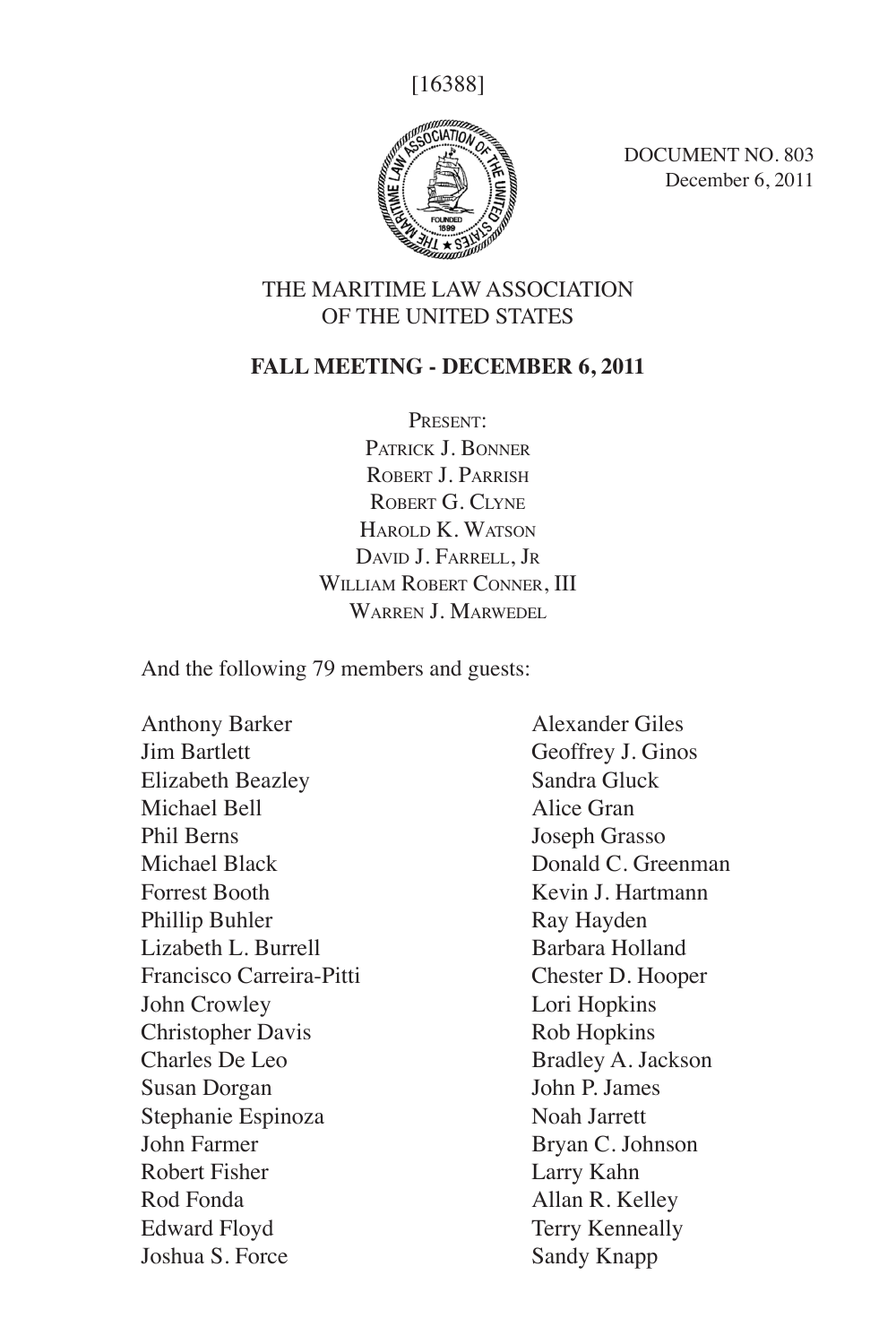## [16389]

John Lacy J. Dwight LeBlanc Keith Letourneau Marker Lovell Louise Livingston Ray Massey Dan McDermott Eugene McDonald Dennis Minichello Jeff Moller Jim Moseley, Jr. Tom Muzyka Francis X. Nolan David Nourse George Noueu Ray Paetzold Edward Powers Katharina Powers Salvador Pusateri Edward Radzik

Edwin D. Robb C. Kent Roberts John Ryan Robert Ryniker Art Severance James Shirley Jonathan Spencer Norman Stockman William Storz Michael F. Sturley Lt. Brendan Sullivan Kevin Thornton Michiel Van Leeuwen Alan Van Praag Skip Volkle Tom Wagner Joseph A. Walsh M. Hamilton Whitman Jr. JoAnne Zawitoski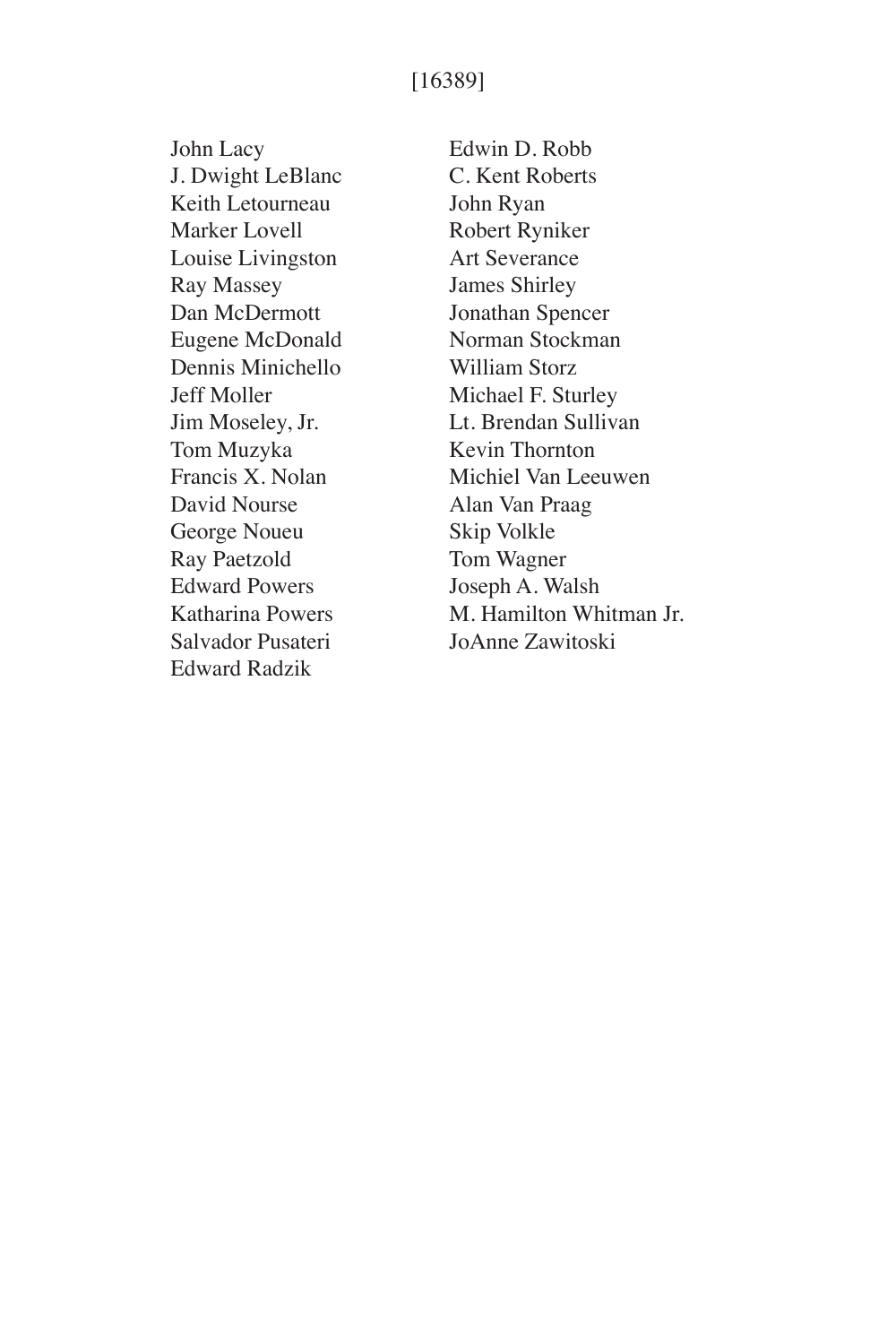# [16390]

# **TABLE OF CONTENTS**

|                                                                  | Page  |
|------------------------------------------------------------------|-------|
| <b>Reports of Officers</b>                                       |       |
| <b>Report of Secretary</b>                                       | 16395 |
| Report of Treasurer                                              | 16399 |
| Report of Membership Secretary                                   | 16399 |
| <b>Reports of Standing Committees</b>                            |       |
| <b>Arbitration and ADR</b>                                       | 16405 |
| Carriage of Goods                                                | 16407 |
| Marine Torts and Casualties and Cruise Lines                     | 16408 |
| Fisheries                                                        | 16409 |
| International Organizations, Conventions and Standards           | 16413 |
| Marine Ecology and Criminal Law                                  | 16415 |
| Marine Financing and Practice and Procedure                      | 16416 |
| Marine Insurance and General Average                             | 16418 |
| <b>Offshore Industries</b>                                       | 16419 |
| Regulation of Vessel Operations, Safety, Security and Navigation | 16421 |
| Young Lawyers                                                    | 16423 |
| <b>Reports of Special Committees</b>                             |       |
| Meetings and Events                                              | 16391 |
| <b>Tribute to Past President David Owen</b>                      | 16401 |
| <b>Adjournment</b>                                               | 16425 |
| <b>Board Minutes</b>                                             |       |
| Minutes of the Board Meeting held on August 13, 2011             | 16426 |
| Minutes of the Board Meeting held on December 3, 2011            | 16436 |
| <b>Formal Committee Reports</b>                                  |       |
| Report of the Young Lawyers Committee                            | 16444 |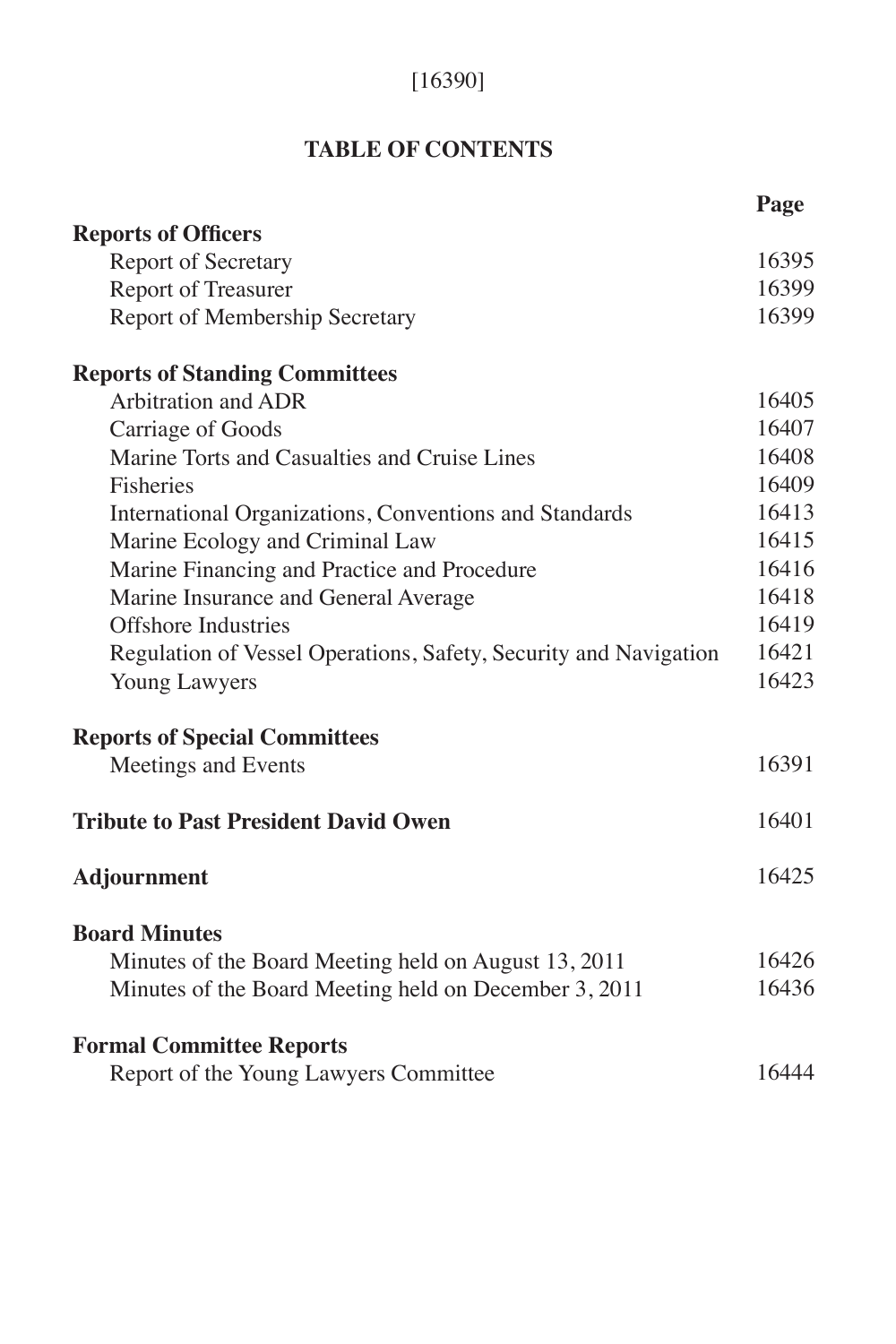## [16391]

#### **PROCEEDINGS**

MR. BONNER: Good morning, everyone. I'm going to call the meeting to order. I know I could be sitting down, but I want to keep with the MLA tradition that the President stands for the entire meeting. I know Bob Parrish has a bad back and I don't want to give him a break in the years coming up.

This has been a fabulous meeting. The weather has been great. The activities have been great. The CLE program was fabulous and we were particularly lucky having all the Australians and the Canadians.

And I have to admit that I was wrong. The person who is most responsible for this meeting -- she had the idea of it. She came to me in 2008 and suggested it, suggested that we go to Hawaii, and even though my ship was home-ported in Hawaii and I love Hawaii, I told her that I thought it was too expensive. I didn't think it would be a good idea to have a meeting here. But she kept at it. She kept pushing and she pulled it off. So I'd like to introduce JoAnne Zawitoski, and on behalf of the MLA, I thank you and your committee.

(Applause).

MS. ZAWITOSKI: Thank you very much, everyone, but I could not have done this without my wonderful committee, so I'd like to invite my committee to come up here and introduce them to you.

 There's Jim and Heather Moseley, Jr., from Jacksonville, who served as vice chair of the committee. Jim was my right hand man for putting together the goodie bags that you received when you checked in and for in pitching in whenever necessary to make sure that everything was done perfectly.

 Next is Lisa Beazley, from Long Beach. Lisa handled the golf outing and she also was instrumental in securing Janine Minichello to photograph all of our events. Lisa also helped organize the fun run and I think she is also going to be helping with sailing event today.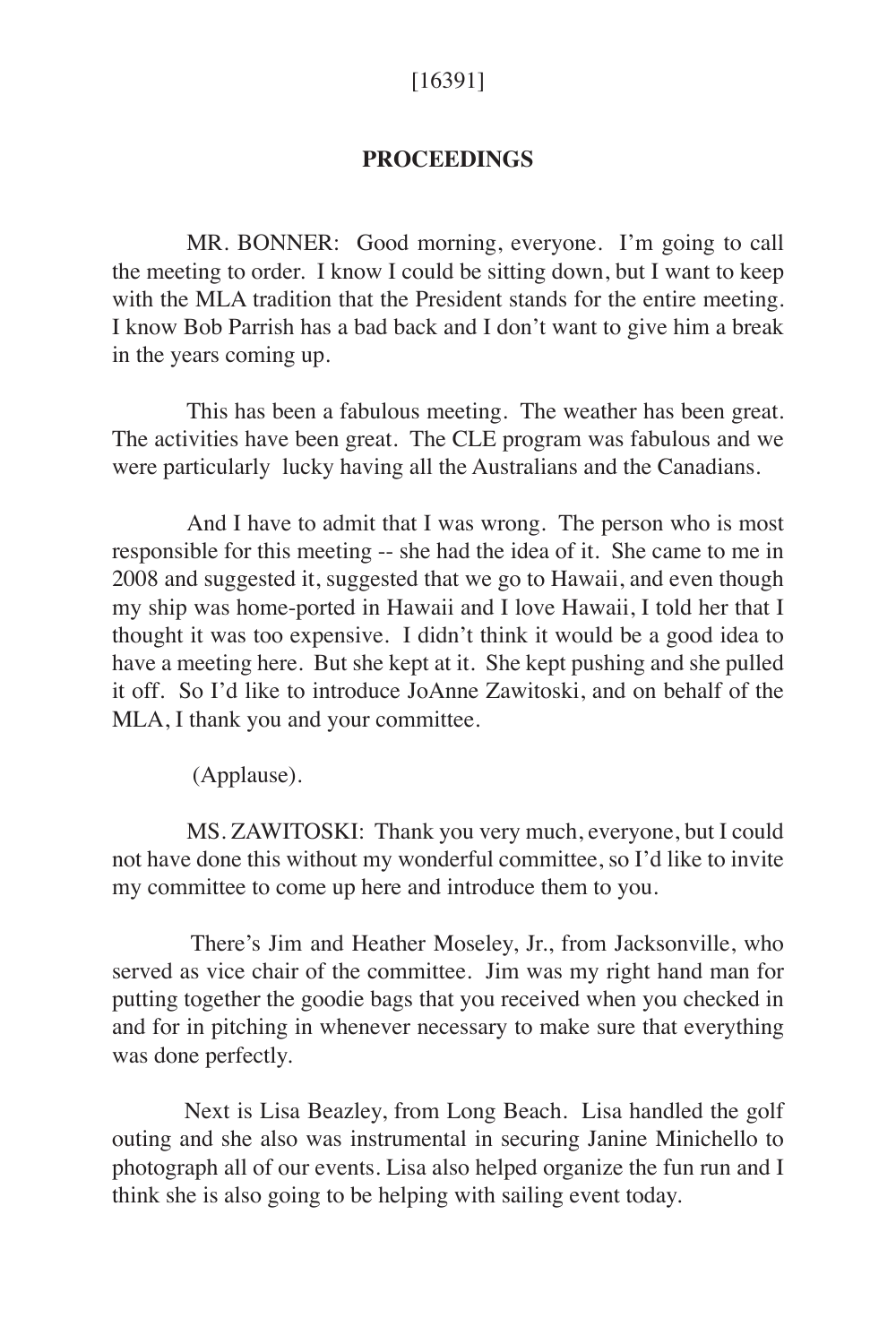## [16392]

 Next is Bobby Glenn from Savannah, who organized the tennis competition and fun run and who also worked at the registration desk on many days.

 Next are John and Ellen James of New York. John was the guy who made sure we had rooms for all of our meetings. He created the registration brochure and printed the program for the meeting, made sure that we had the right AV equipment for all the meetings, and coordinated with all of the committees with respect to meeting timing and space. That was a huge job, and I appreciate that very much, John.

 Kim Kearney from Chicago, who couldn't be here, served as our treasurer for this meeting, and Alex Giles from Baltimore is substituting for her here on location. So thanks to Alex and Kim for helping to keep our books balanced and paying our bills.

 Next are Sandy and Charlie Knapp from West Chester, Pennsylvania. Sandy pulled off the most fabulous CLE program here at our meeting, finding topics, organizing speakers in coordination with all of the participating maritime law associations, assembling printed materials from the speakers, and securing CLE credit for the program in coordination with the Tulane Admiralty Law Institute. We all owe her a big debt of gratitude, because that was a very, very challenging job.

 John and Elizabeth Lacy, from Honolulu, were our local liaisons. John was responsible for the success of the dine-around program. If you enjoyed the opportunity to try out local restaurants and meet with your fellow members in a smaller setting, John is the man to thank. With some help from Kent Roberts, John organized that entire program, checked out all the restaurants, vetted them for you, got the reservations and made sure that program was a success. And his wife, Elizabeth, is responsible for obtaining all the beautiful leis that we received at the welcome reception and for all the beautiful flowers that you'll see at the dinner tonight.

 And Marker and Alli Lovell from San Francisco had a huge job. Marker was in charge of registration and he dealt with all that with great aplomb. I especially appreciate the fact that Marker took over many of the responsibilities for making sure the evening events went well when Janet Marshall, our evening event chair, was unable to be with us. So Marker, we really appreciate all your help.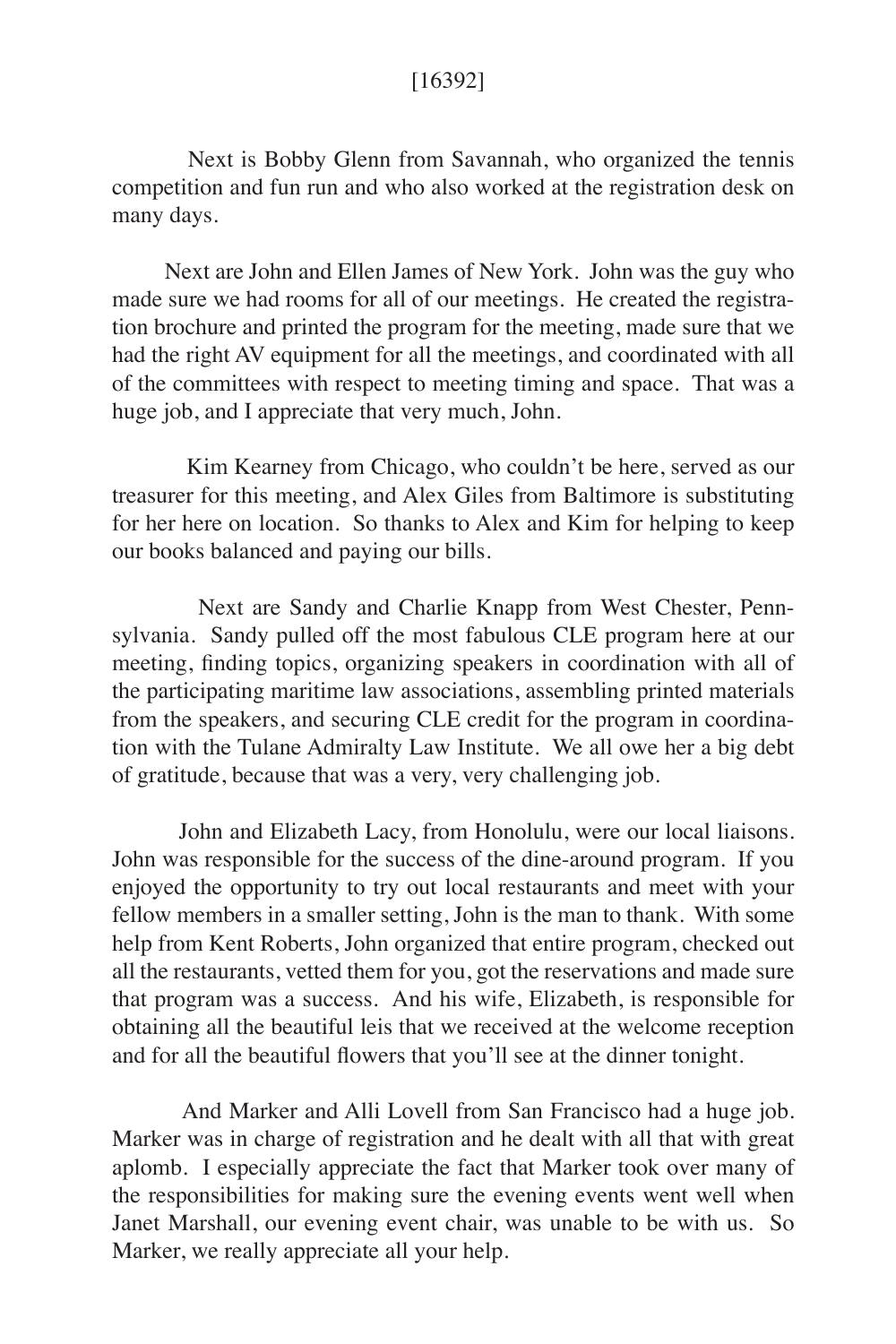# [16393]

 Janet Marshall, from New Orleans, again, could not be with us, but Janet organized all the evening events, from choosing the locations to selecting the food and beverages, entertainment and décor. She worked tirelessly with the hotel to make sure it all came off perfectly, even though she was unable to see her wonderful plans come to fruition.

 And then finally, I want to recognize Kent and Sara Roberts from Portland, Oregon. Kent organized the sailing competition and the fishing event. Although not many fish were caught, I understand that the fishing was a lot of fun for those who participated, and Kent promises an even a better time this afternoon with the sailing competition.

 So let's give a round of applause for your Oahu Planning and Arrangements Committee.

(Applause).

MS. ZAWITOSKI: Just one or two reminders. We have the closing dinner tonight. We'll start at 6:30 in the Ocean Ballroom, which is this room, but you won't recognize it tonight. It will look entirely different.

 And do remember when you check out that our group gets discounted internet service, so even though you may have been signing up for it daily and you are getting a message that the cost is \$12.95 a day when you sign up, you should only see \$9.95 per day on your bill. If you don't, let me know, because that is the price we negotiated with the hotel. And you should also be receiving discounted self-parking. Usually, the selfparking charge is \$35 a day, but we are getting it for \$15, so make sure that you are being charged at the correct rate.

So hopefully, everybody will get a bill that meets with their approval and, again, thank you all very much for giving me the honor of chairing this Arrangements Committee. And thank you, President Bonner, for appointing me.

MR. ROBERTS: If I may, one comment on the sailing. I got a call from our local liaison at the Kaneohe Yacht Club, for those of you who are sailing or are spectators. He said the clouds you see here are not on the other side. The tradewinds are there. Bring a hat and sunscreen.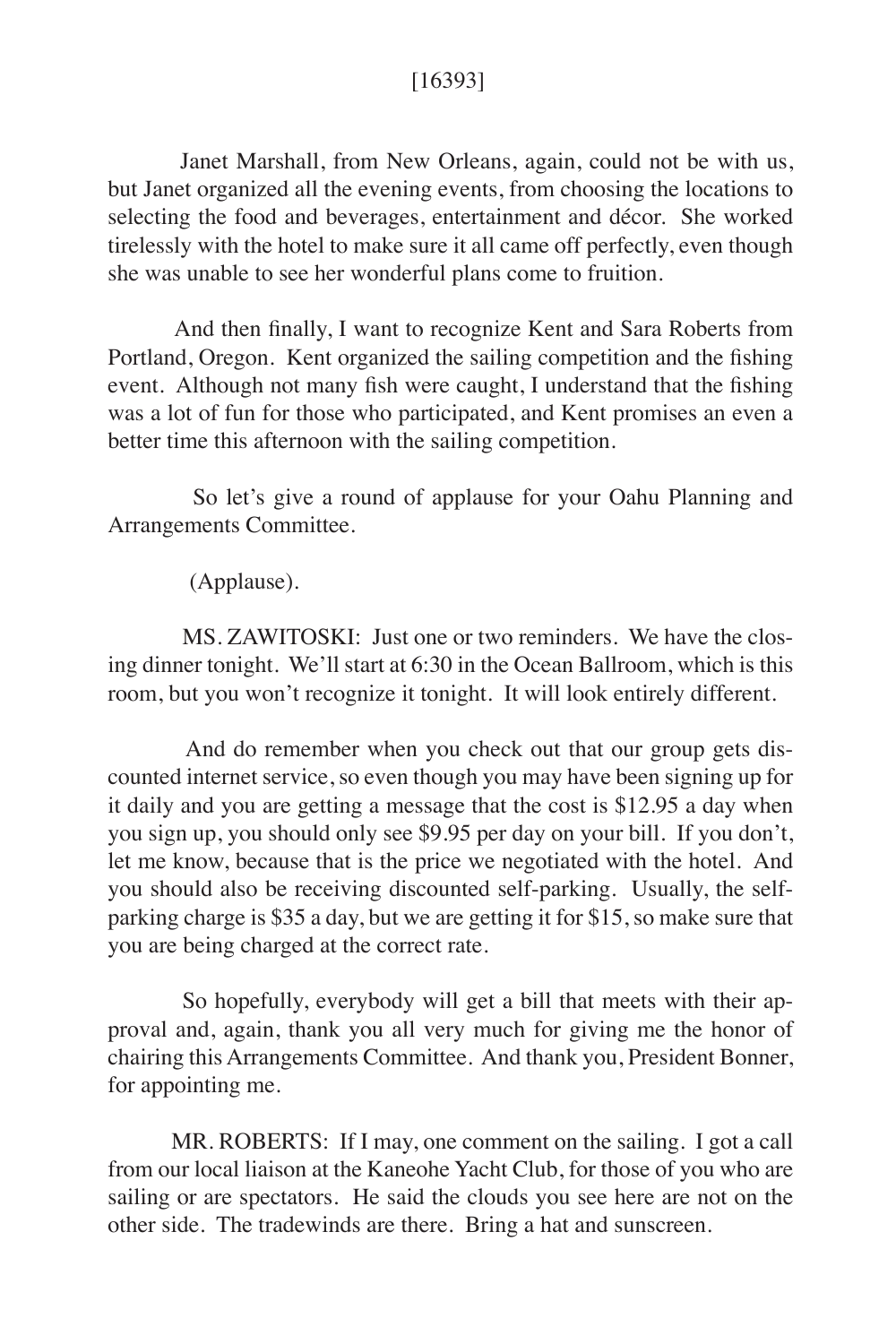## [16394]

MR. BONNER: Thank you, Kent. On behalf of the Association, I have one word to say to JoAnne and the Arrangements Committee: Mahalo.

 Now I'd like to introduce a few of our dignitaries. Number one, as always, is Rear Admiral Fred Kenney, who is the Judge Advocate General of the Coast Guard. He's been very active. And we thank him for coming to Hawaii. I'm sure everybody knows Fred.

And of course, sitting two seats away from Fred is Rear Admiral Selectee Steve Poulin, who is Chief of the Office of Maritime and International Law of the Coast Guard. All of you also know Steve, but thanks for coming, Steve.

Søren Larsen, who is Deputy Secretary General of BIMCO. I don't know if Søren is here. He's sitting in the back. Thank you for coming, Søren. If everybody wants to turn around and see who he is, feel free to come up to him and exchange ideas.

Ignacio Melo signed up. He's President of the Mexican MLA, but I don't think he is at this meeting. Is he here? No. Okay.

And of course, I'd like to call Chris Giaschi up. I believe Chris wants to say a word or two for the Canadian Maritime Law Association.

 MR. GIASCHI: Thank you, Pat. On behalf of the Canadian Maritime Law Association, I wanted to express our thanks for being invited to this wonderful event. Americans really know how to throw a party -- I mean CLE. We've all enjoyed ourselves tremendously. We've had the opportunity to renew old acquaintances and to make many new acquaintances. But unfortunately, after the golf game later today, I'm afraid that I may, in fact, be in need of yet more acquaintances and perhaps a job in the U.S. I'm sure to be persona non grata in the rest of the world.

One other thing I did want to say is that tomorrow is, of course, a historic day for you, but not just for you; it's a historic day for all of the western world, and that, of course, is the day that formally brought America into World War II and it brought us all together--the United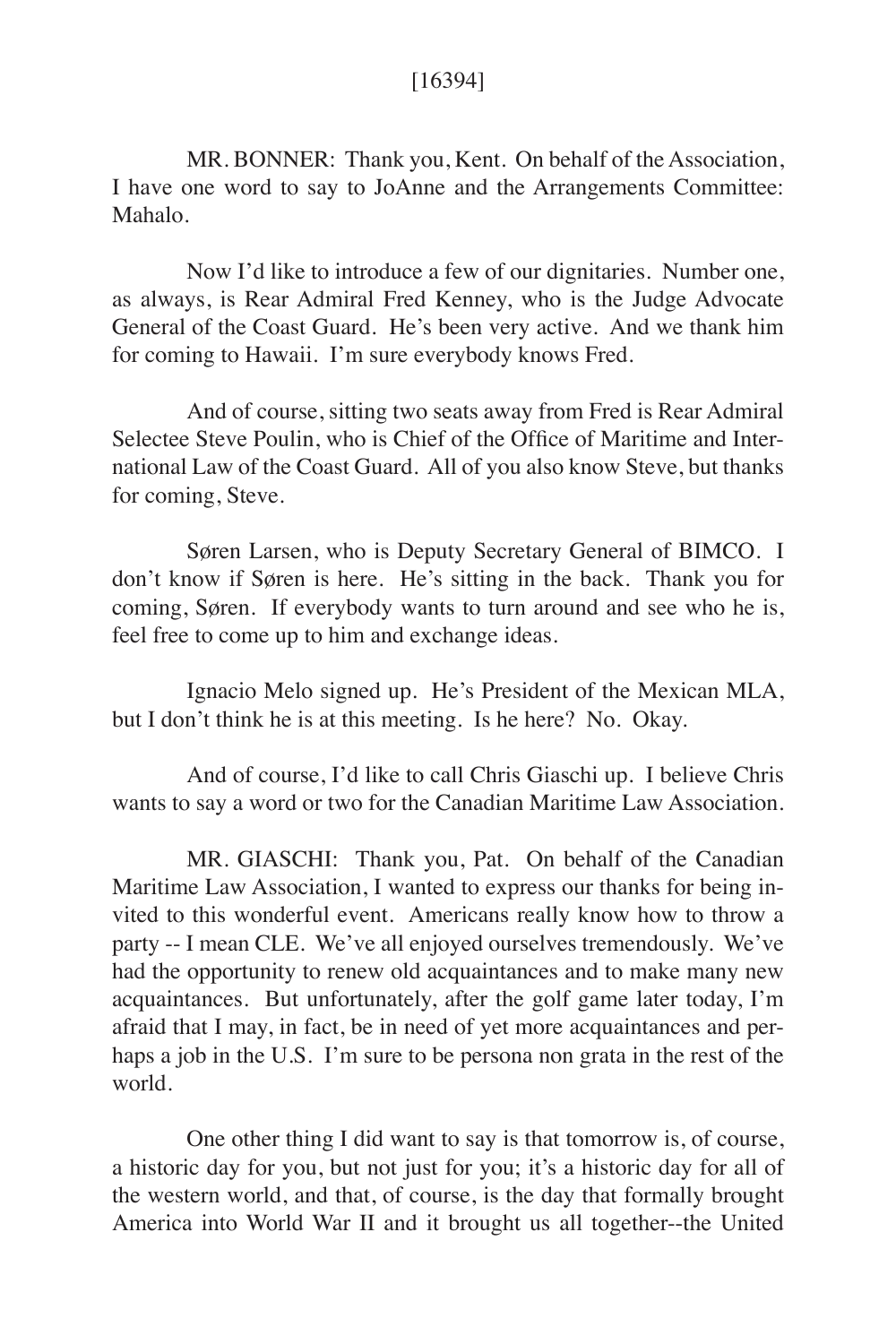# [16395]

States, the United Kingdom, Canada, Australia and New Zealand—in a joint effort to defeat what was then our common enemies. And I think it's worth noting that things such as that are only possible when relationships between countries are built at the ground floor level, at events precisely such as this. And we should all perhaps reflect upon that and appreciate just how important these things can be.

In any event, thanks very much for inviting us. We are extremely happy to be here. And we couldn't have been welcomed in a nicer fashion than we were. Thank you.

MR. BONNER: Thank you, Chris. Sarah Derrington, President of the Australia/New Zealand MLA is attending her own organization's functions, but she sends her best and also commends the Arrangements Committee for a job well done.

 Now, he asked me not to do this, but I think I have to recognize him. As far as I know, the only MLA member who has attended every one of our resort meetings is Ray Hayden, and I've got to hand it to you, Ray.

 Why don't we start with the officers' reports. Secretary's report, Hal Watson.

 MR. WATSON: Thank you, Mr. President. [Moving a cup of coffee]. We don't want to have a spill up here with all these Coast Guard officers sitting in the audience.

(Laughter).

 First, a couple of housekeeping duties. If you haven't signed in, please do so. There are sign-in sheets at the tables on either side of the room. We need to know who's here. Secondly, if you're going to be making a report, hand a business card to the reporter when you come to the podium, so she will be able to identify you by name.

 Speaking of the reporter, our reporter this morning is Sue Flint of Ralph Rosenberg Reporters, who are providing their services to the Association free of charge, which we greatly appreciate. Of course, the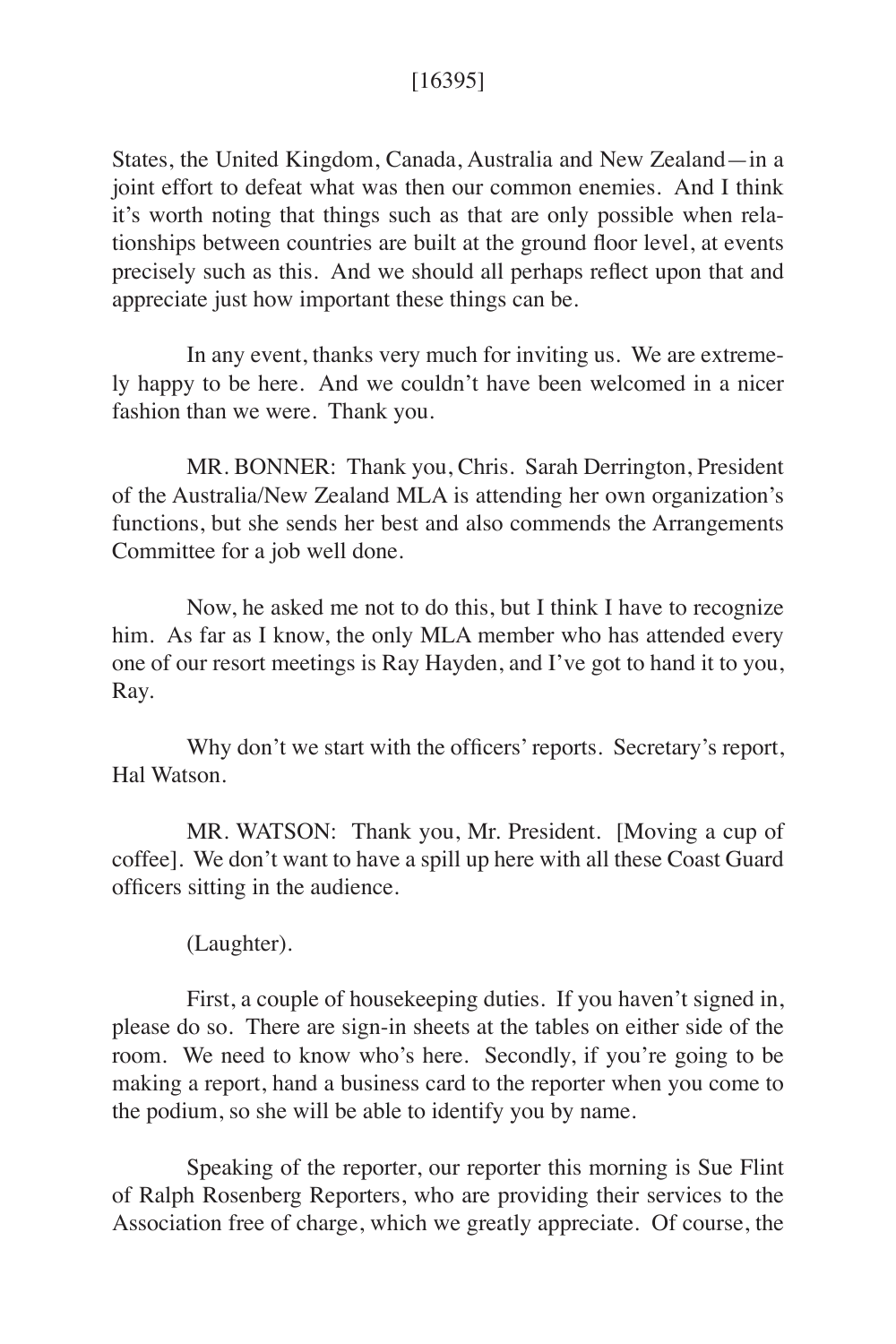## [16396]

best way to show gratitude is that if you have depositions here in Hawaii, remember the name Ralph Rosenberg Reporters.

 The Board of Directors has met twice since our last General Meeting in New York in May. We met in August in Gettysburg, Pennsylvania, and then this past Saturday here in Hawaii.

One issue that came to light when we were going through the debate about the repeal of the Limitation of Liability Act back in 2010 was an ambiguity in the by-laws of the Association. By-law 504 deals with how committee reports are dealt with or acted upon by the membership of the Association, and provides that a unanimous committee report may be acted on in a meeting of the Association. The by-law uses the word "committee," so it's unclear whether this applies only to unanimous reports of Standing Committees or also includes unanimous reports from Special Board Liaison Committees and Special Committees. At the last Board meeting in Gettysburg the Board amended this by-law to make it clear that the intent of the by-laws was that only unanimous reports of Standing Committees were entitled to be considered at a meeting of the Association.

 Another bit of housekeeping that we've done dealt with the status of the Uniformity Committee. This committee was established as a Special Board Liaison Committee rather than as a Standing Committee. As the work of the Uniformity Committee is the very heart and soul of this Association, it seemed to be much more appropriate for it to be a Standing Committee, and so it's been redesignated as such.

 President Bonner also formed a new Standing Committee on maritime bankruptcy. So if you deal with maritime bankruptcy issues, you may want to consider working with this committee.

 One of the primary functions of the Board is to make sure that the administration of the Association goes forward in a smooth and costeffective manner. Unlike many associations, we have no employees. The work is done mainly by volunteers. We have out-sourced some of the administration to an independent contractor. For many years this has been done by a company called PC Solutions that was owned by Mr. Doug Petco. The person who actually did the work for PC Solutions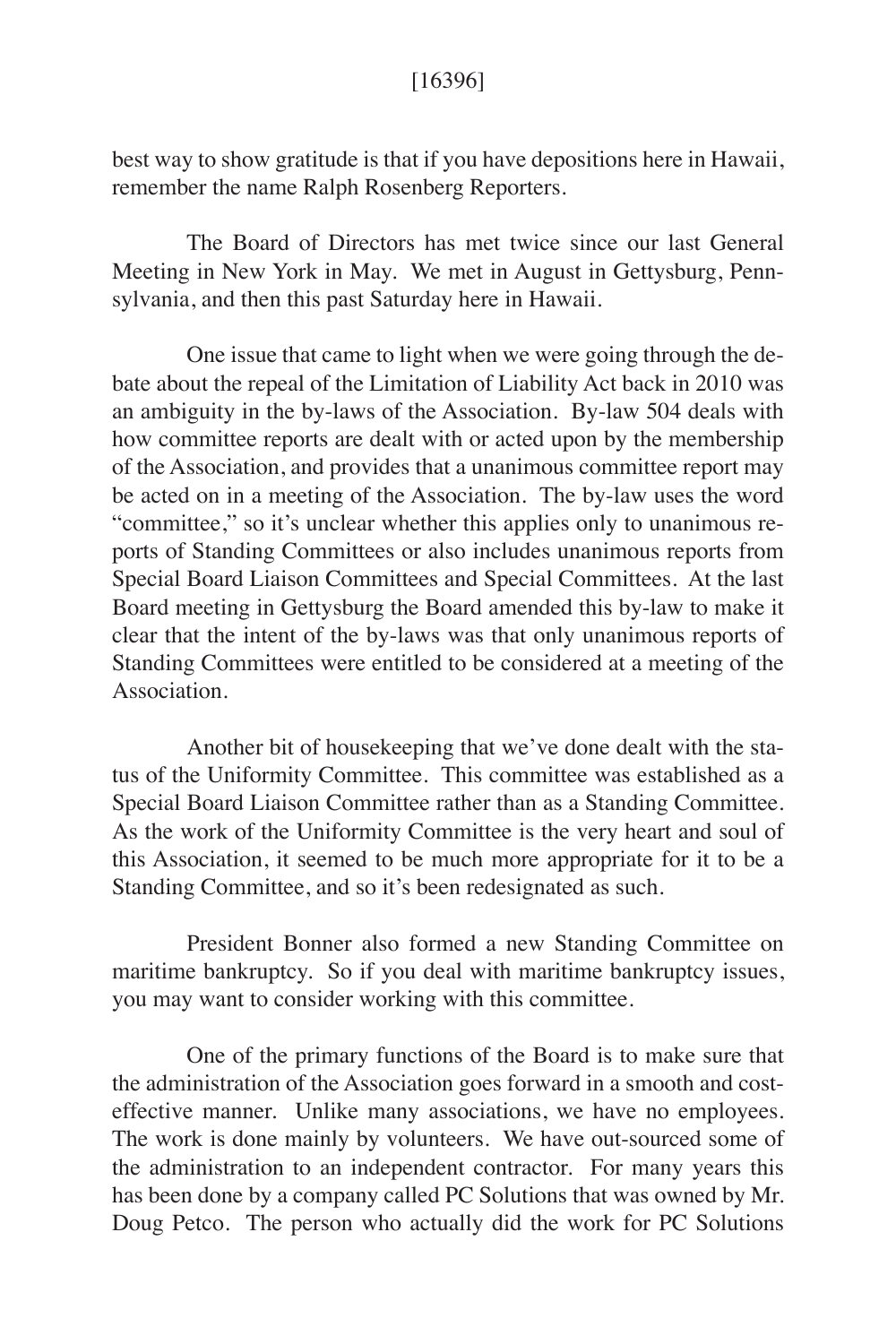## [16397]

of sending out invoices, sending out communications for the Association, receiving dues, et cetera, is a woman named Robin Becker. Well, fairly recently, Mr. Petco, the owner of PC Solutions, retired, and Ms. Becker moved from New York to South Carolina. Ms. Becker has done a wonderful job for us, but the Board wanted to make sure that with these changes that the work of the administration of the Association was going to move forward smoothly, so we met with Ms. Becker and assured ourselves that with her move she's still in a position to provide the same services, and we feel very comfortable that she is. We've made sure that we have backup on our electronic records that she maintains and that we have access to the materials that she keeps, and so we feel very comfortable going forward with Ms. Becker handling these duties. We think that's the most cost-effective and efficient way to run this part of administration of the Association.

 We've also had some discussion about what type of items should be posted on the Breaking News page on the website. The general consensus of the Board is that we certainly want people to post things like formation of new firms, moving from one firm to another, new partners, changes of address, members becoming judges, these sorts of things, essentially anything that would be of interest to the Association. On the other hand, we think purely personal matters like births or marriages probably shouldn't be put on there. But please post basically anything else of interest that you think may be of interest.

 One of the most successful ventures of the Association in recent years has been the Coast Guard Forum, which has provided a forum in which issues can be discussed with the Coast Guard and has made the relationship between the two organizations even better. We have now been approached by the Maritime Administration to have a similar forum with that agency, so we have formed the MARAD Forum, and President Bonner has announced that Board members Frank Nolan, Skip Volkle, and Warren Marwedel, and members Robin Minturn, Marjorie Krumholz and Clay Cook are going to serve as the Association's representatives on the MARAD Forum.

 One of the benefits of membership in this Association that we certainly see at this meeting is the opportunity to network with foreign lawyers. We all have need of foreign lawyers from time to time and hopefully they have need for our services from time to time, so it's very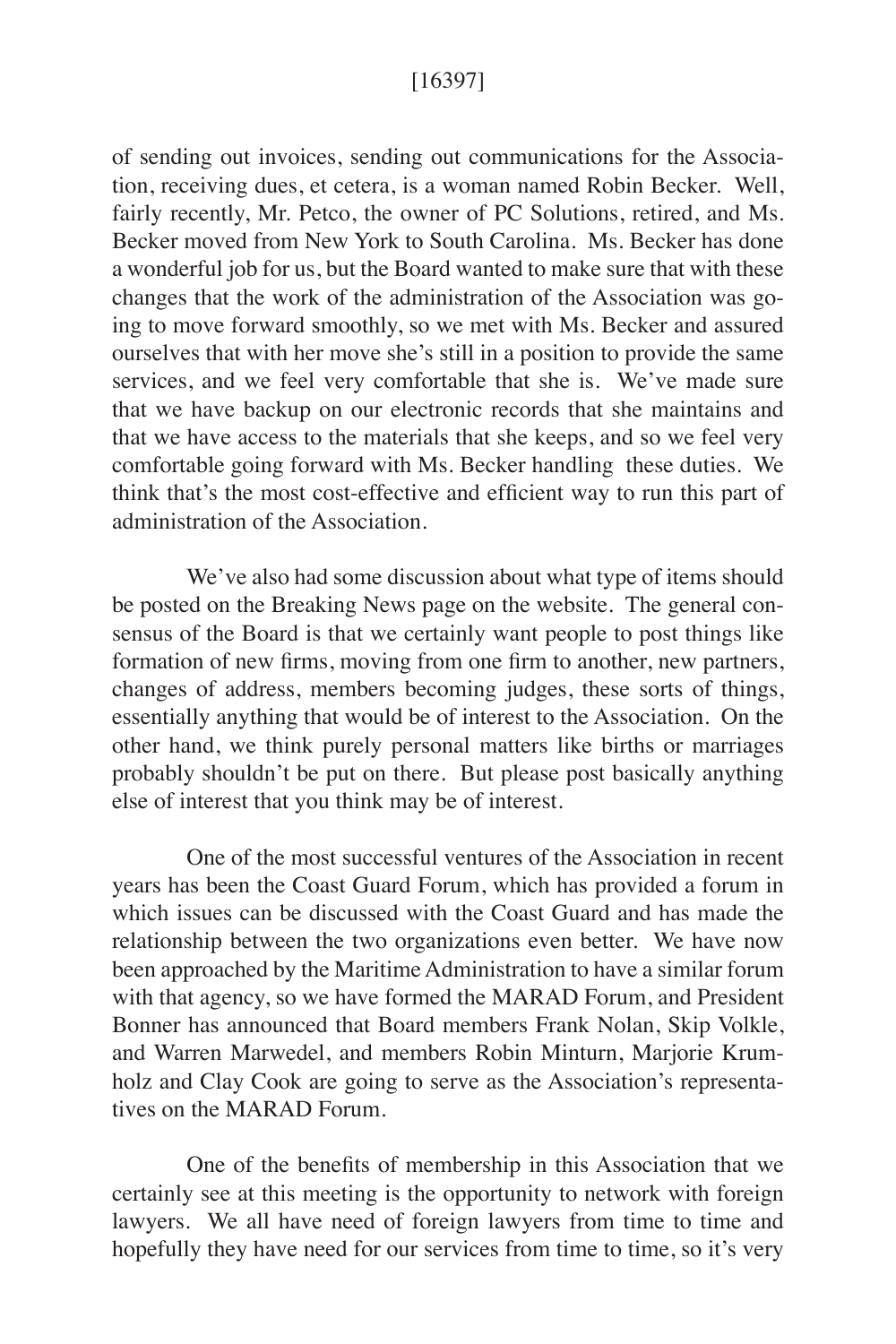## [16398]

valuable to have these relationships. And we've been discussing ways in which we could increase that opportunity, and one idea that we've come up with would be to have committee chairs, when appropriate, to ask foreign lawyers to come and make presentations at our committee meetings. So that's something to keep in mind.

The Comite' Maritime International, or CMI, has asked the Association to state its views on the proposed amendments to the Salvage Convention, which we've discussed here at this meeting. President Bonner has indicated he intends to put this to a vote of the membership in May 2012.

 As you may know, until 1966, all of the meetings of the Association were held in New York. Then until 2004, the Fall meetings of the Association rotated between New York and a resort, and since 2004, we've been having the Fall meetings that were not at a resort at out-port cities around the country. But the Board is planning to have the Fall meeting next year in New York. I know that many of our spouses like to come to New York, so the Fall 2012 meeting of the Association is going to be back in New York City.

 Finally, I am delighted to report something that Chris Giaschi alluded to a few minutes ago; that the attendance of foreign lawyers and foreign lawyers that play golf has enabled us to reinstitute the Challenge Cup, and this afternoon the United States will be playing the rest of the world, and all I have to say is "U.S.A."

Mr. President, that concludes my report and I move its adoption.

MR. BONNER: Is there a second?

AUDIENCE: Second.

MR. BONNER: All in favor.

AUDIENCE: Aye.

 MR. BONNER: Motion passed. Next we'll have the Treasurer's report from Bob Connor.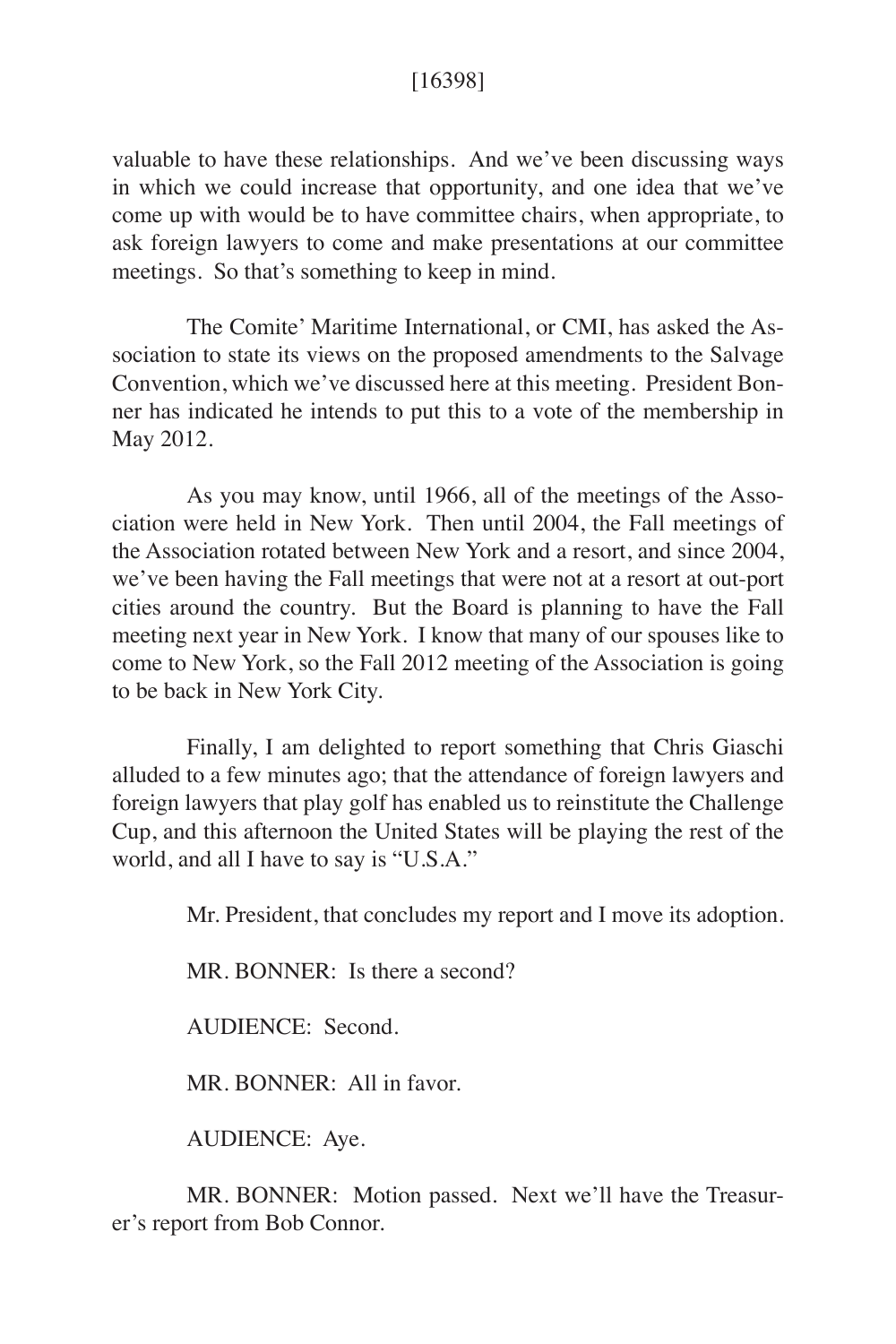## [16399]

MR. CONNOR: Good morning. I'm glad to see all of you here in Hawaii and I'm glad to report that the Association continues in good financial shape due to two items. One, we've taken care of expenses, kept them under control, and maybe even more importantly, we've upped the ante by increasing revenue by picking up people who forget to pay their dues from time to time and increased collections tremendously. It does not mean that there aren't still those who forget to pay their dues, and we continue to remind them.

 As you know, a couple of years ago we changed the system and we're going to continue that way. Mid-January, you will be receiving an email with an attachment which is your dues invoice. The one change this year will be hopefully that between now and then the techies will have worked out how you can pay your dues by credit card going onto the website. There will be a notice about that on the bottom of the dues statement. We will continue to follow up -- if you forget to pay your dues, there will be an email reminder and eventually you'll be getting letters. But I believe as you're all here, I would be preaching to the choir if I was looking to you. It's those that are not here.

 But basically, we're in good shape. We've managed our expenses. The Arrangements Committee has assured me that the budget for this meeting is on target and that we will break-even and that's a good thing, too. And basically, that's my report, Mr. President. I will move its adoption.

MR. BONNER: Is there a second?

AUDIENCE: Second.

MR. BONNER: All in favor?

AUDIENCE: Aye.

 MR. BONNER: Motion passes. Next is the Membership Secretary's report, David Farrell.

 MR. FARRELL: Thanks, Mr. President. Good morning. Adopting the Committee on Proctor Admissions' recommendation, the Board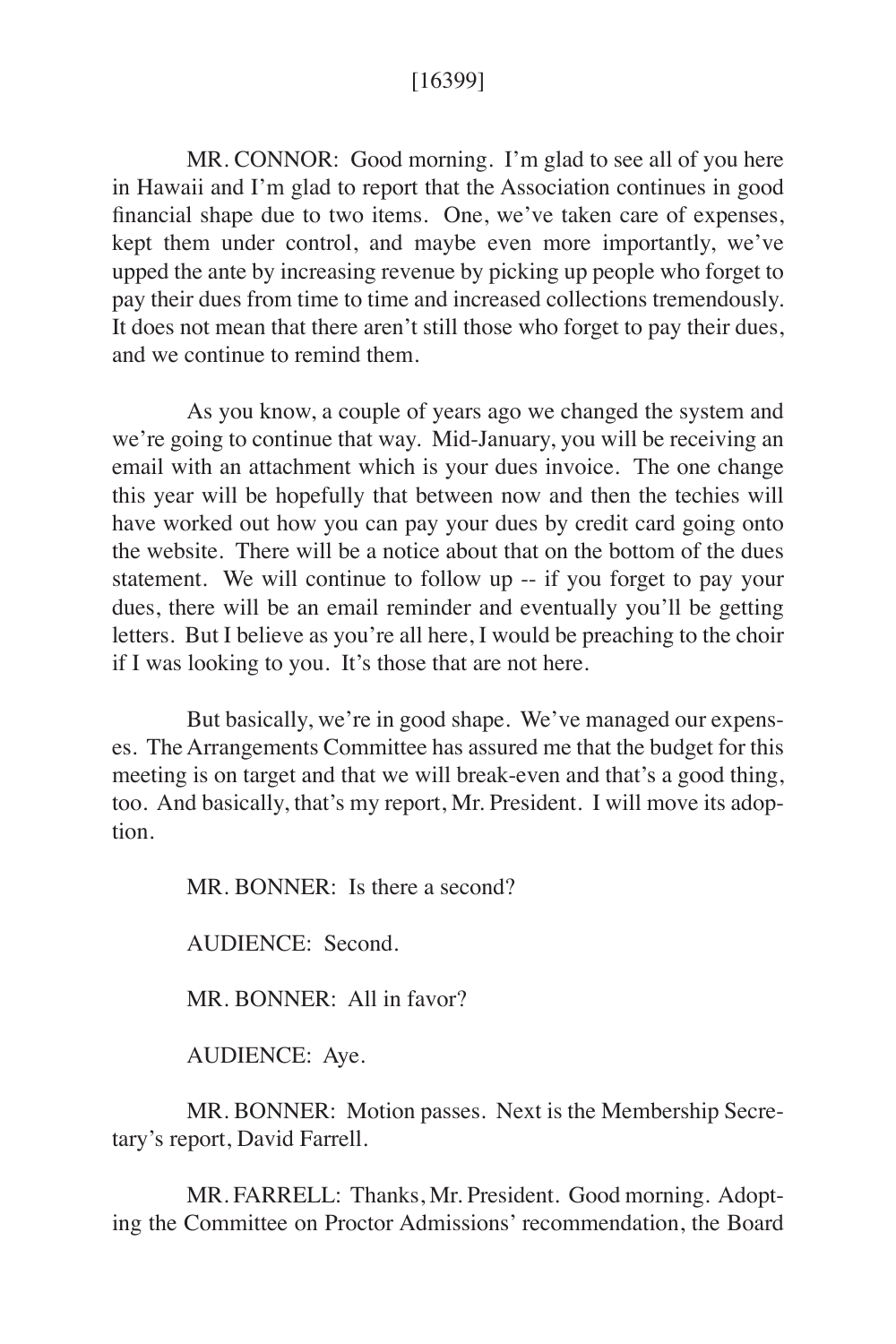## [16400]

of Directors on Saturday approved five new Proctors in admiralty. They are W. Richmond Beevers of Washington, D.C.; Francisco Carreira-Pitti of Panama; Jason W. Gaarder of Baltimore; Normand R. Lezy of Honolulu; and Samuel R. Mandelbaum of Tampa.

Since our New York City meeting last spring, the Board has also elected one Judicial member, two Academic members, 36 Associate lawyer members, seven Law Student members and four Non-Lawyer members.

But I regret to advise that since our last meeting, the following members have passed away: Albert S. Commette of Port St. Lucie, Florida; Gerard T. Gelpi of New Orleans; David J. Kadyk of Tampa; Henry S. Morgan of Annapolis; Joseph P. Milton of Jacksonville; past president David R. Owen of Baltimore; Judge Jamie Pieras of San Juan; Professor Wallace S. Reed of Castine, Maine; George W. Sullivan of Summit, New Jersey; Robert K. Tisdale of Milford, Connecticut; and Frederick W. Turner of New York. And I'm also told that Charles E. Lugenbuhl of Covington, Louisiana; and Arden J. Lea of St. Thomas, Virgin Islands have also died. Let's rise for a moment of silence.

(All rise and observe a moment of silence).

MR. FARRELL: Thank you. As of today our membership stands at 2,970 strong, a figure that's been stable over the last several years. But we are facing a challenge in the maritime economy and in order to keep the MLA strong and vibrant in the years ahead, we need to recruit new members, so as usual, I encourage you to be in touch with people in your region and your colleagues and make sure that they submit applications to me by email so that the MLA can continue to thrive in the decades ahead.

 Thank you very much. That concludes my report and I move its adoption.

MR. BONNER: Is there a second?

AUDIENCE: Second.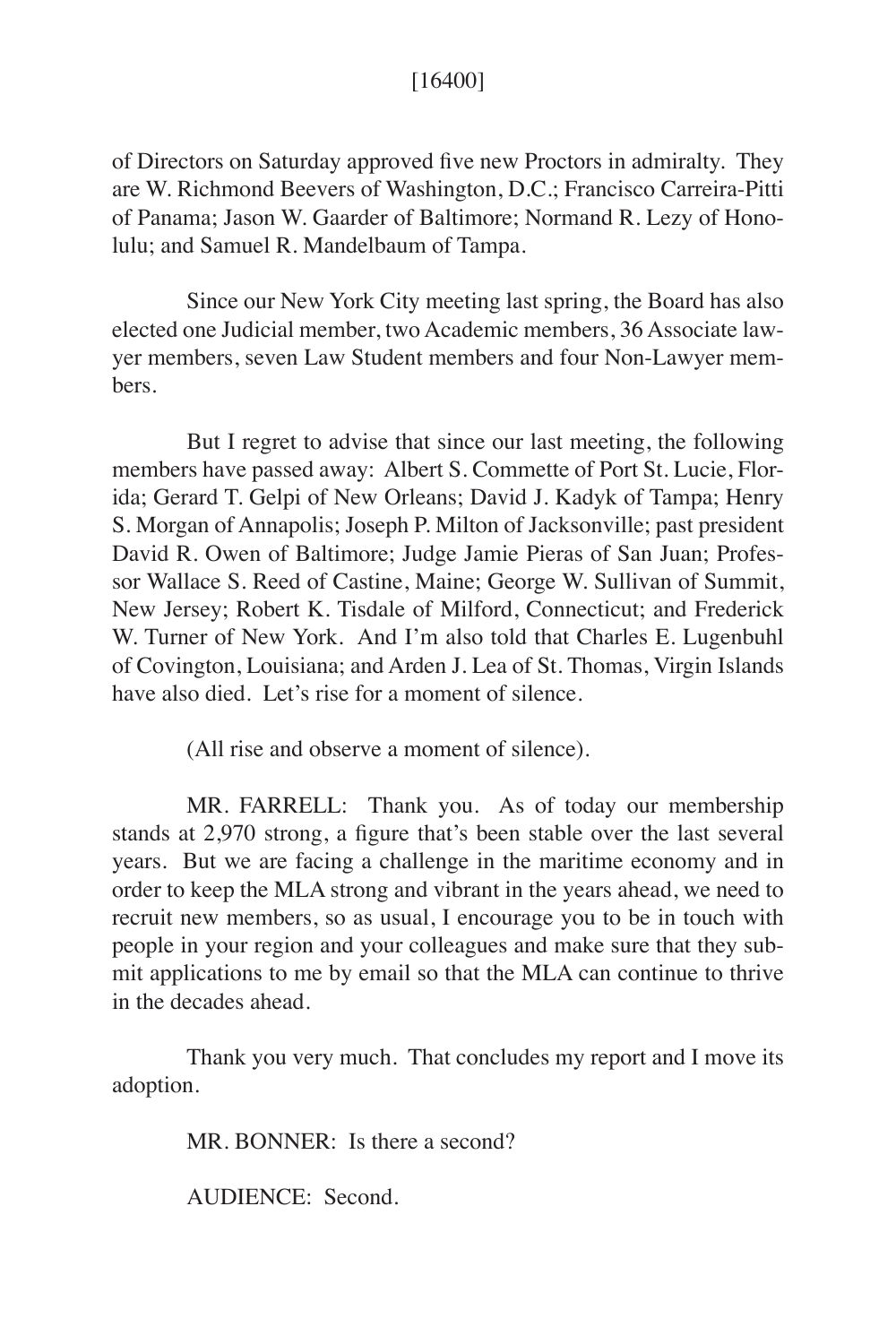# [16401]

MR. BONNER: All in favor?

AUDIENCE: Aye.

 MR. BONNER: Thank you, David. It's traditional in the MLA to recognize a Past President when he or she passes away, and recently David Owen passed away. He was President from 1976 through 1978. And Jim Bartlett and Tony Whitman will be saying a few words about Past President Owen.

 MR. BARTLETT: Thank, Pat. David was my partner and my mentor. He was President of this organization from 7/76 to 7/78, and he was the first editor and, the founder of the MLA Report, which first was published in 1983.

 Interestingly, he was born in Honolulu in 1914. He was the son of an Army surgeon. He attained a bachelor's, master's and law degree from the University of Virginia, graduating from the law school in 1939, and it was that year that he began his legal career with Semmes, Bowen & Semmes, an association that would last for over 50 years.

He served in the Navy during World War II and attained the rank of captain in the Naval Reserves.

 He was a mentor and colleague to many maritime lawyers at Semmes, including Past President Bill Dorsey, myself, and JoAnne Zawitoski. He was chairman of our firm, but more than that, the thing he really took pride in was his skill as a trial attorney and as an appellate advocate.

Interestingly -- I did a little research -- he participated in at least nine amicus briefs for the MLA. He loved the MLA and he was buried in his MLA tie.

I'd like to call now on Tony Whitman, who, as many of you know -- or maybe you don't know -- was David's nephew. Tony?

 MR. WHITMAN: Thanks, Jim. President Bonner, fellows members of the MLA and honored guests: Thank you for granting to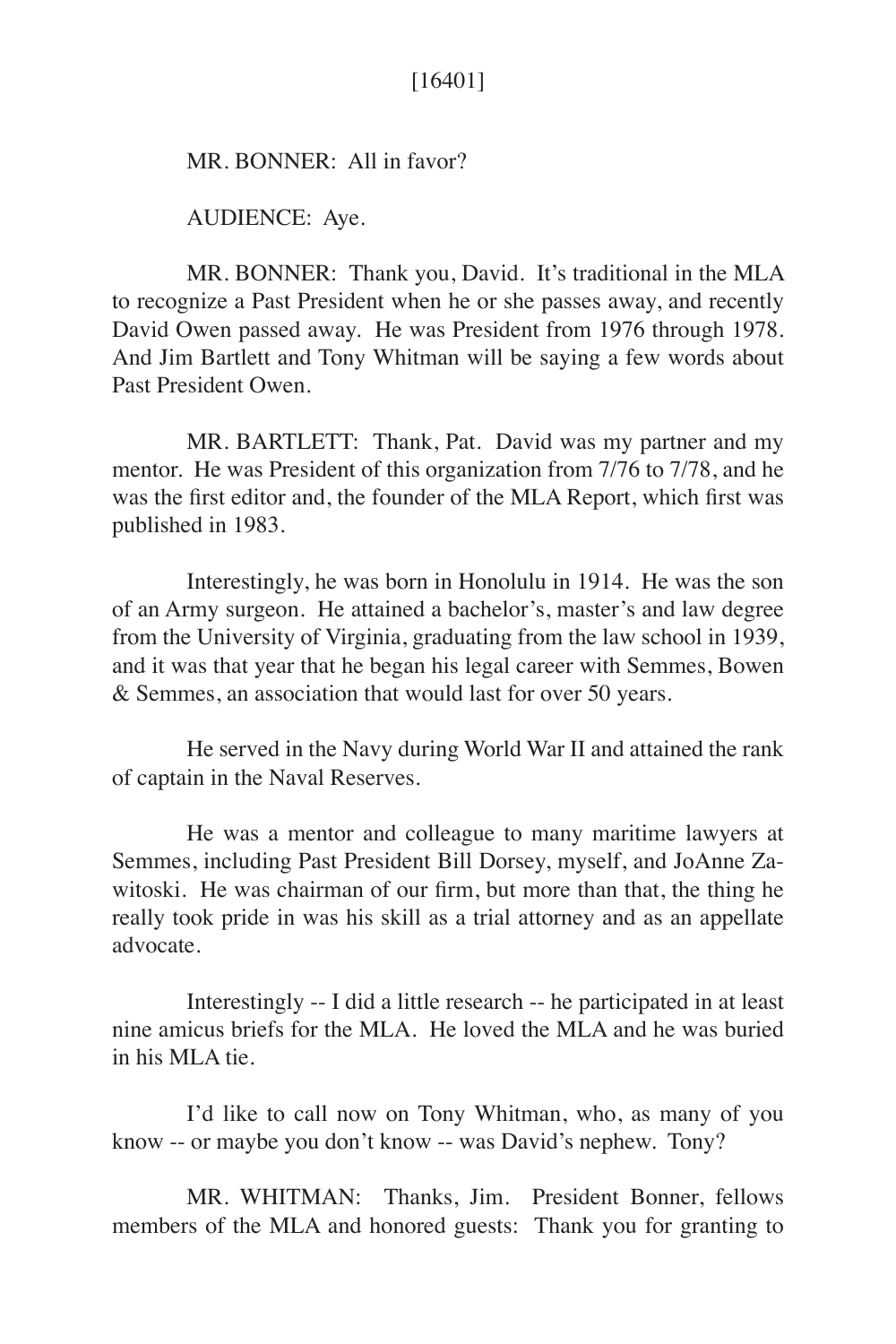## [16402]

Jim and me this point of personal privilege this morning. On this eve of December 7th and in this place, it's particularly fitting to reflect this morning on the life and career of a member of what has been called The Greatest Generation.

 David Owen was born, as Jim said, in Hawaii in 1914 on the island of Oahu. His father was an Army doctor. His first sailing experience was with a homemade sail in an outrigger canoe off the coast of Oahu, and he early on developed a passion for the water and an interest in all things -- a fascination with the oceans.

 In his adult life there were four institutions to which David was particularly devoted. Purely chronologically, first was the University of Virginia, second was Semmes, Bowen & Semmes, third was the United States Navy, and fourth was the Maritime Law Association.

 David earned three degrees at the University of Virginia, which he preferred to call "The University," and he was a staunch supporter of "The Law School" to which he gave his collection of significant maritime law books.

 David went to work, as Jim said, at Semmes, Bowen & Semmes in 1939 and his formal association with that firm lasted some 60 years. Over the final few years, as I would visit him, he would remark and I would observe that he was in ever-smaller office space, until his desk had to go in sideways and so did he, but he was still there. The record of David's recruitment to that firm includes notes of his interview with the senior partner, who wrote: "The interviewee's interests included anything pertaining to the ocean." And that was David.

David was very proud of his accomplishments in his career at the firm, of which he was chairman for a significant period of time. He particularly noted that he was directly responsible for the hiring of the firm's first African-American lawyer, the firm's first Jewish lawyer and the firm's first woman maritime lawyer. How times have changed thanks to people like David.

David took leave from Semmes to serve in the Navy during World War II, chiefly as the navigator and executive officer on the United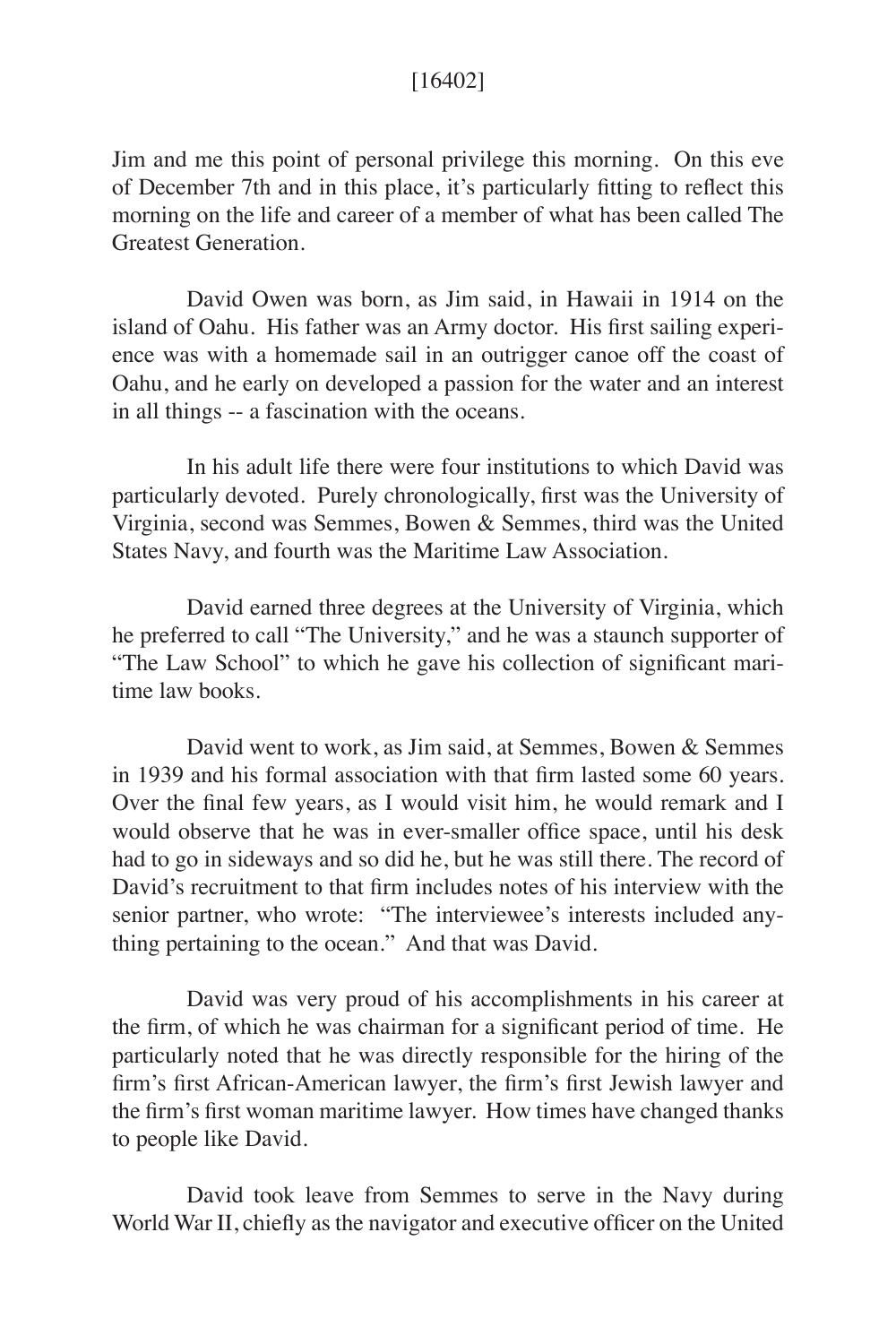## [16403]

States Navy's destroyer ORDRONAUX, in the North Atlantic and Pacific theaters. On April 7, 1944, the ORDRONAUX chased and sank a German submarine in the North Atlantic, and the ORDRONAUX was maneuvered in a very risky attempt to rescue survivors that could be seen in the rough waters because there were, of course, other submarines around at that time. German submarines never operated alone. David was dispatched to the quarterdeck to take the prisoners aboard, and as David would tell the tale, he stood there with his Navy issue 45-caliber pistol in his hand, nervously pointing it as the first prisoner came aboard. That turned out to be the captain of the German submarine, who upon seeing David with his gun, drew himself up, pointed disdainfully and said in perfect English, "I don't think you'll be needing that today." In later years, assisted by my partner, Manfred Leckszas, David was able to track down Captain Fritz Wittenburg in his retirement in Germany and David and Captain Wittenburg established a communication and a friendship which lasted until their deaths. David remained in the naval reserve for 28 years and retired with the rank of Captain, an accomplishment of which he was very proud. To my knowledge, his last action in uniform was in 1969, when he administered my commissioning oath as a newly admitted ensign.

David was an avid sailor and recalled having raced on sailing yachts in the Atlantic, the Caribbean, the English Channel, the North Sea, the Baltic Sea, and of course, Chesapeake Bay. He loved sailing his boats WINDSONG and DYNO, which he skippered with no great success in occasional races on the bay.

 His career as an ocean racer came to an abrupt end in 1960 during that year's Newport to Bermuda sailing race aboard his friend Henry Morgan's 63-foot sloop DJINN. Nearing Bermuda in the middle of the night and in what the New York Times later called the world's greatest knockdown, DJINN was unexpectedly capsized, catapulting David and others over the side. David's life was saved by his lifeline. He later mounted the shackle of that lifeline to a plaque which he mounted on the wall in his home office and which announced his status as, quote, "Charter Member, Retired Ocean Racers Association."

David was, as you all know, President of the MLA. He served the MLA also in other officer positions; as its representative to CMI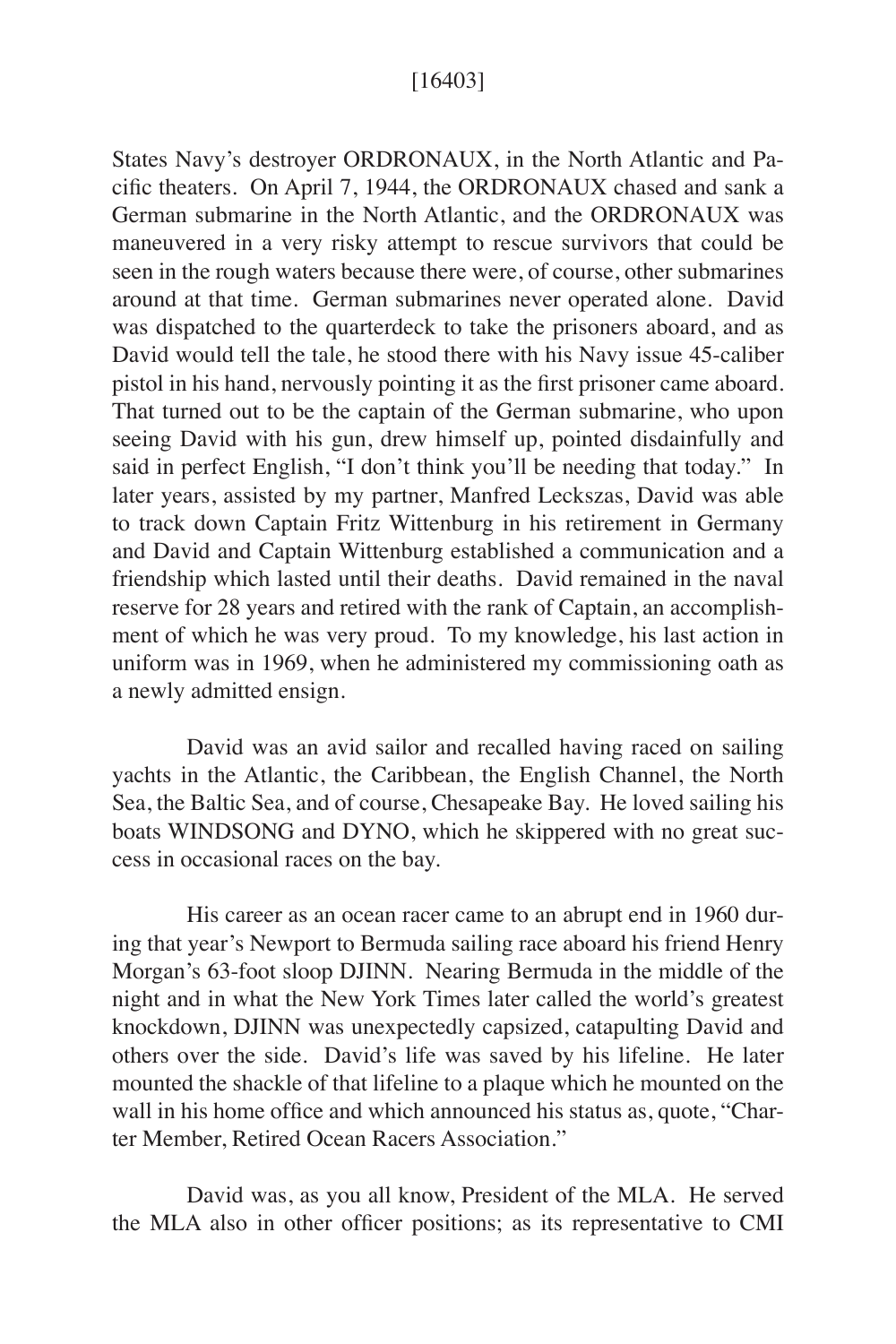## [16404]

meetings, as chair of the Committee on Practice and Procedure. He particularly enjoyed meeting and mentoring young MLA members, and he had the knack for making them understand that he was truly interested in them and in their careers.

 David authored or co-authored, as Jim said, I think, at least nine briefs amicus curiae sponsored by the MLA. He was also the author of dozens of scholarly articles. In an introduction to a book that David co-authored on the colonial courts of admiralty in Maryland, David was referred to as one of the rare true scholars among the admiralty practitioners of the late 20th century, and that accolade pleased him very much.

 David loved to tell tales of his wins and losses in court, and he was lucky enough to be of the generation that actually got to try cases. There was the time that David's expert cheerfully swallowed spoonfuls of a substance that the FDA had declared to be poisonous, using a measuring spoon that David just happened to have in the pocket of his jacket in the court.

 Or the case when David sought to have the opposing attorney disqualified because he had to testify, having gone aboard ship to investigate and having held on to the bitter end of the measuring tape, not the tape end where you would actually measure how long the hatch opening was.

 David also had a case which he believed was going to be his ticket to the Supreme Court and to beat what turned out to be *Reliable Transfer* in establishing the rule of comparative fault. Unfortunately, the trial judge took four years and four cycles of law clerks to write the opinion in that case, so *Reliable Transfer* overtook him, much to his chagrin.

 And there was a case after which David referred to the fact that winning a case in front of that judge against David was like taking candy from a baby, and coining the phrase which I heard many times, that the judge is the natural enemy of the trial lawyer.

 David was, all in all, an unabashed patriot, but also a self-professed Anglophile. At the end, he was buried in a coffin bearing the seal of the U.S. Navy, in a ceremony with military honor guard, and after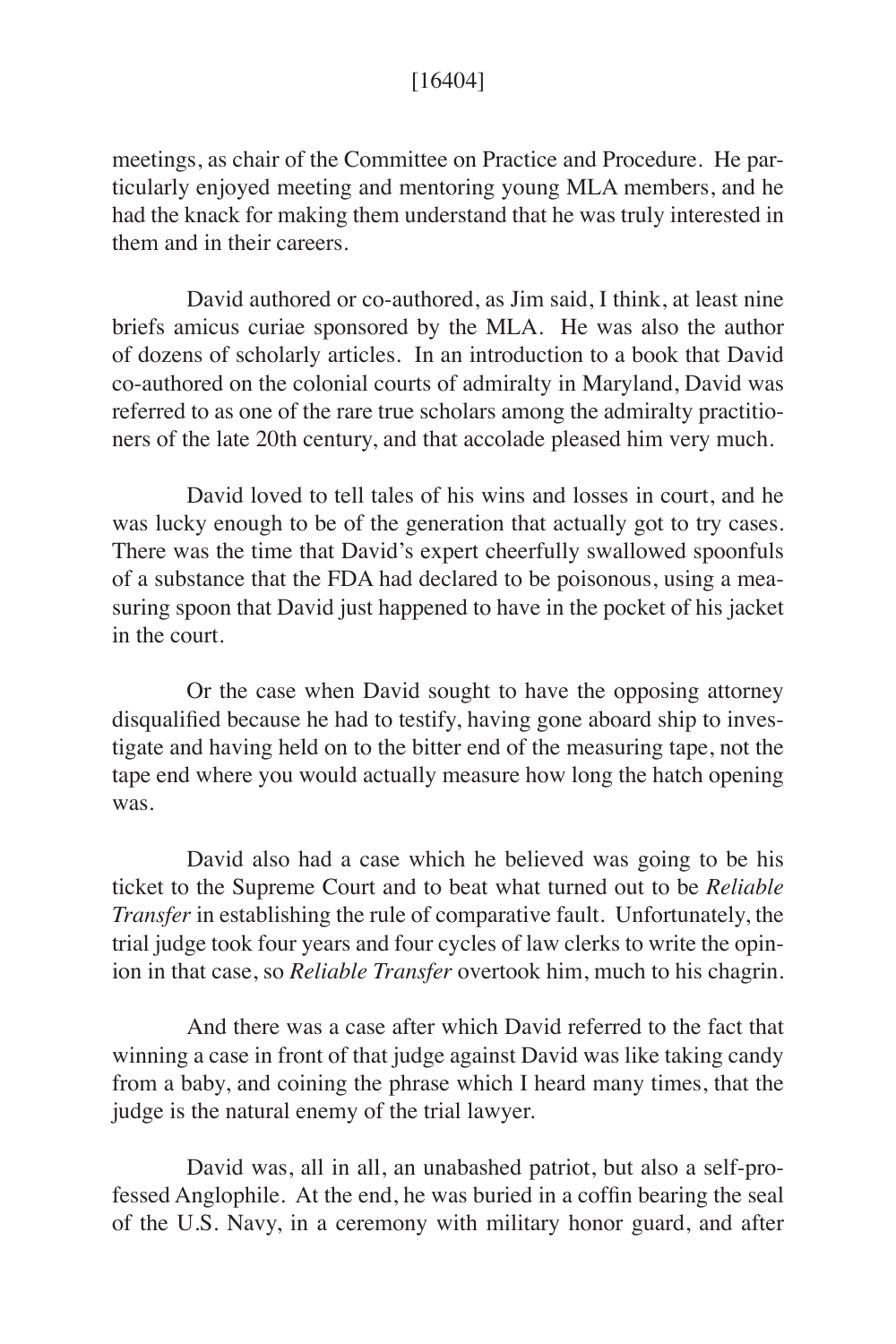## [16405]

a service in which the congregation sang both the naval hymn and, at David's particular request, the patriotic song My Country Tis of Thee, which David chose because it's set to the tune of the British national anthem.

 Finally, it is safe to say that the MLA would not have gathered here today if it were not for David. David was one of the MLA officers who began and strongly supported the tradition of resort meetings, and without David's recruitment of JoAnne as his firm's first woman maritime lawyer, she would not have been in a position to select this marvelous venue.

 So on this eve of December 7th, I give thanks, and I hope you will, too, for the service and leadership of David Owen to his country and to the Maritime Law Association.

(Applause).

 MR. BONNER: Thank you very much, Tony. That was quite eloquent. Thank you.

The next person I would like to recognize is also from Baltimore, which confirms my suspicion that the MLA has always been a Baltimore-centered organization. I'd like to recognize Alex Giles and present him with a placard. Alex is the outgoing chair of the Young Lawyers Committee. He was supposed to get this last May, but something came up and we couldn't give it to him. So Alex, thank you very much for a job well done.

 I'd like to start the committee reports with Arbitration, followed by Carriage of Goods.

 MS. GLUCK: Good morning. Thank you, Mr. President. I send regards from Keith Heard, who is the chairman of this committee. He could not be here today.

 The Committee on Arbitration and Alternative Dispute Resolution has met twice since the Association's Spring meeting. The first meeting was in the offices of Carter, Ledyard & Milburn in New York on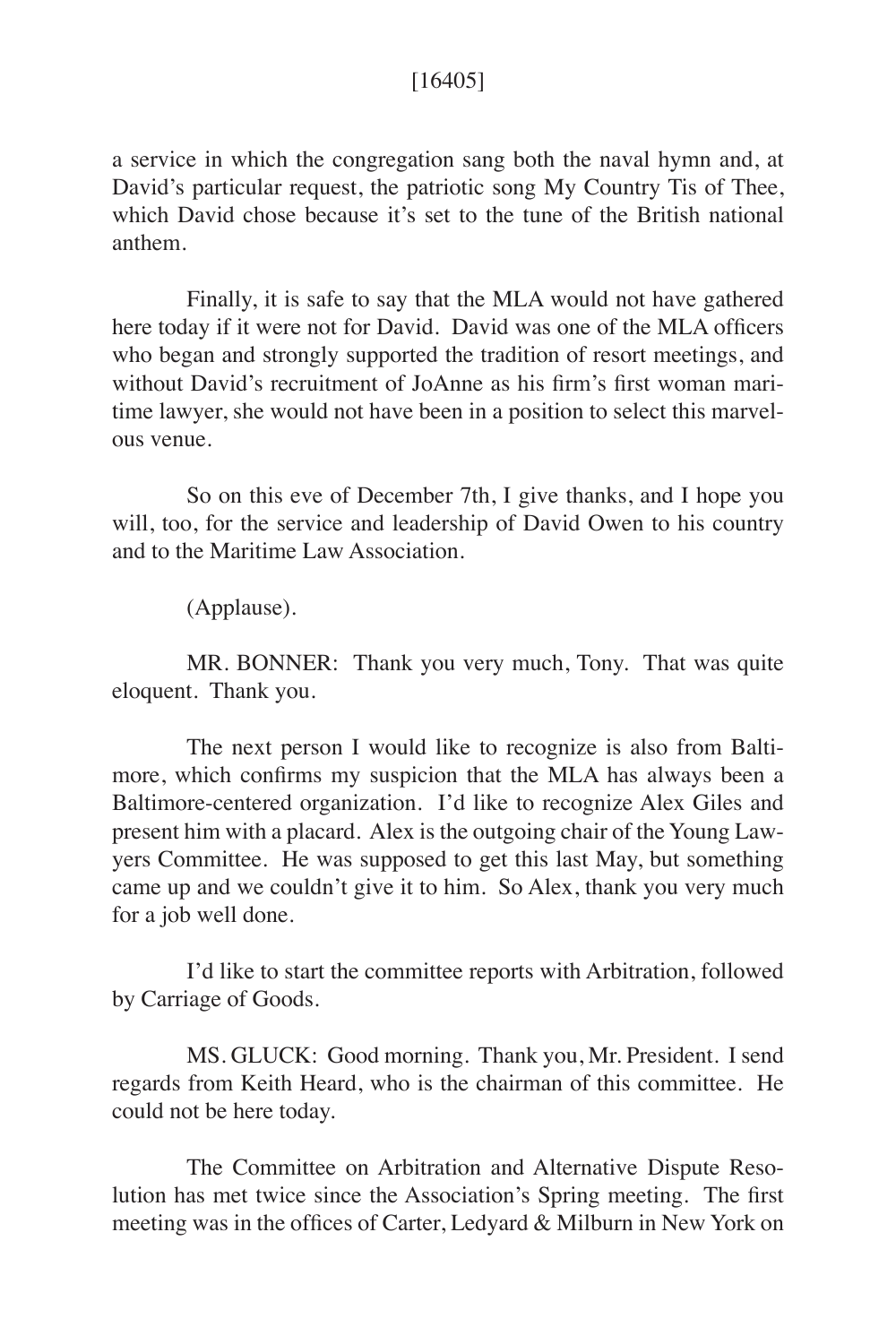## [16406]

October 26th, and of course we're always grateful when members offer their offices for meetings. I should say also that yesterday's meeting was held jointly here in Hawaii and in New York, and the New York portion of the meeting was held at Curtis Mallet-Prevost's offices. Again, thanks very much to Liz Burrell for that.

At the October 26th meeting, we discussed a variety of topics, including the activities of the International Arbitration Club of New York, the New York State Bar Association's publication of a glossy brochure on international arbitration in New York, and we also discussed efforts to remove New York as a stated option in BIMCO's dispute resolution clause, as well as in the revised version of the Norwegian sale and purchase contract form. Both of these efforts have been contested due to efforts of various members of the MLA, including very much Keith Heard, as well as the Society of Maritime Arbitrators and several private companies.

The committee met again yesterday and again, as I mentioned, it was a joint meeting involving people in New York, as well as here. There were two excellent presentations at the meeting. One was delivered by Don Kennedy of Carter, Ledyard & Milburn, and he discussed CPLR New York Civil Procedure 7502 C, which allows for provisional remedies to be issued, attachment and preliminary injunctions in aid of arbitrations, either domestic or outside of the country. Don presented a very excellent presentation of the possibilities of that section and how we might be able to utilize it.

Bobby Glenn of Ellis, Painter, Ratterree & Adams presented an excellent presentation on mediation, and his topic focused on preparing foreign clients for mediation, particularly those who might not be familiar with the process, and points that should be raised prior to the mediation to ensure its success.

We also touched on ICMA, the dates for ICMA being May 13th to 18th, 2012 in Vancouver, and at this point I would like to turn over the microphone to President Chris Giaschi to elaborate more on that. Thank you very much.

MR. BONNER: Thank you, Sandra.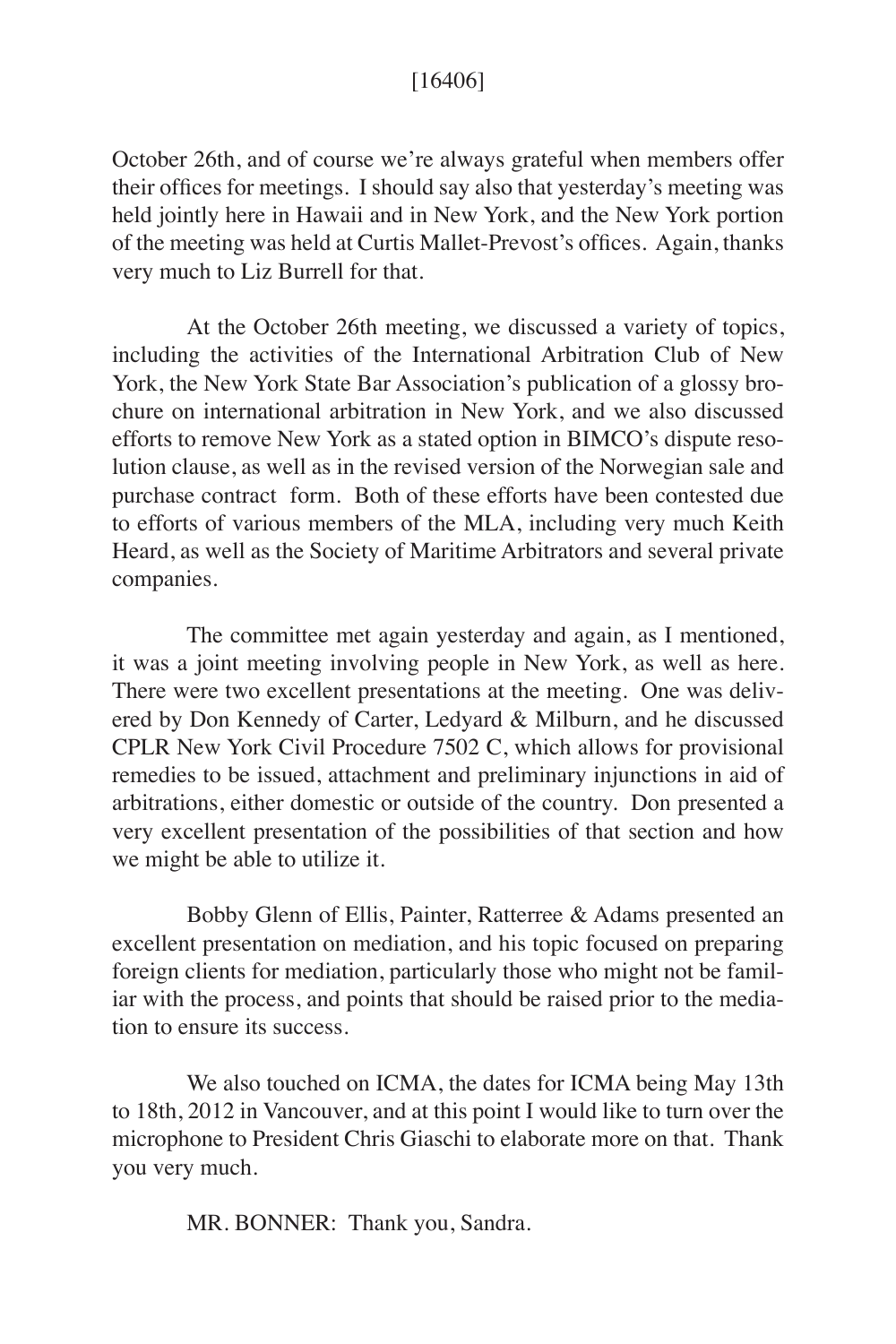## [16407]

 MR. GIASCHI: Just very briefly, as has been mentioned, the ICMA conference 2012 is to be held in Vancouver. Vancouver is an absolutely beautiful city. It has wonderful people, and last year we had a team in the Stanley Cup finals. Unfortunately, that didn't turn out so well. Perhaps next year in May -- and the dates May 13th through the 18th are, in fact, during the Stanley Cup playoffs. So it's a great time to be in Vancouver.

And to up your return on investment, the Canadian Maritime Law Association is holding its annual general meeting and a full-day seminar on May 11th and 12th, just before the ICMA conference, so you can attend both the CMLA events and the ICMA events all on one plane ticket.

The rainy season is over by May. That's when the sun comes out, but there's still beautiful snow on the mountains, so we'd really love to see you in Vancouver.

And you can get more information on ICMA 2012. They've got a website set up. You can just Google it and you will find it there.

MR. BONNER: Thank you, Chris. Carriage of Goods, Ed Radzik, to be followed by Cruise Lines and Marine Torts.

 MR. RADZIK: Good morning, Mr. President, officers, directors of the Association, members and guests. Yesterday afternoon the Carriage of Goods Committee joined with the Uniformity Committee and held a meeting here with about 17 in attendance in person and others connected by telephone conference. The Carriage of Goods Committee has been monitoring the progress of the prospective passage of the Rotterdam Rules as a treaty by the United States. Last year, in Houston, we reported that the prospect of the Rotterdam Rules was that it was going to be vetted by the State Department by the end of the year and presented to the President and then the Senate in early 2011. Our projection was overly optimistic, since we've learned, through Chet Hooper, one of the original delegates, that the Convention is still under review in the State Department. It's expected to be completed as a package and presented to the executive branch by the end of this year for consideration and review by the President and Senate in early 2012.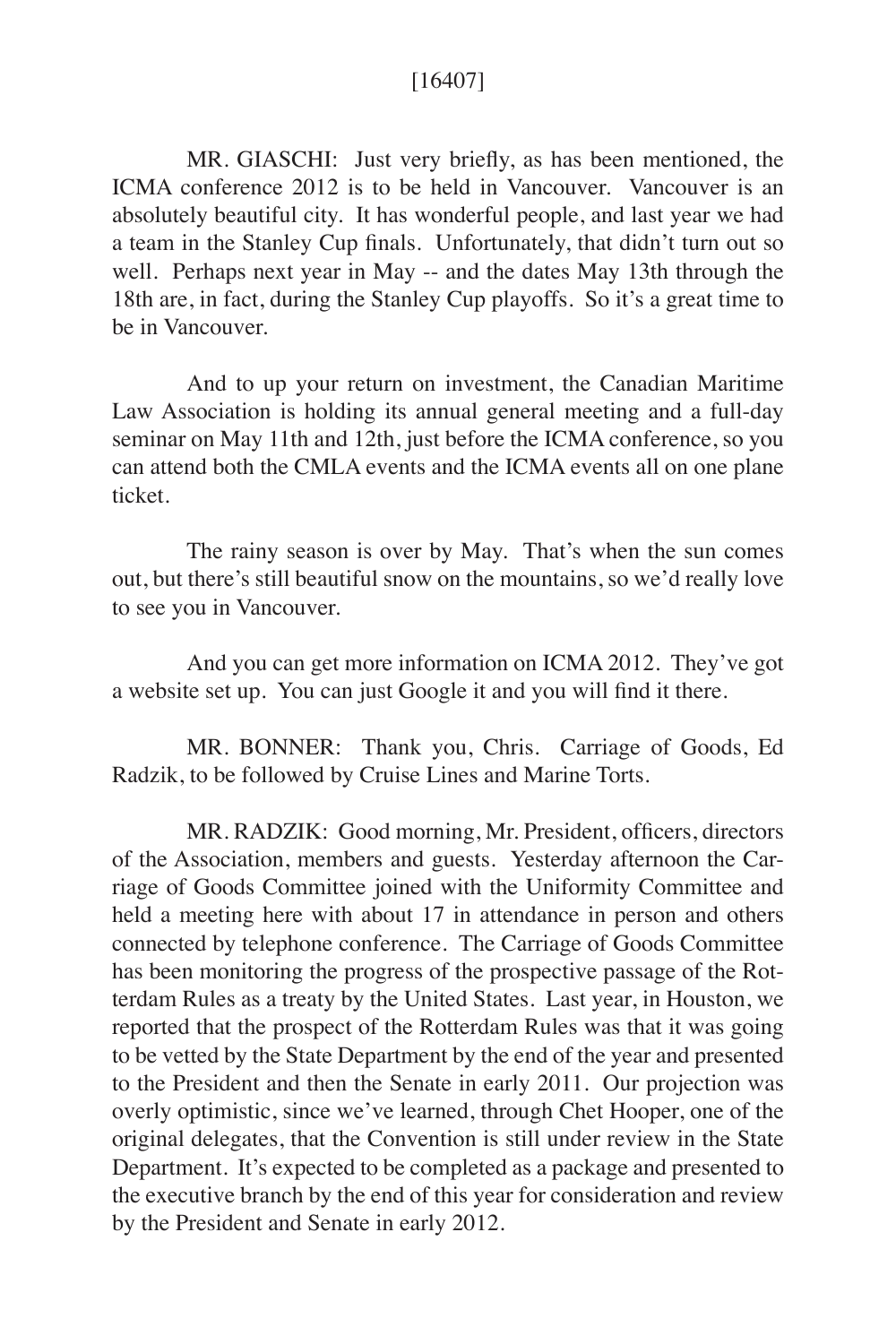## [16408]

 Our featured speaker at the meeting was Carriage of Goods and Uniformity committees member Professor Michael Sturley. He gave an excellent presentation on the aftermath of the United States Supreme Court decision in *Regal Beloit* and his analysis of that decision and its effect on subsequent decisions from various district courts that have considered how that decision impacts exports in particular. Two district court decisions have decided that *Regal Beloit* should be limited to the imports of intermodal goods. Professor Sturley has offered to make his paper available to any member that presents him with his business contact information.

Finally, we were joined and privileged to have Søren Larsen, Deputy Secretary General of BIMCO, who provided us with a status of how some of the European countries have been dealing with the Rotterdam Rules. Germany had considered going ahead with its own legislation, but they've been counseled and I think the basic tenor is that they're waiting to see what the United States does before they act. Mr. Larsen reported that Germany, Denmark and Norway appear to be ready to act after the U.S. makes its decision.

I'd be remiss if I didn't comment that committee member and the editor of the Cargo Newsletter, Mike Ryan, in New York, has sent numerous copies of the latest Cargo Newsletter here to Hawaii and they're available to be picked up outside the meeting room. This concludes my report. Thank you.

MR. BONNER: Thank you very much, Ed. Cruise Lines and Marine Torts will be followed by Fisheries, and while Charlie is walking up here, I just wanted to point out that Charlie wrote an amicus brief last year and he's doing another one as we speak on the definition of a vessel, which I thought was pretty good until I heard that David Owen had done nine amicus briefs. So you have seven more to go, Charlie.

MR. DeLEO: Thank you, Mr. President. Good morning, members and guests. I'm here on behalf of Lisa Reeves, who is the chair of the Marine Torts and Casualties Committee of which I'm vice chair. I'm also here on behalf of Pamela Milgrim who sat in for the Chair of the Cruise Lines Committee. We had a joint meeting yesterday between the Marine Torts and Casualties, Cruise Lines and Offshore Industries committees, but I'll just report on the Marine Torts and Cruise Line activities.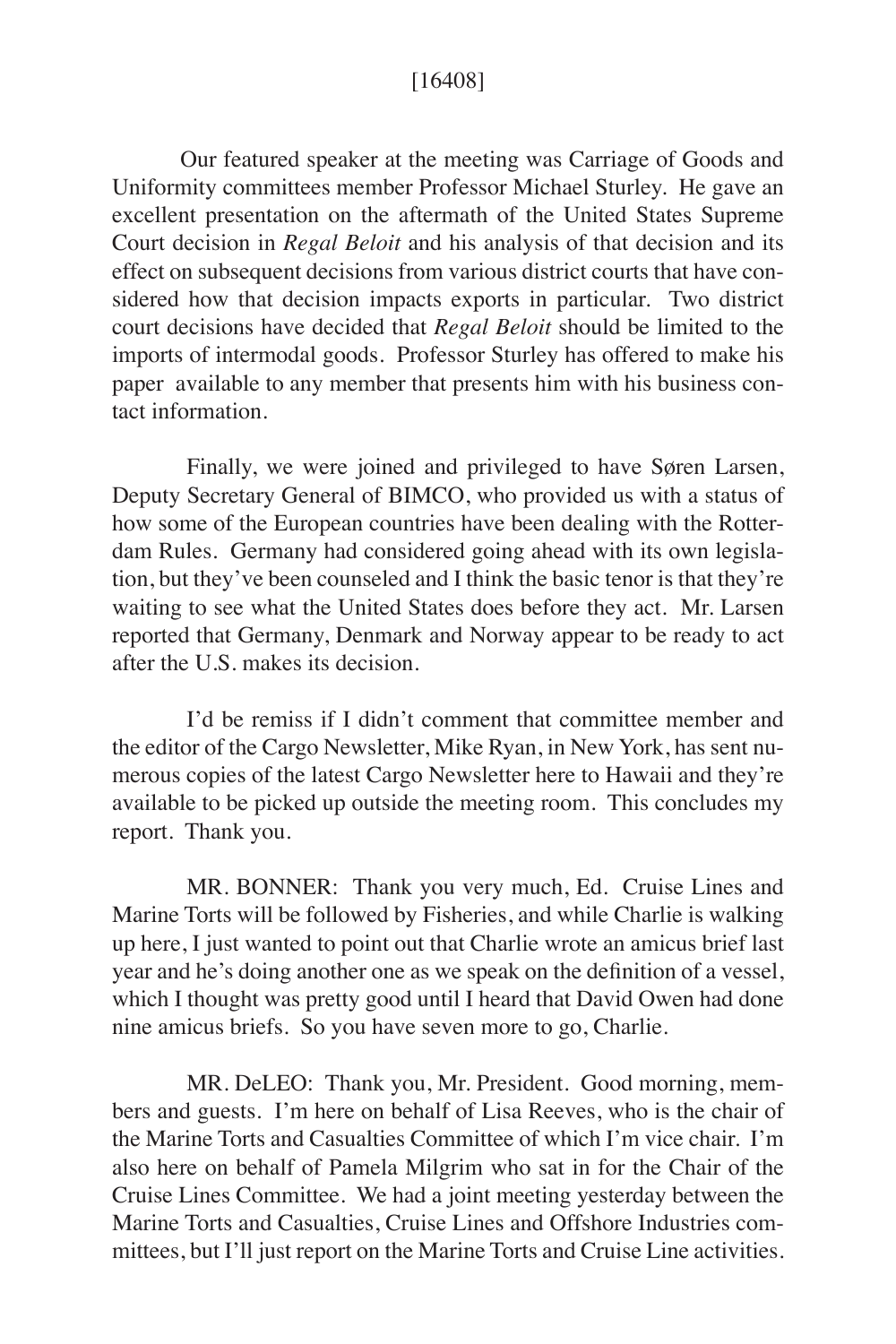## [16409]

We started off with a very interesting and thorough presentation by Joshua Klarfeld with the Ulmer firm in Cleveland who gave an update on Medicare Set-Aside reporting, given that the reporting is now due to commence in the first quarter of 2012. That will be posted on the website. It is a very thorough outline of the requirements, as well as the updated reporting provisions that is well worth reading. We also reviewed the newsletter on limitation of liability updates prepared by Christina Schovajsa from Houston who could not join us. That will also be posted on the website.

Pamela Milgrim for the Cruise Lines Committee then reviewed their newsletter dealing with some significant decisions by the 11th Circuit on the arbitrability of crew contracts, going back to the *NORWAY* decision pretty much reinforcing that original decision on the enforcement of these arbitration clauses. This newsletter will also be posted on their website.

The joint meeting then ended with a presentation by the Offshore Industries Committee, but I will defer to their chair for that report. That concludes my report.

 MR. BONNER: Thank you very much, Charlie. Next will be Fisheries, Kevin Thornton, to be followed by International Organizations and Alan Van Praag. I just wanted to remind the speakers to make sure you give your card to the reporter.

 MR. THORNTON: Good morning, Mr. Bonner, officers, directors, members and guests. I'm Kevin Thornton. I'm chairman of the Fisheries Committee. On Friday, December 2nd at one p.m. we held our committee meeting here on site. We were scheduled for one and a half hours, but thanks to great presentations and lively discussion, we ran over, even over two hours. We had eight people in attendance and four by telephone, which is a robust attendance for our small but enthusiastic committee.

 I'm pleased that we had as a special guest Lieutenant Brendan Sullivan from the United States Coast Guard. He's with the Office of Maritime and International Law. Lieutenant Sullivan attended and participated and we're grateful for his presence and also for our ongoing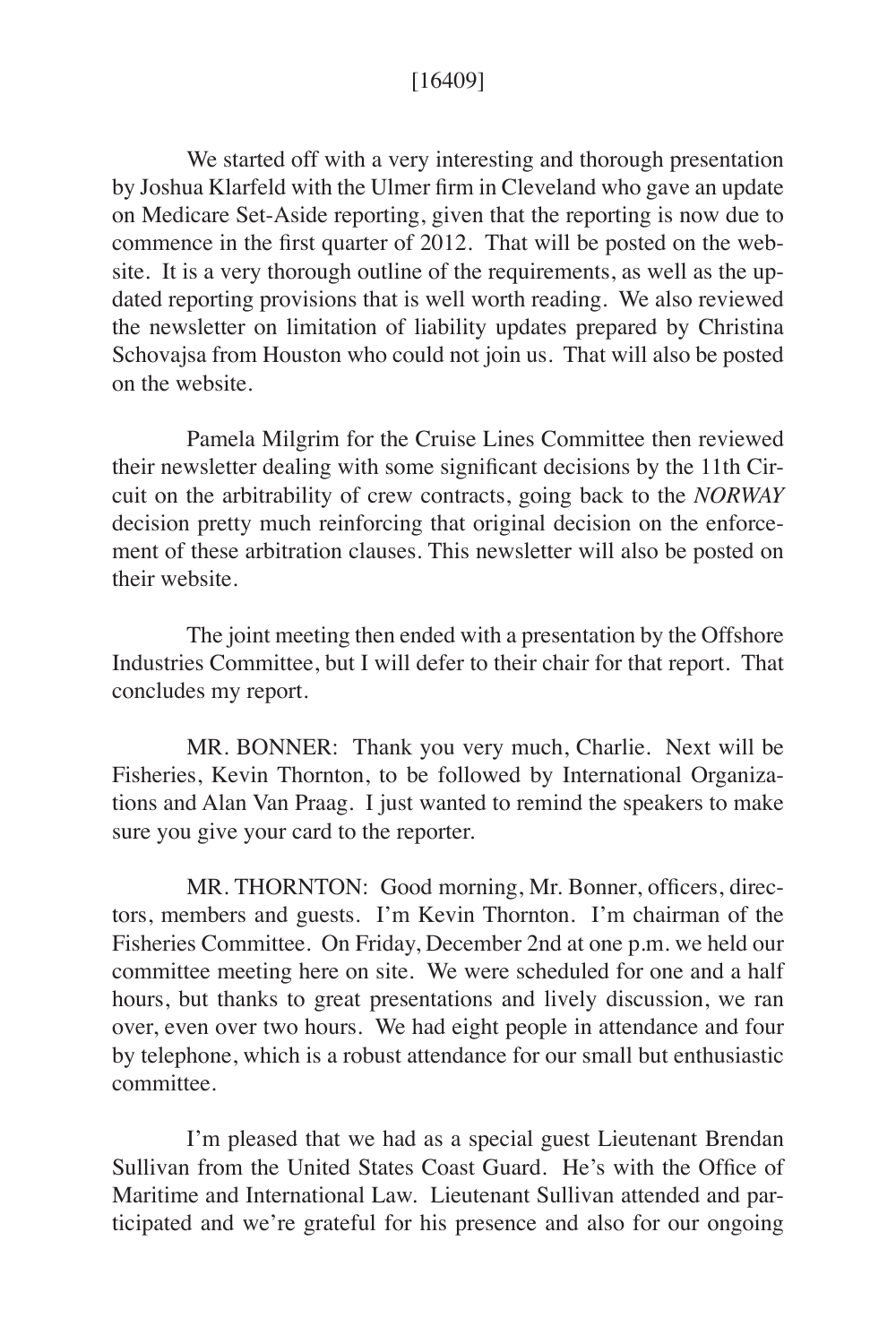## [16410]

good relationship with the United States Coast Guard. It's obviously vital to the commercial fishing industry in the United States.

 We started off with a report by Mark Coberly. Mark is our vice chairman. He gave a report and led the discussion with respect to President Obama's Executive Order 13547 regarding the National Ocean Policy and coastal and marine spatial planning. It's a controversial Executive Order and it has been the subject of congressional hearings and much discussion. Some folks are for it. Some are against. In Congress, they've dealt with the fundamental issues such as the legality and constitutionality of an Executive Order which has been described by some folks as to be nothing less than an attempt to engage in zoning and planning for the oceans and also for the ocean to be defined including perhaps the Great Lakes. It has an effect potentially upon all levels of shipping, offshore work, certainly commercial fishing and the alternative energy industry in terms of the location, installation and removal of offshore turbine sites. There have been hearings and committee work and there are industry groups and environmental groups that are pushing for their particular agendas. If you have clients and friends who are involved in anything having to do with the ocean and if you're really not yet focusing on the National Ocean Policy, you may be well-advised to turn up the volume and listen to that dialogue, and if it's important to you, participate. That was the report from Mr. Coberly.

 Our second report was provided by a former chairman of the Fisheries Committee, Steve Johnson, from Seattle. We had Steve there and also former chairman of our committee, Mr. Dave Farrell. It was an honor to have them there. Steve gave a report on the United States Coast Guard investigative report issued in January of 2011 on Trico Marine Services, Inc. and its related subsidiaries and affiliates. That's of interest to the commercial fishing industry and to all people involved in U.S. shipping, because the Coast Guard took a look at a report that perhaps Trico didn't actually have sufficient domestic ownership and was not eligible for documentation with the Coast Guard and certainly wasn't eligible for Coast Guard endorsement. After substantial investigation, it was determined that they couldn't make the proper proof of the 75 to 25 percent ratio and their documentations were revoked, the Coast Guard registrations were revoked and fines totaling millions and millions of dollars were imposed upon Trico and its subsidiaries. The self-certi-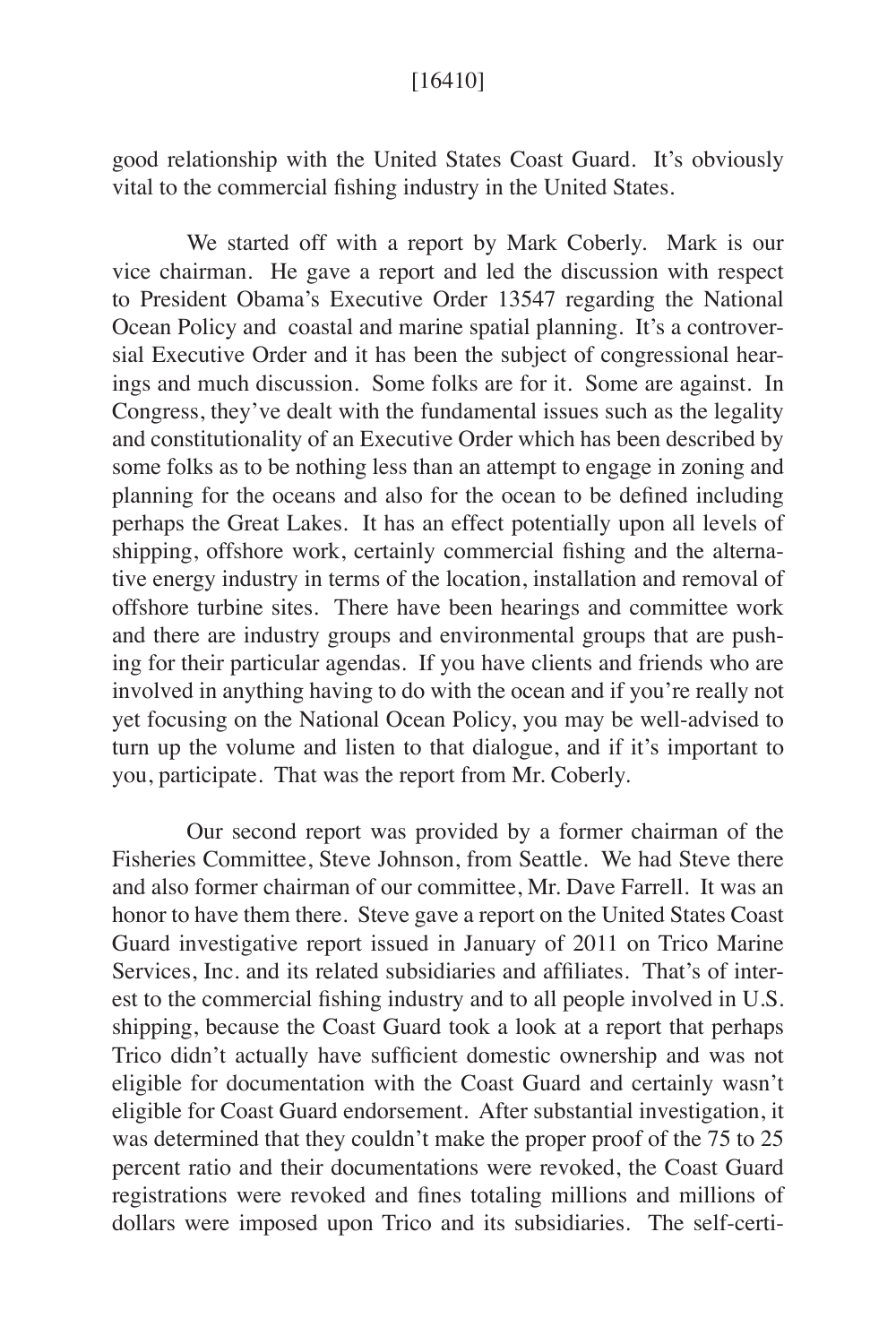## [16411]

fication component of the application for documentation with the U.S. Coast Guard Vessel Documentation Center is really being revisited and it's sufficient, of course, that the Coast Guard issued an October 28, 2011 notice of request for comments on mechanisms for compliance utilized by publicly-traded companies in the United States, so they're trying to get their arms around the subject matter if self-certification is not going to be reliable, what have people in the industry used to determine that the shares are held by at least 75 percent U.S. domestic individuals or companies such that you don't put your documentation in jeopardy. That was fascinating and something that I think a lot of folks weren't aware of, so we wanted to pass that along to the organization.

 Steve next gave a brief report of great interest to our committee about House Resolution 2838, which was adopted, which appears, pursuant to the text, to state that a fishing permit is not an appurtenance of a vessel, so that maritime liens cannot attach to fishing permits. Steve also reported that the Senate has not yet adopted it. If we can get closer on that issue, whether you like the result or not, it's certainly important to everyone involved. So that was another report.

The fourth report and the final report was presented by me on an issue near and dear to my heart and my firm. I work out of my firm's Atlantic City office, but my homeport is Cape May, New Jersey. Cape May is the third largest port on the East Coast for landings of fresh fish. We have a very, very vigorous and robust commercial fishing industry and I have friends as well as neighbors that work in that industry. And on November 17th, 2011, this year, the National Transportation Safety Board issued a safety recommendation to the Commandant of the Coast Guard, eight pages in length, single- spaced, which by way of executive summary gave a history of commercial fishing industry casualties in the recent decade or so and made five very specific recommendations as to safety regulations or ideas that it wants the Coast Guard to seriously look at, and just very quickly I want to spend a little time on this, because maybe this comes back to the entire Association. The issue is, I think, significant and I've made the recommendation and put to a vote to my committee that the Fisheries Committee ought to do a letter to the United States Coast Guard expressing at least the committee's and hopefully the Association's concern with the high number of casualties and the men and women that are dying at sea and asking that the Coast Guard devote additional attention and resources to these very specific recommenda-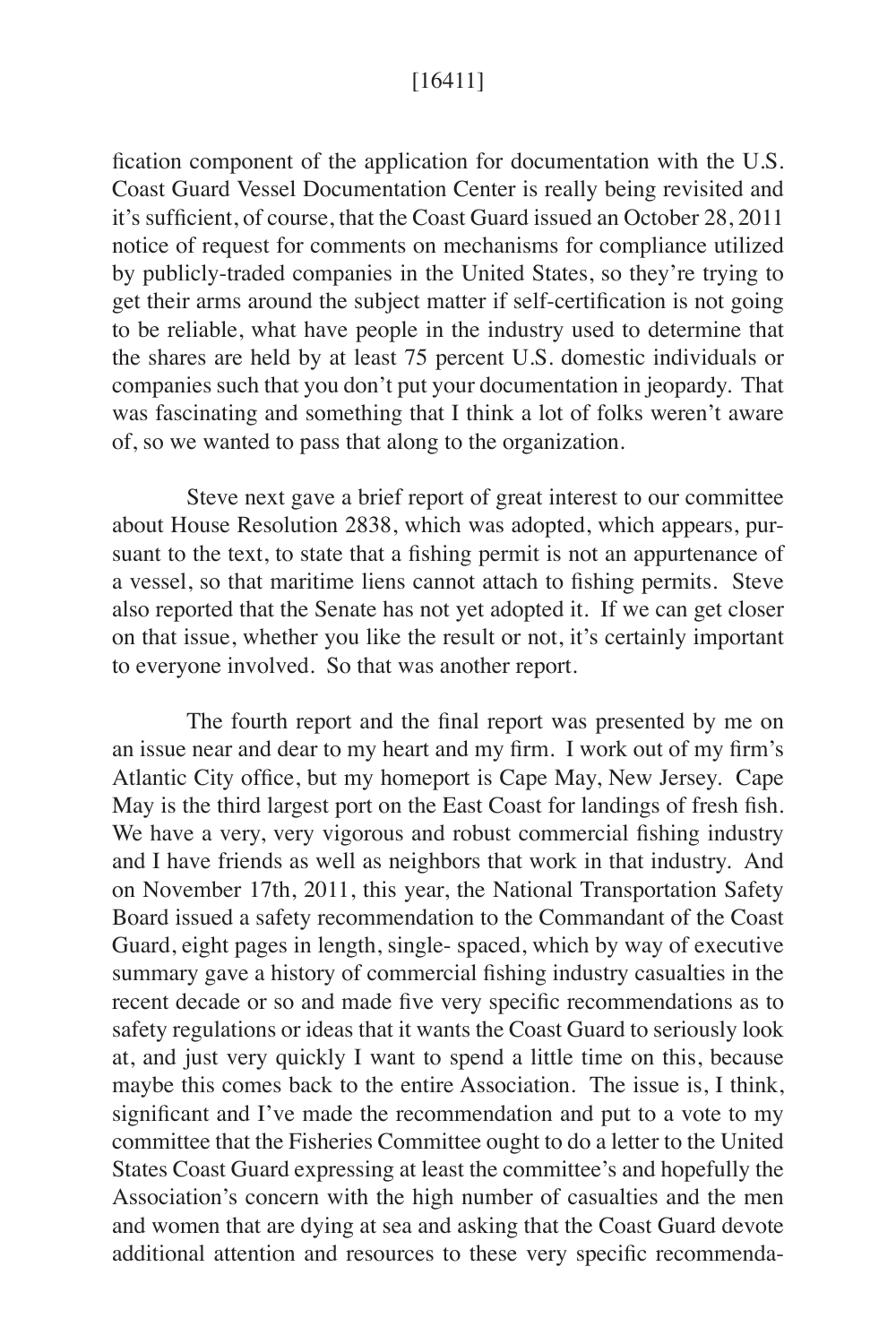## [16412]

tions. We recognize, of course, that the Coast Guard is already working very hard, has limited resources and has a finite number of people and it's difficult to have unfunded mandates. So that's the second piece of this.

 But the bottom line is the following: The National Transportation Safety Board noted that for the period 1992 to 2008, there was an average of 158 casualties per 100,000 people who were working as fishermen who died. Comparing that across all occupations, the average was four people per 100,000. So it's 158 versus four. And for the years 2007, 2008, 2009 and 2010, the U.S. Bureau of Labor Statistics ranked commercial fishing as the most dangerous occupation in the United States of America.

 That was the general sort of background to that, but it's clear the NTSB was also very concerned about three tragedies that happened, one off of Nantucket in December of '04; five -- six people going down on the F/V NORTHERN EDGE off the coast of Nantucket; the fishing vessel F/V KATMAI that went down in October of '08 off of the Aleutian Islands with the loss of seven men; and the F/V LADY MARY that sank about 65 miles off of Cape May, New Jersey with the loss of six to seven men on board. And tragically, the cause of all those sinkings was almost predictions just waiting to happen. One of those boats was overloaded with too much catch. Another boat went down because of structural changes made with no inspections and no determination of stability, and tragically they leave a hatch open in bad weather and the boat sinks.

 In all, it is clear that a little more safety, a little more inspection and a little more common sense may have saved many lives. So the recommendations are somewhat controversial. We had a vote in our committee. Everyone was in favor of the concept that the MLA should be behind saving the lives of seamen, be they commercial fishermen or bluewater mariners, but we'll have to work out the details.

Patrick Flanagan is a member of my committee and he has agreed to work with me to try to draft a letter that may be acceptable. Perhaps we may endorse that new regulation and see how that works for the committee. But I'm cautiously optimistic that we will be able to come up with a letter that can demonstrate the MLA's concern for safety, so that men and women who go to sea can return home safely.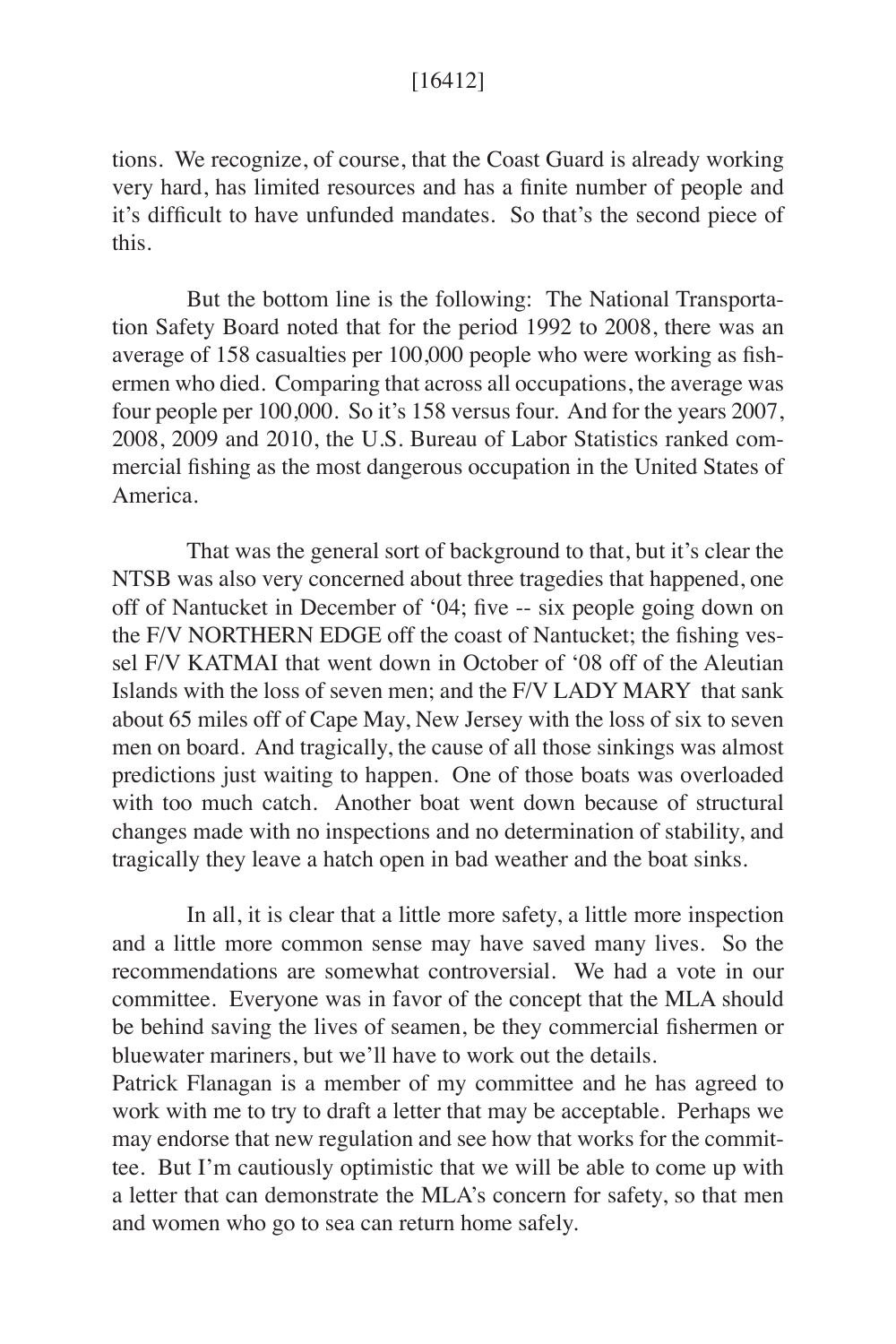## [16413]

 And finally, we had an excellent case summary presentation by Terence Kenneally. Terence is our secretary from Boston. He did a 15-page case summary report of ten cases that were relevant to the commercial fishing industry. That's a record number of cases and pages. I thank Terence and his associate Kirby Aarsheim for a job well done.

And, Mr. President, that concludes our somewhat lengthy report.

MR. BONNER: Thank you very much, Kevin. You've certainly made that committee very active. Next will be Alan Van Praag, International Organizations, followed by Dennis Minichello, Marine Ecology.

 MR. VAN PRAAG: Thank you, Mr. President. We had 32 members and guests attend our committee meeting. Our first speaker was Rear Admiral Select Steve Poulin. He gave us a preview of his excellent presentation on Sunday morning. He spoke of the following IMO actions: adequate compensation for pollution from offshore activities; the increase in limits of liability to the '96 protocol to the LLMC Convention -- he believes that this will pass; fair treatment of seafarers who are victims of crimes on vessels; emission control measures through engine control equipment -- he expected this to come into force by August 2012; the first mandatory greenhouse gas regulations to limit emissions from ships; ballast water standards; ship efficiency management plans and a pollution code, which is one of many IMO issues still up in the air.

 We had a number of foreign speakers at our committee meeting. The first was Frazer Hunt, who is the former president of the Australian MLA, who spoke of the reasons why, ironically, Australia has sponsored the increase in the limits to the LLMC protocol of 1996 and the politics involved in getting this measure to be sponsored.

 Our next speaker was Peter Cullen, former president of the Canadian Maritime Law Association, who spoke on the status of the Rotterdam Rules in Canada. He emphasized that the Canadians are waiting for the U.S. ratification of the Convention before doing anything further. Peter then drafted Doug Schmitt of Vancouver to get the reaction of people who are opposed to the ratification in Canada on other grounds and Doug said that he objected to the Convention on the grounds that the terms of the Convention infringed on freedom of contract.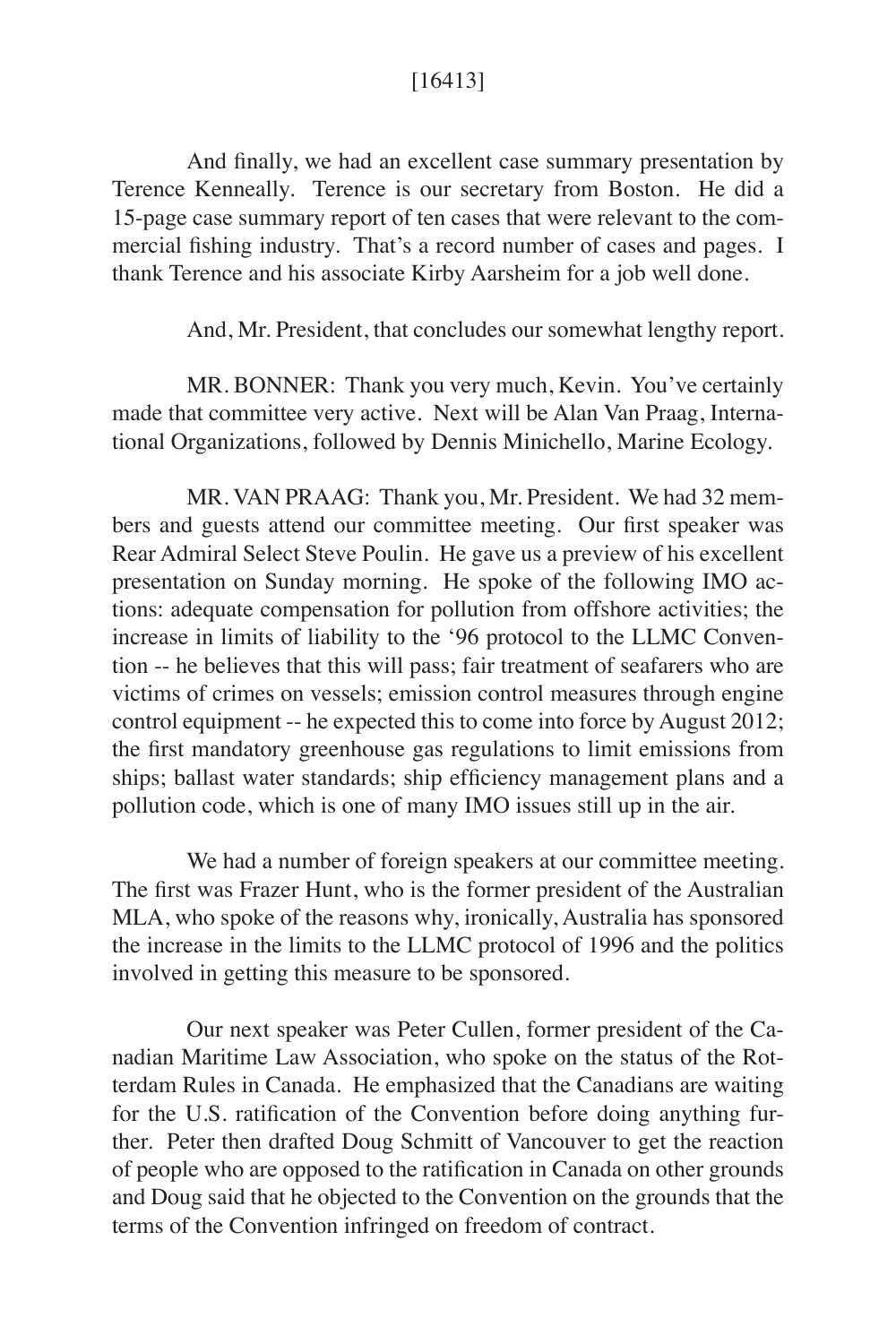## [16414]

Søren Larsen was our next speaker. As was previously indicated, Søren is the Deputy Secretary General of BIMCO. He spoke on activities regarding arbitration clauses in various contracts. First he spoke about the issue of deleting the choice of New York as a site for arbitration, which was then withdrawn after vociferous objections of interested groups. He also spoke about the efforts of Singapore to be named as a site in arbitration clauses. Søren also spoke of BIMCO contracts drafted by BIMCO or existing contracts being revised for submission to shipowners for utilization. These are the shipowners' standard service contract for volume agreements designed for users such as Wal-Mart and Ikea, the revision of the NYPE 1993, a new lay-up contract, a new sales form 2012, a new armed guard agreement, a radioactivity clause which is being considered on a fast track basis, and a slow steam clause.

 Our next speaker was Piers Davies of New Zealand, who spoke on implementation and activities concerning the UNESCO Convention on the Protection of the Underwater Cultural Heritage, its terms and effects and practices. It was a most interesting presentation concerning cultural heritage remains.

Michael Sturley stated that based upon his travels all over the world, all representatives of the maritime nations he has had contact with are waiting for the U.S. to ratify the Rotterdam Rules. The executive branch supports passage and is currently going through the inter-agency review and political scrutiny prepared for its submission to the U.S. Senate for ratification.

 In the absence of John Kimball, chairman of our CMI subcommittee, awaiting the birth of his first grandchild, Chris Davis was kind enough to furnish a lengthy report on the numerous current activities of the CMI and the numerous prospective subjects to be addressed at the October 2012 Bejing meeting. Anybody that wants a copy of that report can just come and ask me.

Mr. President, this concludes my report. Thank you very much.

MR. BONNER: Thank you very much, Alan. Marine Ecology, Dennis Minichello, to be followed by Marine Financing, Frank Nolan.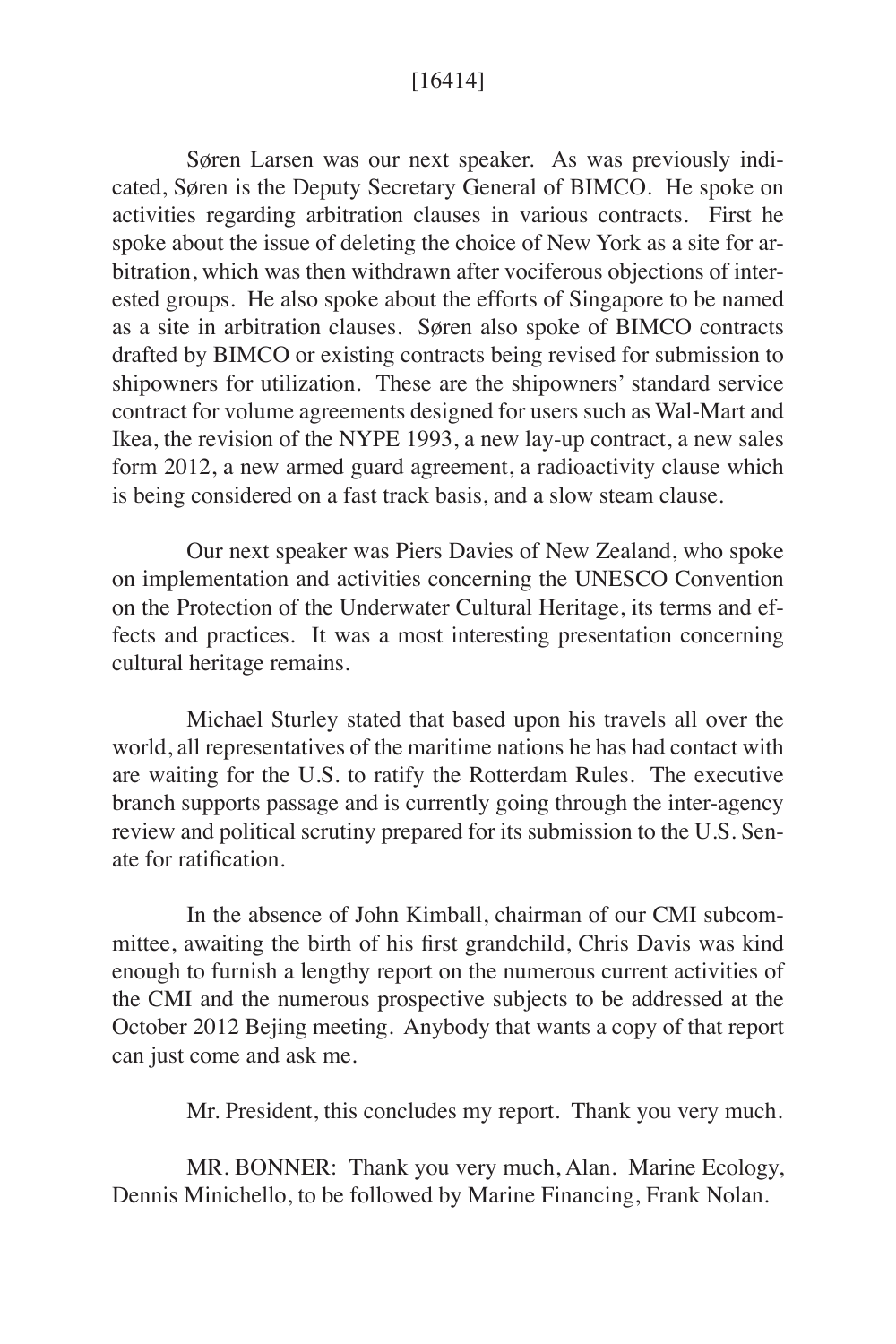## [16415]

MR. MINICHELLO: Mr. President, officers and fellow members. I am here to report on the joint meeting of the Marine Ecology and Maritime Criminal Law Committee and Regulation of Vessel Operations, Safety, Security and Navigation Committee meeting, which was held on December 3rd, 2011. I will be sharing these reporting responsibilities with Jeff Moller, who is chair of the other committee and will be following shortly.

We had an excellent attendance of 34 members present in the room, as well as two members present by telephone, who I understand were on the east coast, so they were sacrificing their Saturday evening to attend our meeting by telephone.

We had the privilege of the presence of Rear Admiral Fred Kenney, as well as Rear Admiral Select Steve Poulin. Admiral Kenney was our principal speaker, providing us with an update on various issues in which the Coast Guard is actively involved. In particular, he brought us up to date on developments related to ballast water controls and the progress of ratification of the applicable treaty.

On the regulatory side, the Coast Guard rule on ballast water is with the Department of OMB for consideration. It's also found in the Coast Guard Authorization Act passed by the House of Representatives, which has new ballast water regulations, which include a preemption feature, as well as the IMO standards. Admiral Kenney, I understand, will be taking up the act in the early spring. Obviously, the preemption feature of that, as well as the IMO standards, are very important for uniformity of ballast water regulations in the United States.

Admiral Kenney again emphasized that the environmental crimes continue to be prosecuted vigorously and that there appear to be a small number of companies that don't seem to have gotten the message that they need to pay attention to the law with regard to pollution. Financial penalties don't seem to have done the trick with regard to deterrence, so the government is now imposing other penalties, including requirements for changing out of equipment, banishment from trading in the United States and banishment of executives of companies who are involved in these kinds of crimes.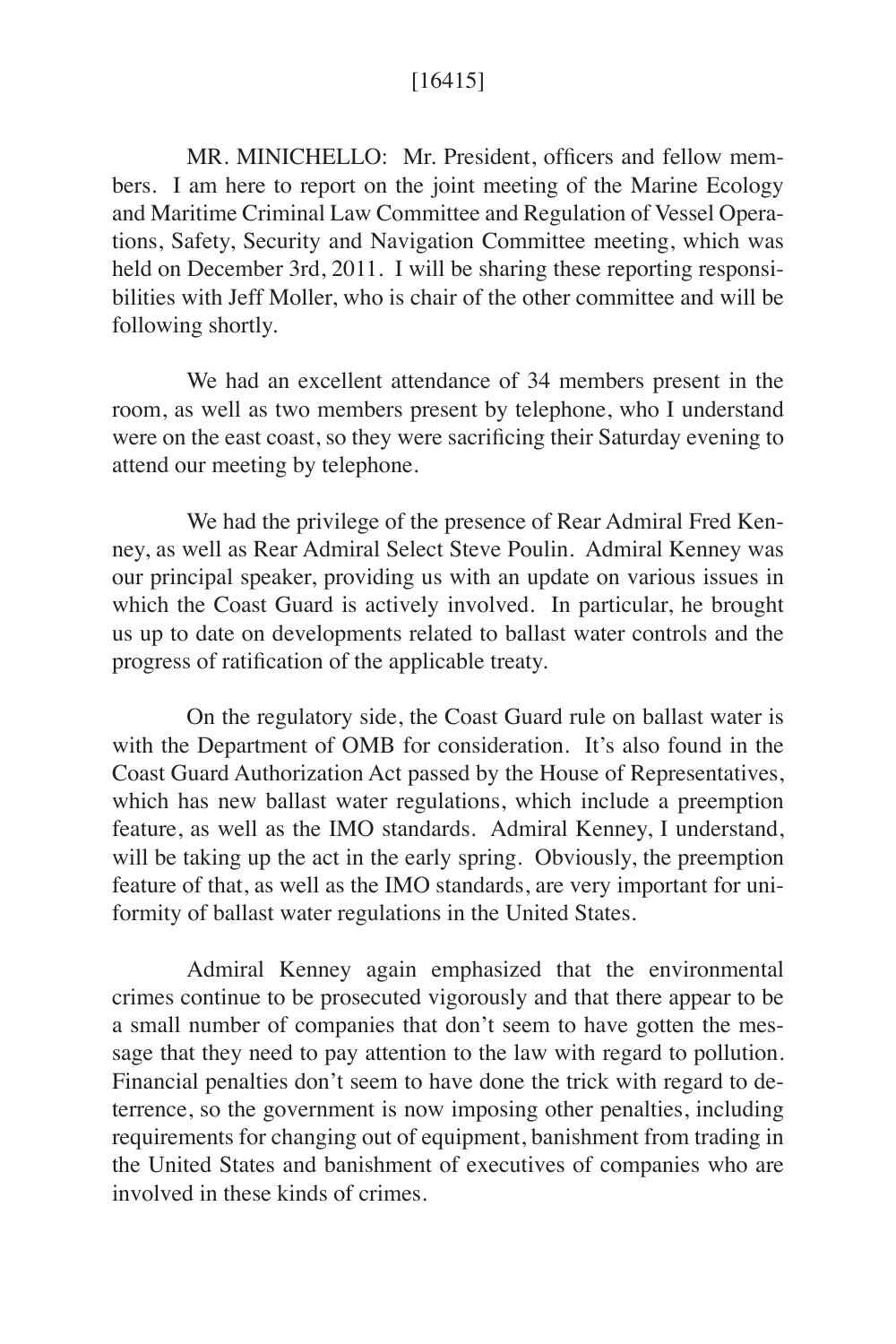## [16416]

The new towing vessel inspection regulations have been issued and the comment period is going to be closing on December 9th. The Coast Guard is also seeking comments on the OPA claim procedures, and you can find out more about that if you go to the Coast Guard website.

 With regard to the activity in the arctic, Admiral Kenney emphasized that the traffic and the amount of commercial activity has increased substantially, but the Coast Guard does not have the resources to deal with the issues that will arise and have arisen from that increased activity, so they are working with other countries to develop response resources to deal with the increased traffic in the arctic.

 He gave us an update on the status of the Law of the Sea Treaty, and finally, with regard to DEEPWATER HORIZON, Admiral Kenney reported that the reports of the various investigative bodies have been issued and generally the conclusion is that the structure that was in place at the time of the spill worked reasonably well. However, there are improvements that can be made and those will be the subject of further consideration and action going forward.

Mr. President, that concludes my report.

MR. BONNER: Thank you very much, Dennis. Marine Financing, Frank Nolan, to be followed by Marine Insurance, Joe Grasso.

MR. NOLAN: Good morning, Mr. President, ladies and gentlemen. There was a joint meeting of the Marine Financing and Practice and Procedure committees yesterday, and we suspended the bulk of our customary agendas and instead had a program on the subject of the pending activity in the Comite' Maritime International ("CMI"), which is considering a convention for recognition of foreign judicial sales of vessels. We put a very interesting panel together of myself, of course, Josh Force, who's the chair of the Practice and Procedure Committee, who had the inside track to get on this panel, Sarah Derrington of the Maritime Law Association of Australia and New Zealand, and Robin Minturn of Caterpillar, who has extensive practical experience with the unpleasant side effects of financing vessels in various parts of the world, including, most notably, Turkey. So we went through with -- by the way, Josh agreed that I could make his presentation and explain it to all of you, which shows a lot of courage on his part, but he's going to come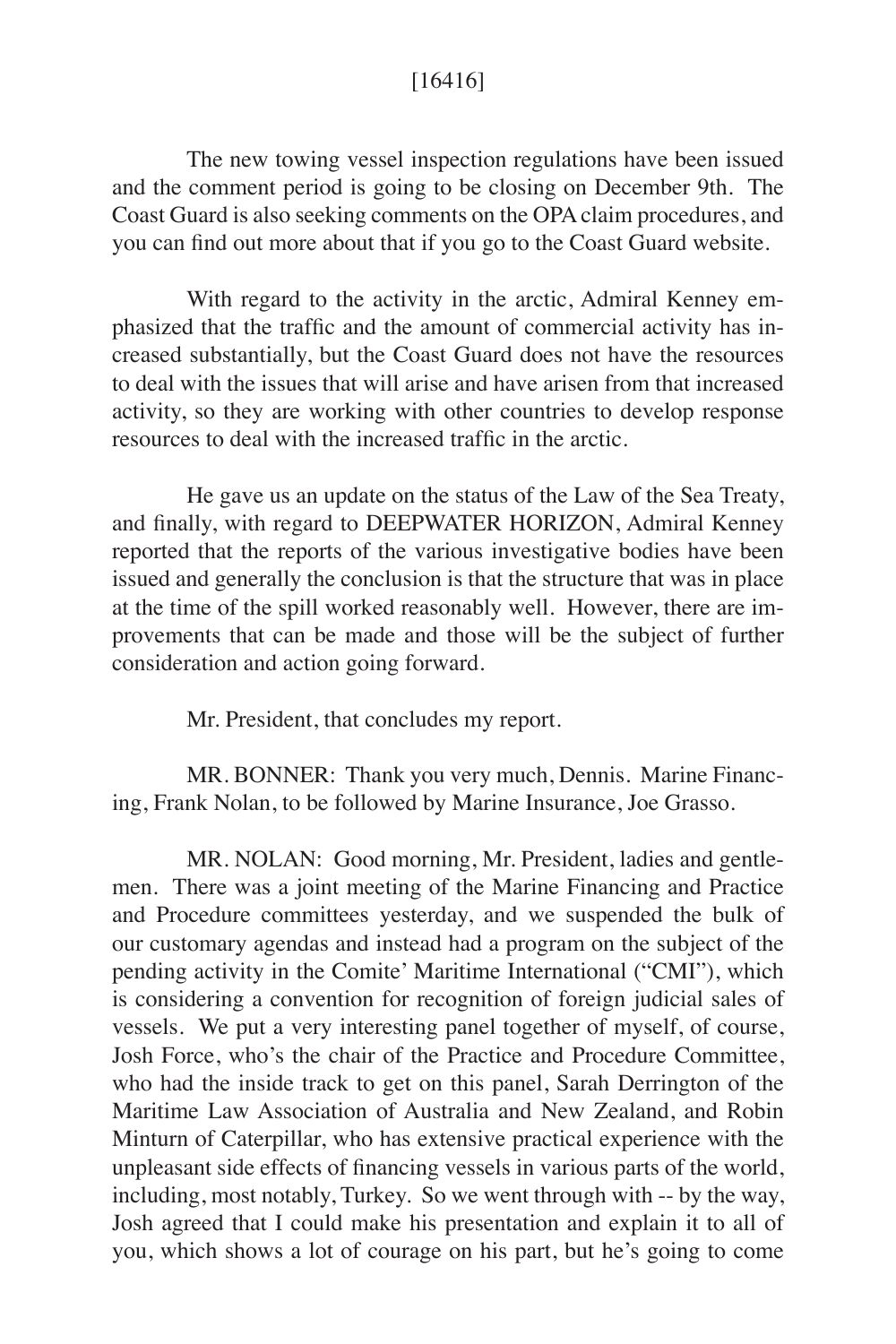## [16417]

along later and clean it up. In any event, we discussed the reasons for the Convention and also discussed the fact that the '93 Convention on Liens and Mortgages has failed to gain much traction. In fact, efforts to harmonize the views and procedures in exercising rights and enforcing maritime liens and mortgages have not been terribly successful. So the way the world is, those efforts at enforcing mortgages, in particular, which is my own personal concern, as well as other liens, is very much a country-by-country, case-by-case exercise. We discussed the limitations of that approach and the concern particularly in today's environment where capital access is a problem for shipowners and that it really is important that some of these things be ironed out. That is not to say that any of us involved in this -- Sarah Derrington and I are both members of the international subcommittee appointed to draft this convention--have a great deal of hope for the success of it. Much of the Convention is a rewrite of concepts that appear in the existing '93 Convention, which is not subscribed by any common law country other than perhaps, Nigeria, if it in fact is a common law country, and no major tonnage is represented by the countries who have signed it. So that none of the flags of convenience, other than, I believe, Malta, are parties to the '93 Convention. The issues, as I say, persist. It was an interesting discussion in terms of the procedural aspects that go into arrest and foreclosure, the concepts of the separate person of the vessel, which of course is observed in common law jurisdictions but does not exist in civil law, and there's quite a rift between the common law and the civil law in this area. So we had, unfortunately, a rather small crowd for this, and it got even smaller when Phil Berns announced that the room was too cold and that I mumbled, so I apologize for that, and I'm working on diction from now on.

We did discuss a couple of other items. The Marine Finance Committee has been engaged in an exercise to connect all of the dead ends in Part 67 of Title 46, which, thanks to the efforts of Steve Johnson and others, is probably going to be available between now and, say, the first of March, and we'll make that available to the Coast Guard. It's an attempt not to be adventurous in revising the Part, but to actually clean it up for everybody's sake. As a byproduct of it, we're developing a -- I wouldn't call it a wish list, but a common sense list which we hope we can prevail on the regulatory lobbyists to take a look at.

And that, Mr. President, concludes my report.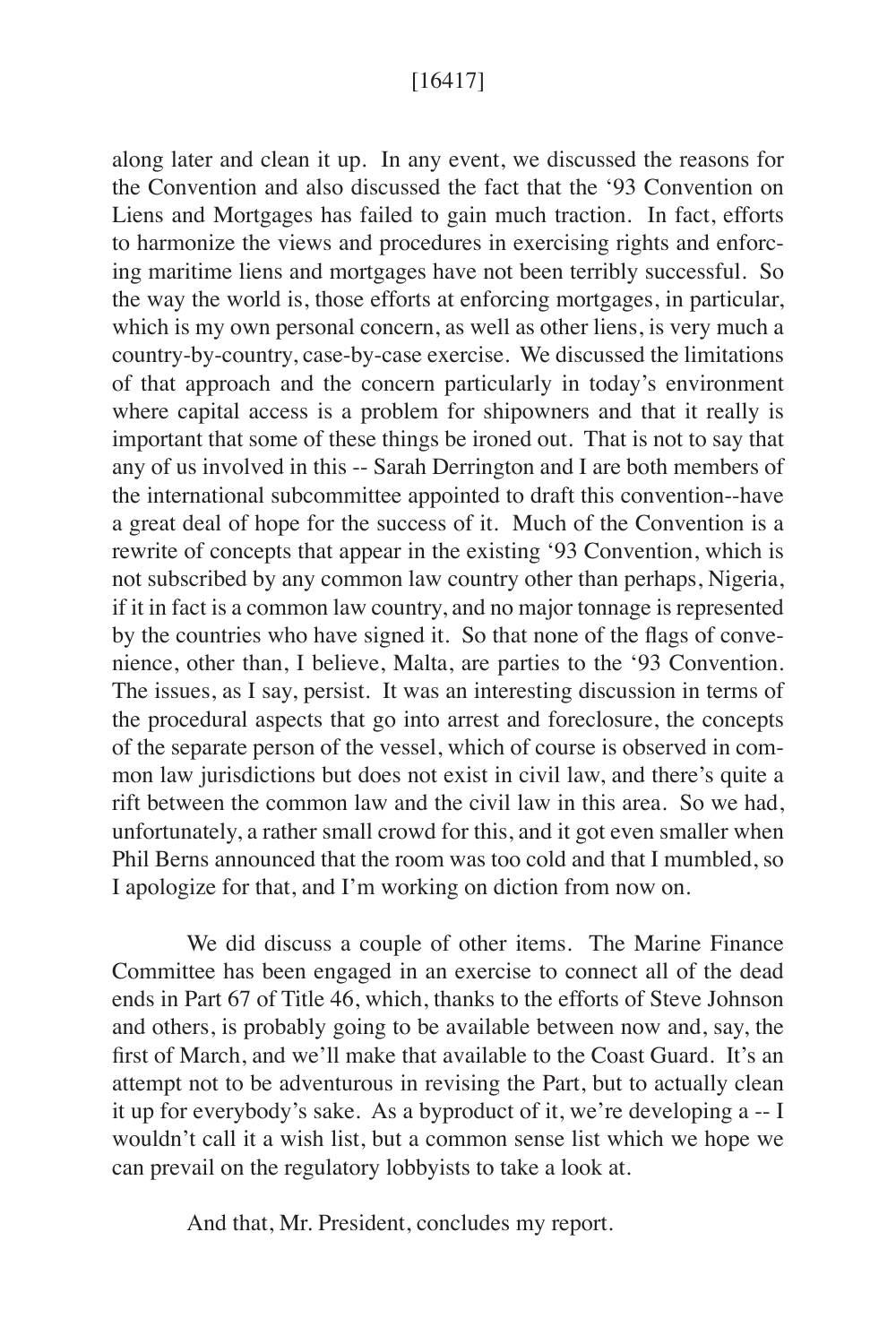## [16418]

MR. BONNER: Thank you very much, Frank. Marine Insurance, Joe Grasso, to be followed by Offshore Industries, Brad Jackson.

MR. GRASSO: Thank you, Mr. President. The committee on Marine Insurance and General Average met Saturday afternoon. We had 23 members and guests present. We started off with a really good presentation by Hal Watson and energy adjuster Bryan Johnson on basics of offshore energy insurance. It turned out to be really focused on the types of losses that occur when offshore facilities go on, as Bryan called it, "walkabout," in the Gulf. So it was a very interesting presentation.

 We had the introduction of our resort edition newsletter, prepared by Gene George. As always, it's very informative and we had hard copies available at the committee meeting and I'll arrange to post it on the MLA's website for those who are interested after the meeting.

 And we had an update on our project on the definition of marine insurance. This is something that at President Bonner's suggestion we've taken up following on some excellent work by Gray Staring a number of years ago. We have the committee -- or the working group, I should say, in place and with the help of three or four members of the Young Lawyers Committee, we started the work, we defined the project. We can't really improve on what Gray did, which is an analysis of the various definitions of marine insurance and a proposal for a uniform definition. Our time frame is going to be to try to complete that project by next fall's meeting in New York.

 We also had a brief update from Michael Marks Cohen on his and Bob Zapf's work following the ALI project on liability insurance.

And last but not least, we have a volunteer, I think, finally to fill the vacant post of chair of the Subcommittee on General Average, and it didn't require me to beg, Jonathan Spencer.

That concludes my report.

 MR. BONNER: One thing we should mention is that Joe has agreed to be on the CMI Working Group on Marine Insurance, so I thank you for taking up that job, Joe.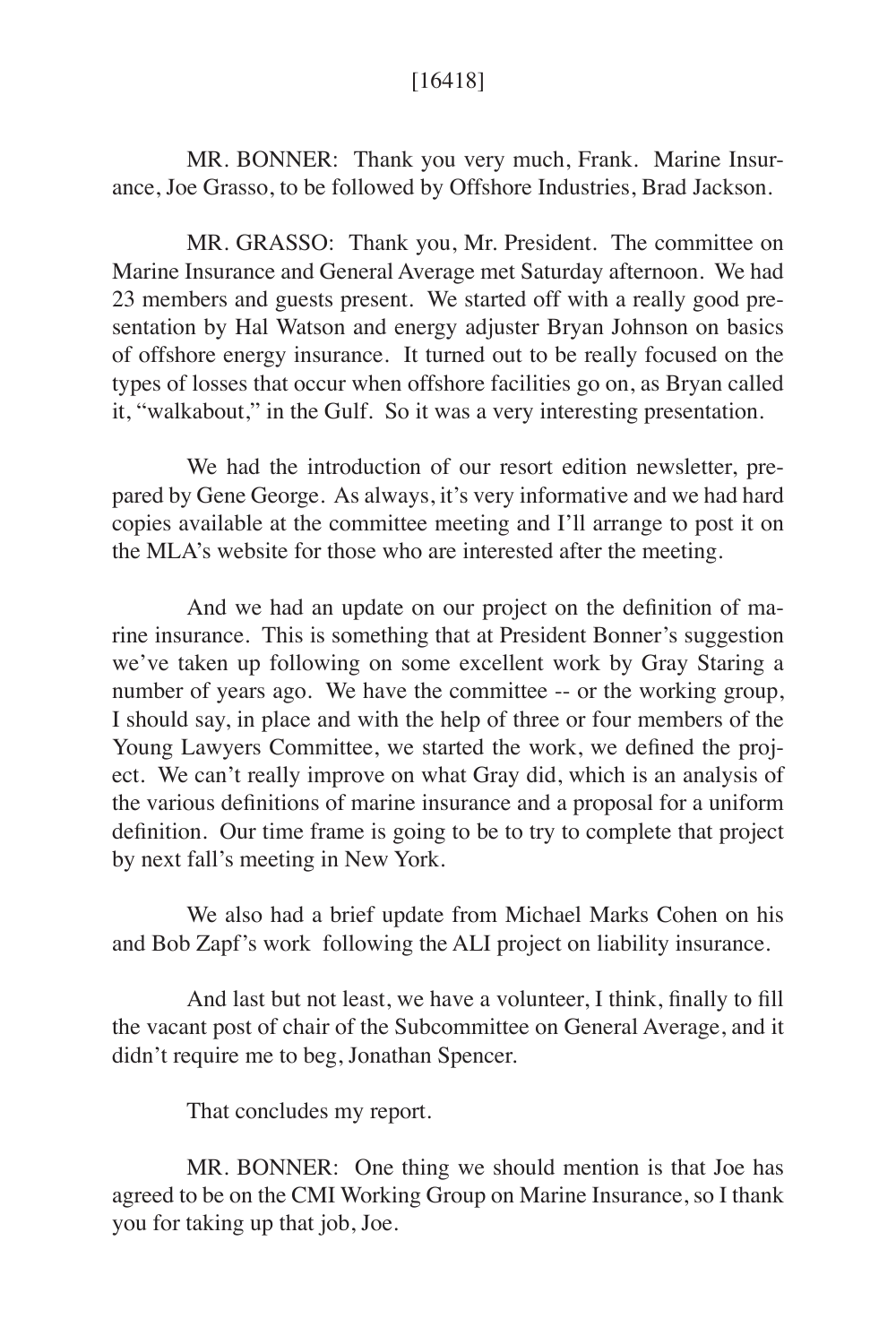## [16419]

MR. GRASSO: Happy to do it. Thank you.

 MR. BONNER: Offshore Industries, Brad Jackson, followed by Practice and Procedure. Josh, did you want to give a report?

MR. Force: No.

MR. BONNER: -- followed by Regulation of Vessel Operations.

 MR. JACKSON: Aloha, Mr. President, fellow directors and officers, members and distinguished guests. Offshore Industries, as was mentioned earlier, met yesterday in conjunction with Maritime Torts and Cruise Lines committees, which was, I think, an excellent idea given the distance of travel to this particular meeting. We also had some participants by telephone and about 25 folks in the room.

 The focus of the Offshore Industries portion of the program was on two aspects of the law important to offshore industries. We were given an update about the Transocean/BP litigation by Bob Cunningham of Houston. Bob talked to us about the efforts of BP to get into Transocean's underwriters' pockets for indemnity for oil spill liability, and Judge Barbier had recently decided that that effort was not going to succeed, although the language of the policies was somewhat broad, and that decision, I think, would call upon us to advise underwriters that you need to look carefully at your policies and the relationship to the indemnities in the contracts of your insureds.

The second aspect of our program -- and let me just say Professor Michael Sturley is a resource that many of us draw upon. Professor Sturley gave a presentation about a case that has been argued in the United States Supreme Court, but no decision handed down as of yet, and it's a case that could have great significance for people involved on the outer Continental Shelf, but it's a case which nobody seems really to be much aware of, and the problem with telling you more about it is that I just simply cannot pronounce the name of one of the parties. Is the other party Pacific Marine?

MR. STURLEY: *Pacific Operators v. Valladolid.*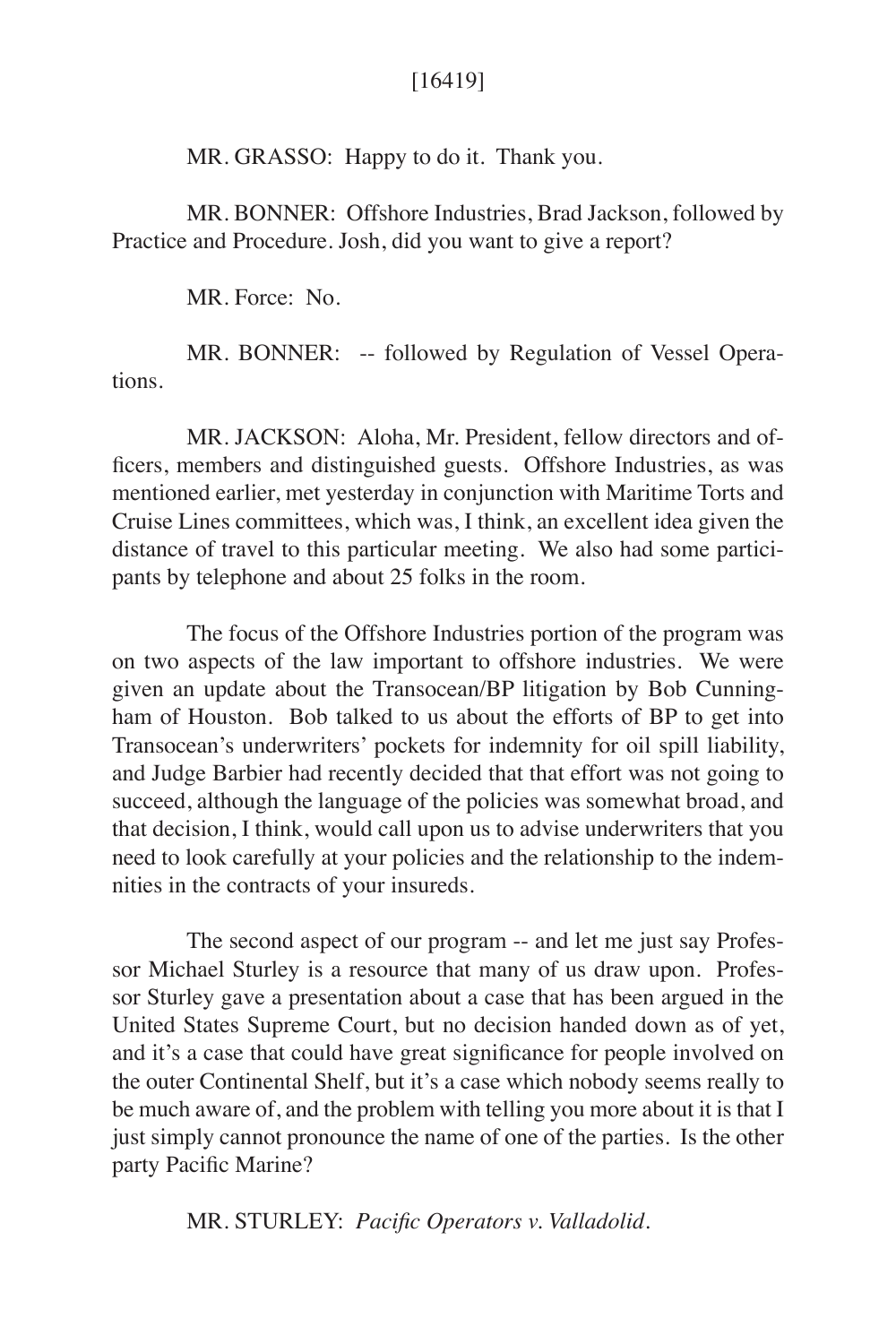## [16420]

MR. JACKSON: That's the case -- without my having to tell you about it. The question concerns a situs requirement on an injury on the outer Continental Shelf via the Outer Continental Shelf Lands Act. The Lands Act, as you may know, makes the Longshore and Harbor Workers Compensation Act scheme applicable to injuries on the outer Continental Shelf. And as with many things I've found in my over 35 years of practice, we make assumptions about what the statute says without necessarily going back every now and then and reading the language of the statute. But we all, I think -- at least for my part -- assumed that there was a situs requirement in the Outer Continental Shelf Lands Act in order for someone injured to take advantage of the extended  $L \& H$ coverage. But this case raises the issue of whether that is really true.

There have been some conflicting circuit court decisions, for instance, involving someone injured on the New Jersey state -- Garden State Highway, who was on his way to board a helicopter to go to an offshore platform. In that situation, the question was even though he was injured ashore, is he covered by L&H as extended by the Outer Continental Shelf Lands Act because of his activities arising out of operations on the outer Continental Shelf.

In this particular case, a worker was killed not on the outer continental shelf, but while he was assigned for one percent of his time or two percent of his time to do some work in the yard ashore. So he spent 98 percent of his time working on the outer Continental Shelf, was temporarily assigned to work in the yard and circumstances arose such that he was killed. And the question was whether he would be entitled to L&H coverage through the Outer Continental Shelf Lands Act or through state worker's compensation, and of course, the L&H benefits are far more generous.

So that case has been argued. As with many cases, when you read the transcript of the argument, you wonder if they get it at all. But the decision should be forthcoming perhaps after the first of the year. So we had a very, very good presentation on a subject that I think is important to all of us.

With that, Mr. President, that concludes my report.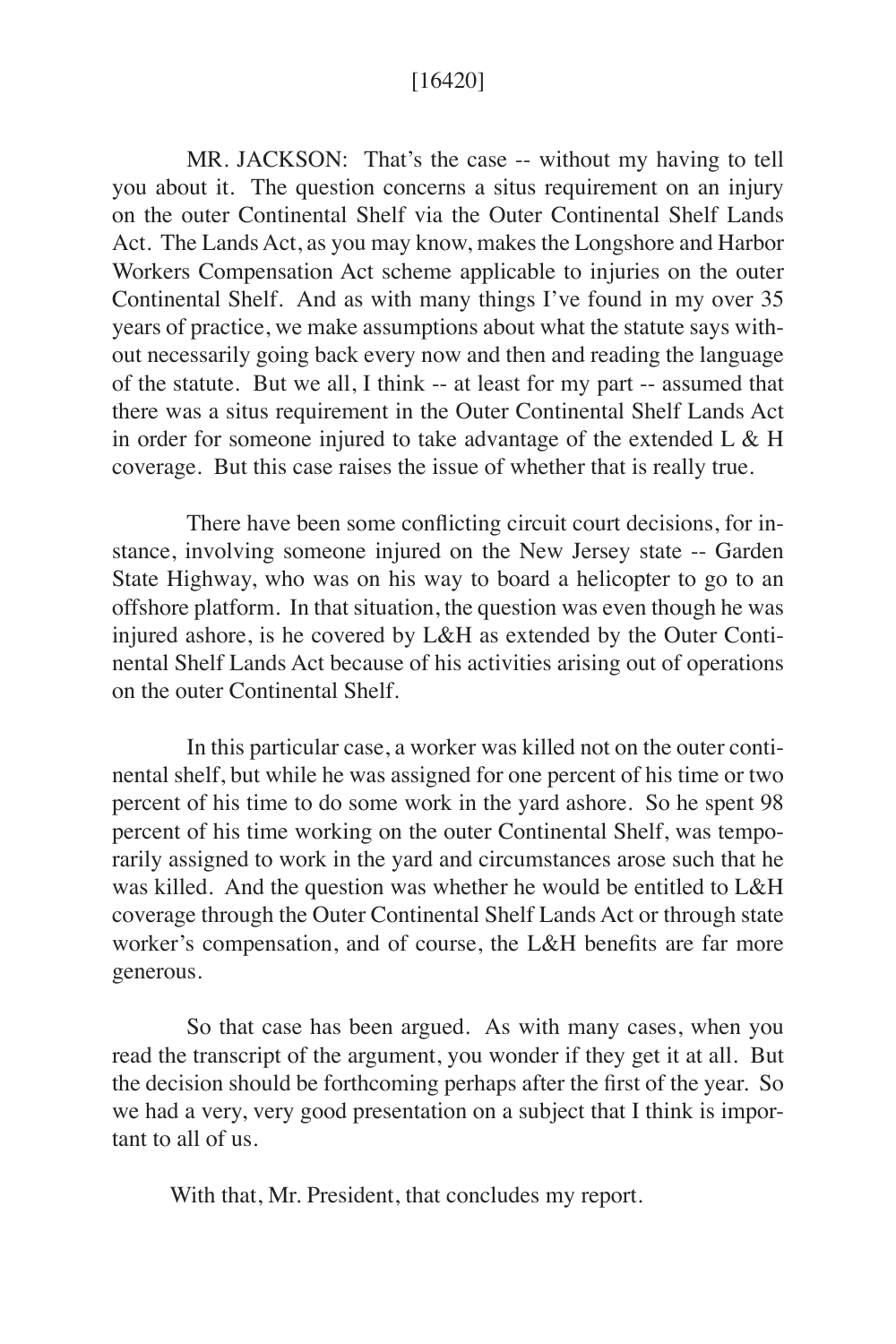## [16421]

MR. BONNER: Thank you very much, Brad. Jeff Moller, Regulation of Vessel Operations. Bill, does Salvage plan on a report? Young Lawyers, any representative? Are you going to give a report?

MR. STORZ: No.

MR. BONNER: One thing I wanted to remind everybody today, too, is that you sign in. I think there are attendance cards over there. Please sign in so we know who attended the meeting.

MR. MOLLER: Thank you, Mr. President, and good morning to all. Dennis Minichello did a very able and thorough job of describing the joint committee meeting that we held here on Saturday, so I won't double up on that presentation. But I did want to take a couple of moments to discuss the status of the case *Pacific Marine Shipping Association ("PMSA") v. Goldstein*, in which the MLA submitted an amicus brief in favor of the grant of writ of cert upon petition of PMSA. At the spring meeting, I described the case, quoting some of the language from the Ninth Circuit. The Ninth Circuit had issued an opinion which allowed the enforcement of California Air Resource Board regulations which imposed requirements on vessels well beyond the three mile traditional limit of state sovereignty with respect to what kinds of fuel they can burn. The Ninth Circuit, as I said, allowed the regulations to go forward and be enforced, and PMSA filed a petition for writ of cert with the Supreme Court. When the case came to our attention, I suggested that Erich Wise, a member of ours who represented PMSA, submit an application to the Board for an amicus brief. The Board approved it in conjunction with the May meeting and I was asked to go ahead and submit the brief in support of the petition. We did so on July 27th. In our brief, we pointed out to the Supreme Court that there had never been a Supreme Court case which had allowed a state to enforce its regulatory authority beyond three miles; that if it were to be allowed in this particular case, it ought not to be done by the Ninth Circuit, but ought to be done by the Supreme Court itself, being the ultimate arbiter of maritime law; that we thought that as the law stood now, it was a bit of an abomination in that it certainly defiled our principles of uniformity that we strive for and that it was an important case for the Supreme Court to take up.

 The respondents, which consisted of the California Air Resources Board ("CARB") and some formidable environmental entities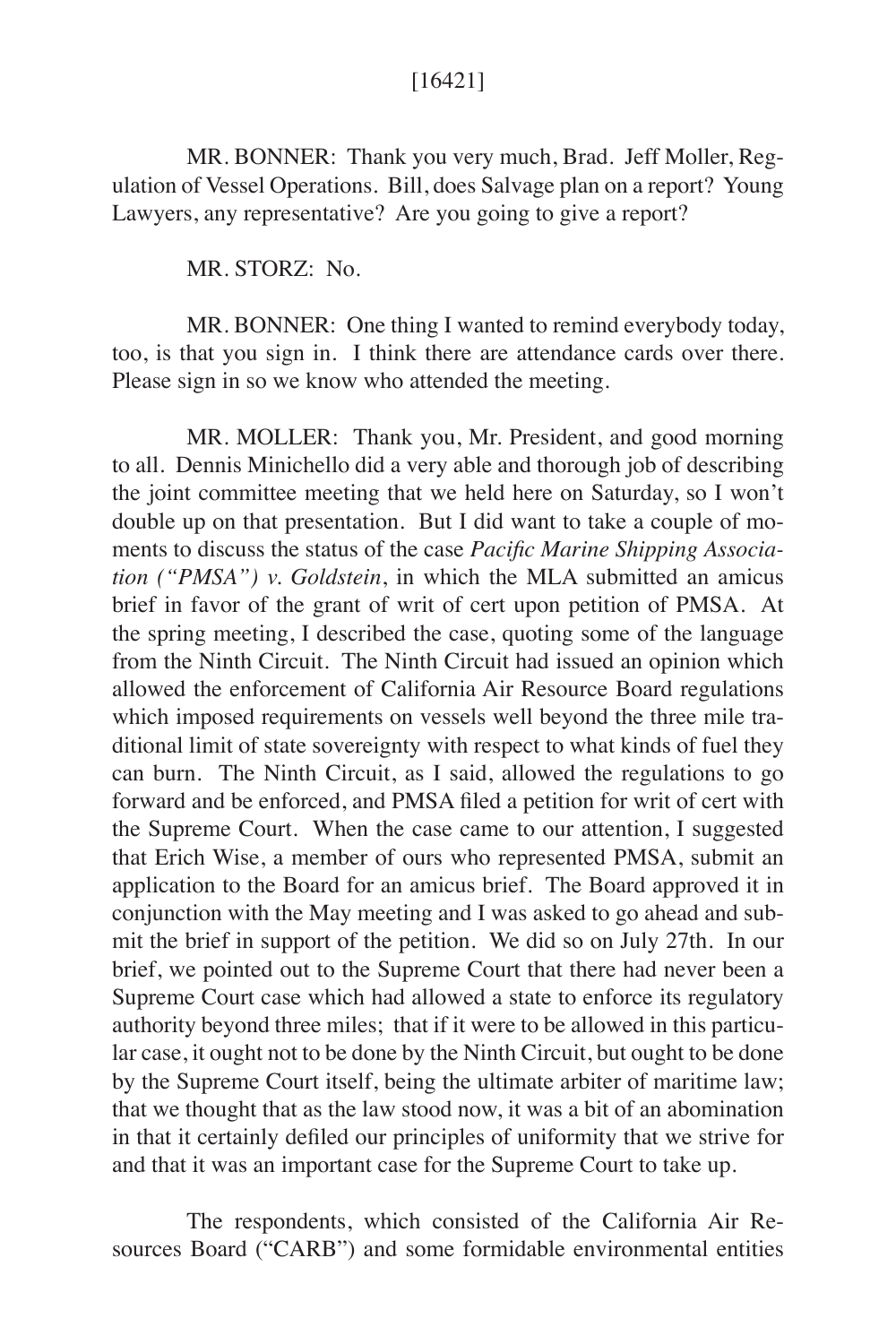## [16422]

-- among them the National Resources Defense Council ("NRDC")- obviously objected to the petition and decided to spend a lot of their time arguing the case on the merits.

We have yet to see what the Supreme Court is going to do. Interestingly, they reached out and invited the Solicitor General of the United States to let them know what the position of the United States would be with respect to the petition. That invitation was issued in October. It has not yet been responded to by the Solicitor General. Ten days after the invitation, Erich Wise submitted a letter on behalf of PMSA to the Solicitor General urging the government to support the petition for certiorari.

 It is our understanding that the four or five agencies of the federal government that are concerned with the issue, including the Coast Guard and the EPA, are now debating the point, and that there may be a response from the Solicitor General in the near future. No matter what, it looks like now that if the petition is granted, the case won't be brought on until next term.

 The interesting dynamic in the case from the standpoint of the federal government is that the California Clean Air Act State Implementation Plan ("SIP"), which has to be approved by the EPA and which cites all of the various kinds of regulations that are in effect for the state in order to comply with the Federal Clean Air Act guidelines -- the California state SIP includes this regulation of vessels at sea as part of their compliance program. So therefore, if the CARB regs should be struck down, then they have to go back to the drawing board in terms of SIP and complying with the Federal Clean Air Act requirements. That may be sort of the political tussle which is taking place behind the scenes.

 That is actually all I wanted to say on the subject, Mr. President, and therefore concludes my report.

 MR. BONNER: Thank you very much, Jeff. I forgot to mention and thank you publicly for the Association for doing the amicus brief. You did an excellent job and I think it caught the interest of the Supreme Court.

MR. MOLLER: It was my privilege. Thank you.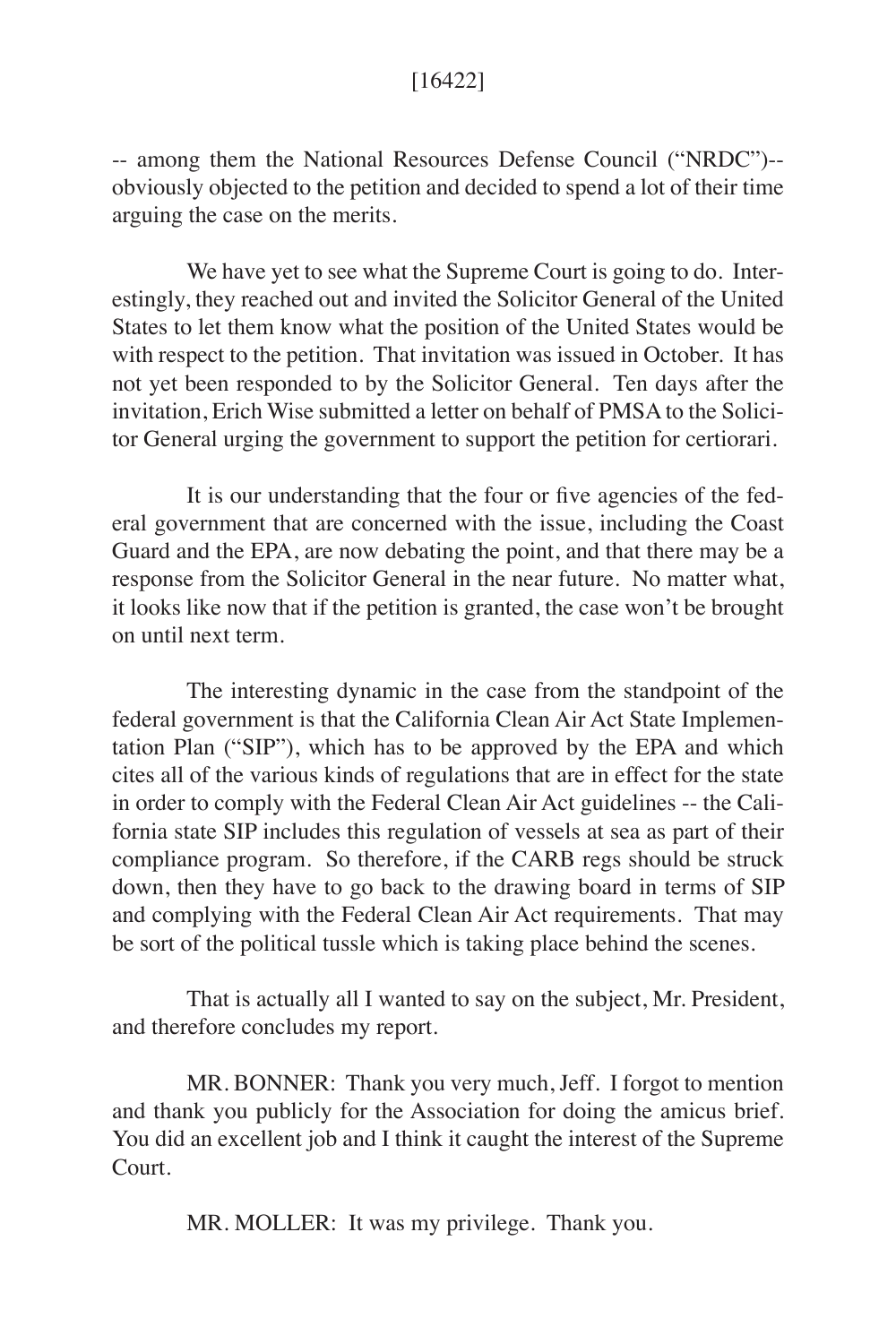## [16423]

### MR. BONNER: Next will be Young Lawyers, Betsy Bundy.

MS. BUNDY: Good morning. Thank you, Mr. President. On behalf of the Young Lawyers Committee, I'm offering no report as we did not have an official meeting at this event, but we are continuing to do the work of the Young Lawyers Committee. The main work that we do is we offer support to the standing committees by volunteering, doing research, whatever we can do to help projects to develop the committee's work.

Most recently, Alex Giles was working on an MLA resolutions project, doing some indexing of past MLA reports and things of that nature, which has been taken over by Norman Stockman. That project is nearing completion. We've recently completed the MLA Report. We had a couple of volunteers for that and that is, I think, done. I think it was mentioned earlier that Stephanie Espinoza is spearheading a project for the Marine Insurance Committee to work on the definition of marine insurance, so that's a new project that we're working on.

But the most important thing  $\Gamma$  m here to say is if you have more projects that you need help with, please let us know, because volunteering is what we're all about, getting involved, getting our members active in the various committees.

More importantly, what I think people usually want to hear about is our social event, which we had last night, and it was very well attended, I'm pleased to report. We had over 30 people, most of them Young Lawyer Committee members, but we did have some "crashers," as we like to call them, some of our esteemed alumni who joined us. We had a really great time in Waikiki, and I wanted to thank Jared Washkowitz for planning this event. He arranged transportation and did a wonderful job. Also, our vice chairman, Norman Stockman, was very helpful. Pamela Shultz and Sean Houseal were basically our volunteers on the scene to get everyone corralled and ready to go. So we had a really good time. But we reiterate, as always, that what happens at the Young Lawyers events -- in this case, in Waikiki, stays in Waikiki. So whether you're part of our committee or not, that rule applies.

So thank you very much, and that concludes our report.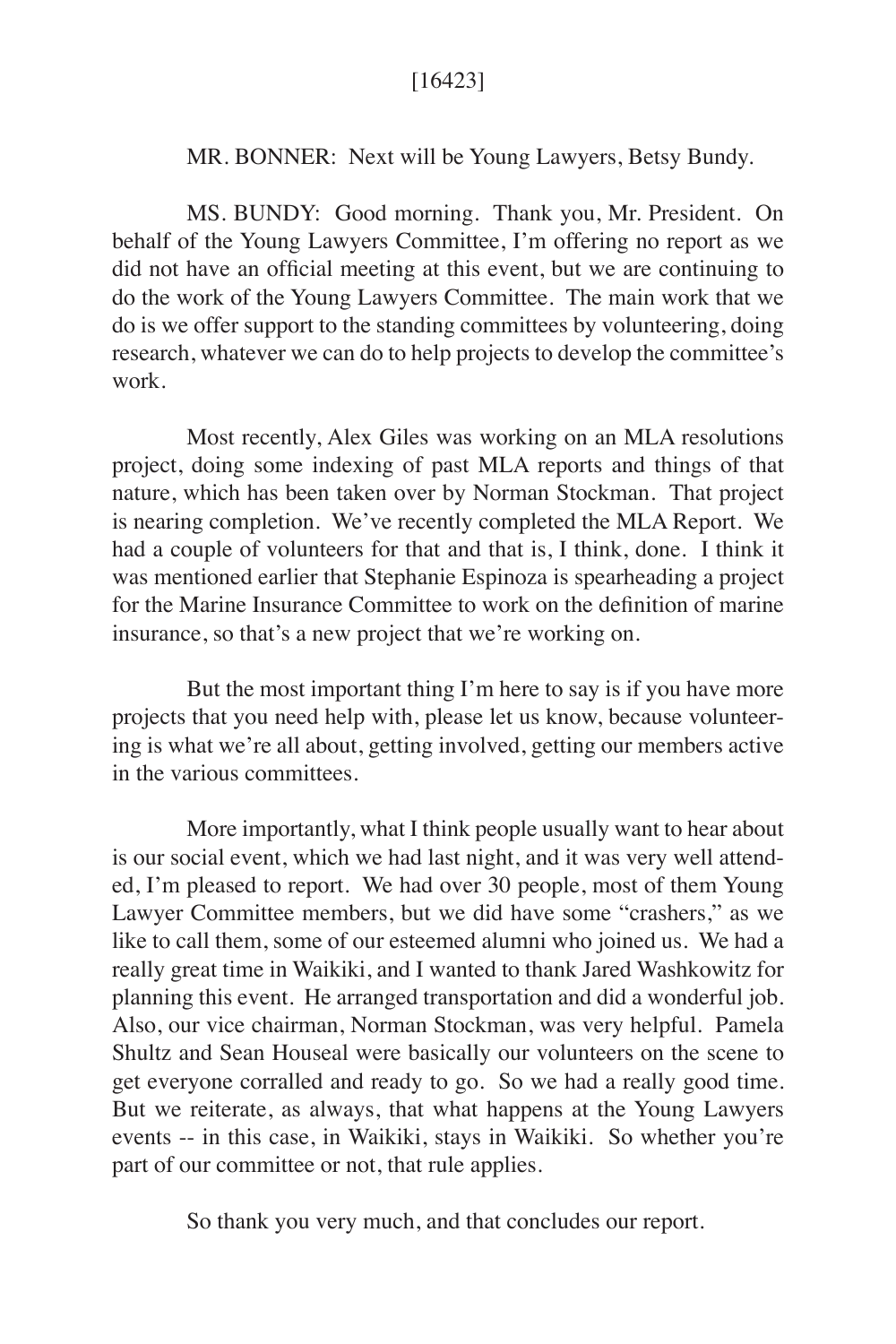## [16424]

MR. BONNER: Thank you very much, Betsy. Are there any standing committees that we missed that want to give reports?

Warren, did you want to report on the Coast Guard ad hoc committee on Coast Guard relations?

MR. MARWEDEL: I'd just like to report this afternoon that we're meeting right after this meeting, so anybody that wants to come back -- we do have some topics that we're going to discuss with the forum, and I'll wait until a later meeting to go over those topics once we've had a chance to talk with the Coast Guard.

MR. BONNER: Thank you, Warren. The next issue is the next fall meeting. And Bob Clyne, would you like to talk about that?

 MR. CLYNE: As mentioned, the next fall meeting will be in New York and the Board has approved holding the dinner dance on Friday night, November 9th. There was a lot of discussion that went into this, and we wanted to hold the dinner dance somewhere different than we've had it in the past and we wanted it to be also affordable and accessible. We think we found a place in the Edison Ballroom. We haven't signed a contract yet but we're close to doing that. The Edison Ballroom is next to the Edison Hotel on 47th and Seventh Avenue, and we think it's going to be a great venue for the dance and we're hoping that everybody can come to New York and join us for that party. Thank you.

 MR. BONNER: Thank you, Bob. Is there any other old business? Is there any new business? Is there a motion that I see? Mr. Hooper?

MR. HOOPER: Thank you, Mr. President. Congratulations on running this meeting and your administration. Sitting here, I was just thinking of one thing a chief mate told me years ago. He's the one who encouraged me to go into maritime law. He was conducting a tour of the bridge for passengers of the SS CONSTITUTION and he described the radar. A woman in the tour patted the radar and said, "Thank God for this." The chief mate asked her, "Are you nervous being out here?" She answered, "Oh, no, I'm not nervous at all. If it weren't for the radar my husband wouldn't have a job." He asked whether her husband worked for Raytheon. She said, "No, he's an admiralty lawyer."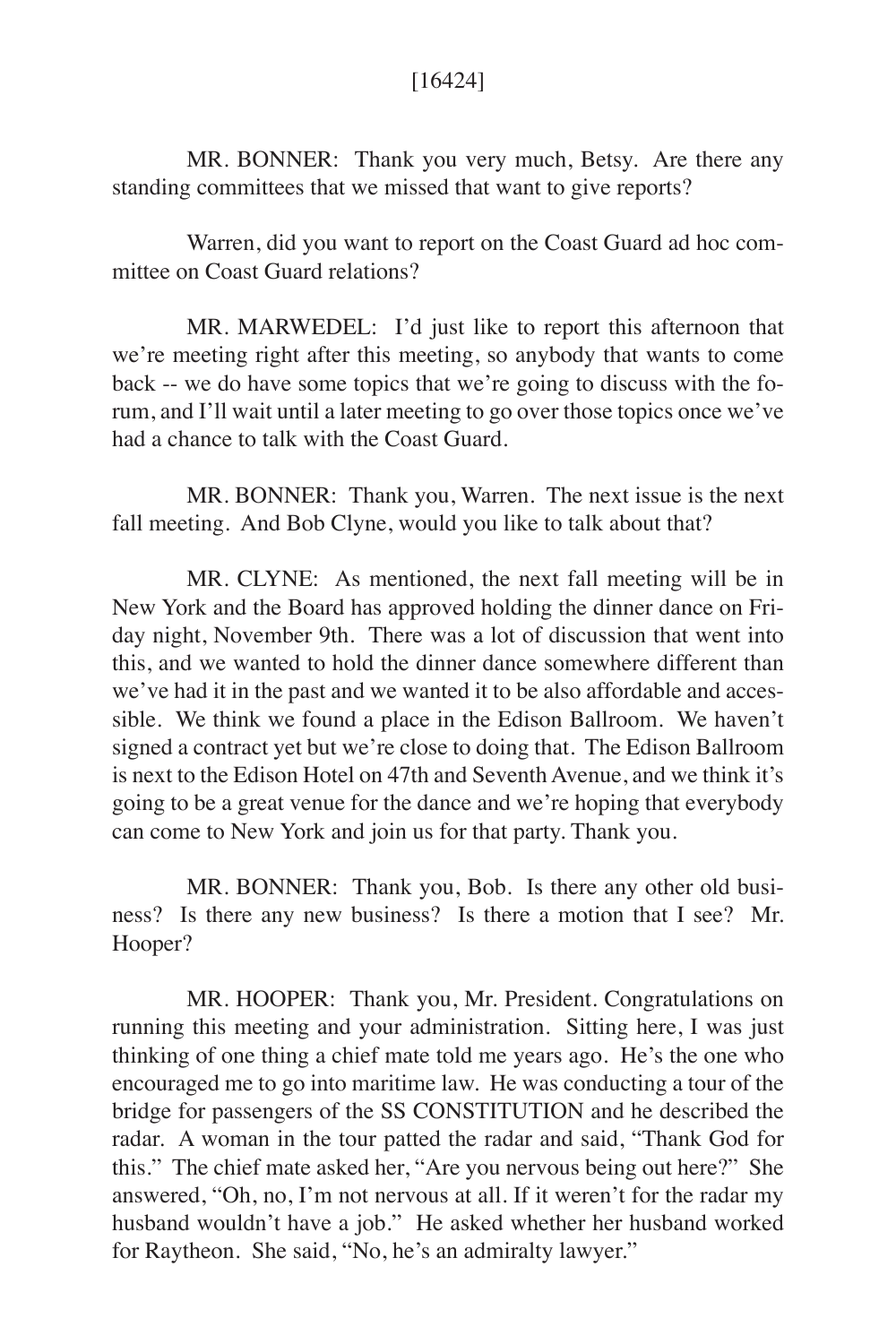(Laughter).

So I'd like to congratulate you on this meeting, and I hope that you finish the work you started as President faster than I have. And I move to adjourn.

MR. BONNER: Is there a second?

AUDIENCE: Second.

MR. BONNER: All in favor?

AUDIENCE: Aye.

MR. BONNER: Motion carried.

(Meeting adjourned at 10:36 a.m.)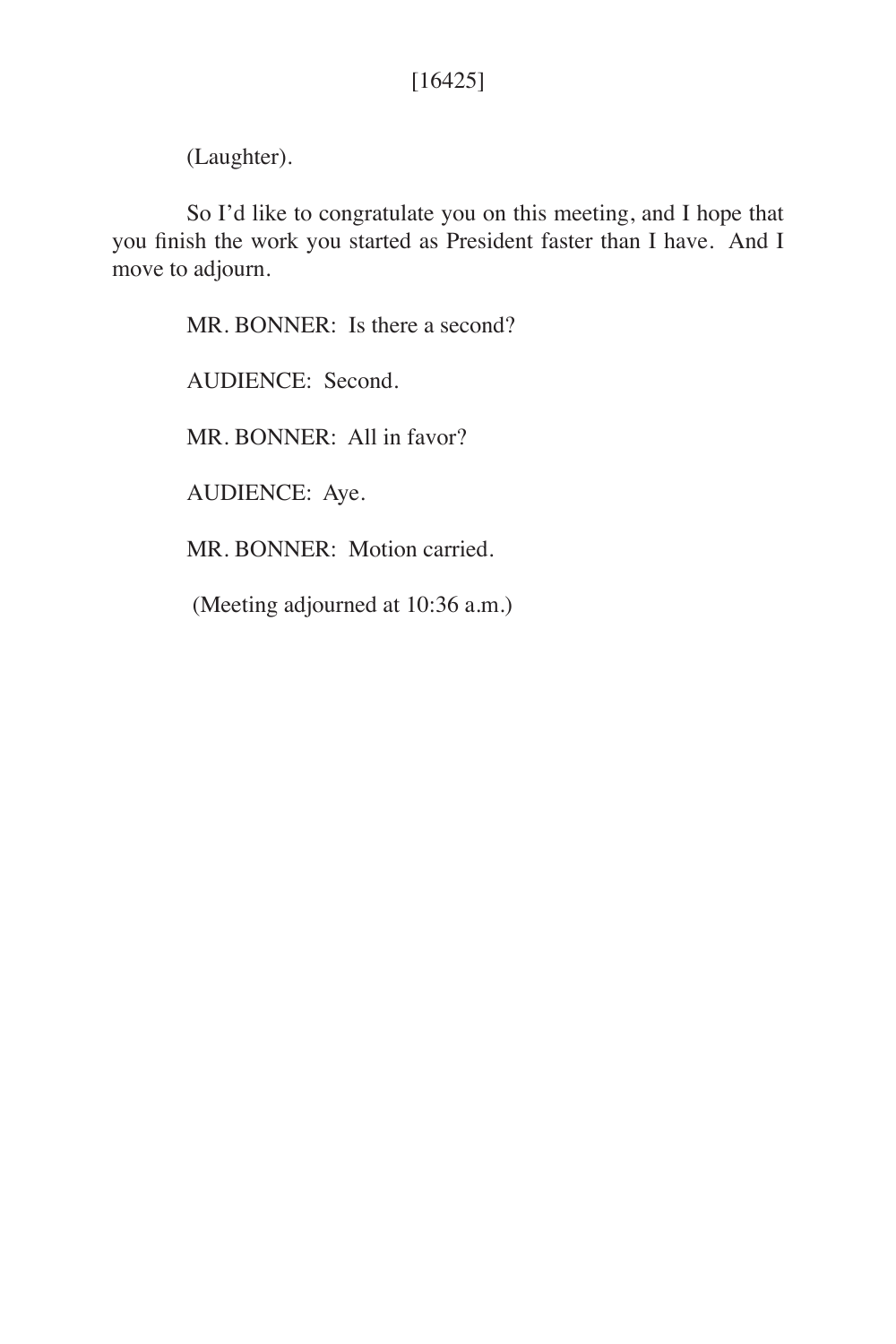# [16426]

# **MINUTES OF THE BOARD OF DIRECTORS MEETING OF THE MARITIME LAW ASSOCIATION OF THE UNITED STATES**

Held at the Wyndham Gettysburg Hotel Gettysburg, Pennsylvania on Saturday, August 13, 2011 at  $9<sub>9</sub>$  m.

The August 13, 2011 meeting was called to order by President Patrick J. Bonner at 9:00 a.m. In addition to President Bonner, the following officers were also present:

> Robert B. Parrish, First Vice President Robert G. Clyne, Second Vice President Harold K. Watson, Secretary William Robert Connor, III, Treasurer David J. Farrell, Jr., Membership Secretary Warren J. Marwedel, Immediate Past President

The following directors were also present:

| Joshua S. Force         | <b>Bradley A. Jackson</b> |
|-------------------------|---------------------------|
| Dennis Minichello       | Arthur J. "Skip" Volkle   |
| Francis X. Nolan, III   | Thomas J. Muzyka          |
| Susan Dorgan            | George W. Nowell          |
| <b>Edward J. Powers</b> | Robert B. Fisher, Jr.     |

Also present at the invitation of the President was Raymond P. Hayden.

## **SECRETARY'S REPORT**

On motion duly made and seconded, the minutes of the May, 2011 meeting of the Board of Directors were approved. Mr. Watson also reported that the November 2010 Proceedings and the MLA Report were both at the printer, and should be mailed soon.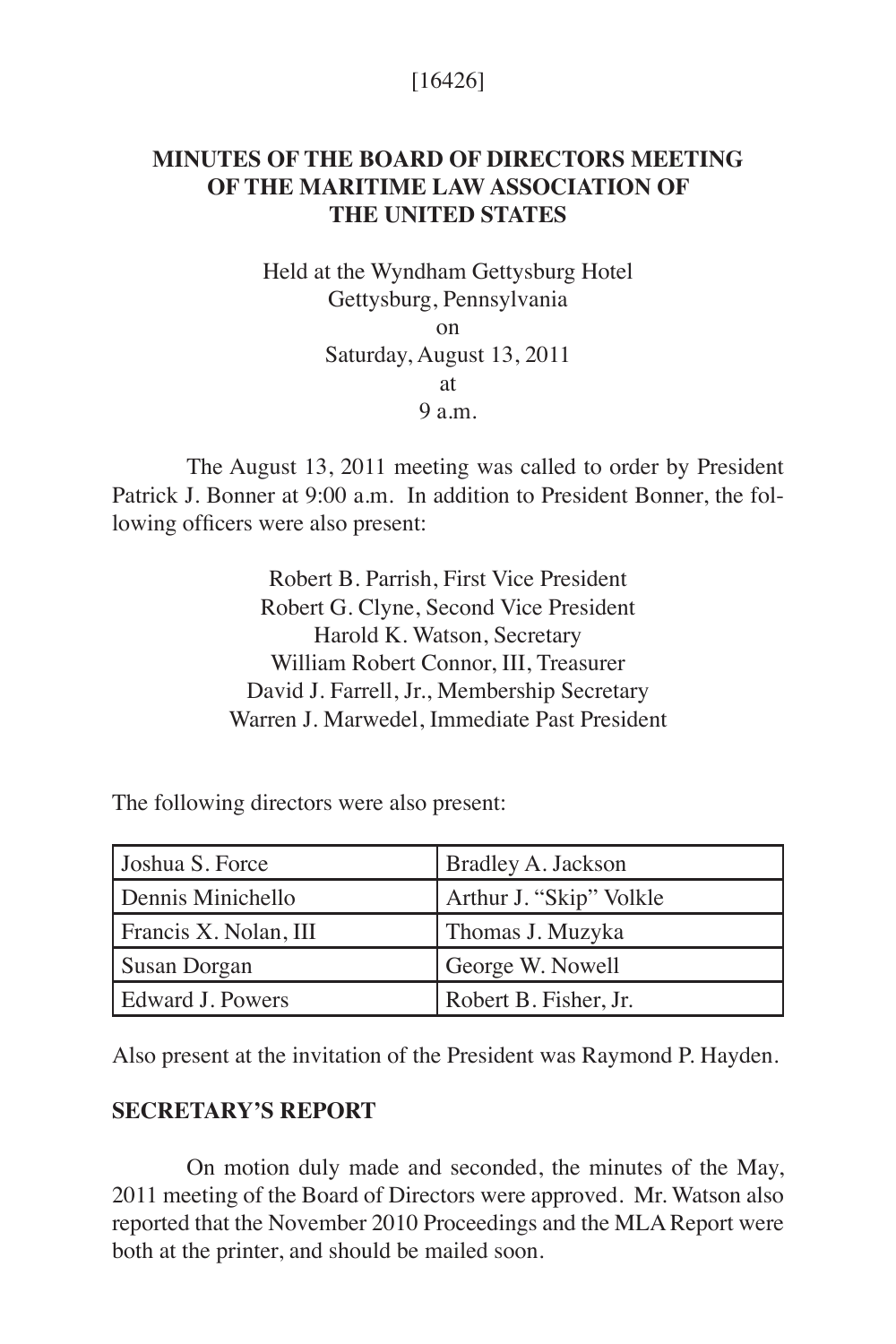## **TREASURER'S REPORT**

Mr. Connor reported that the Association currently has approximately \$630,000. Of this amount, \$19,225 is registration fees for the Hawaii.

Mr. Connor also reported that approximately \$196,000 is being held in United States Treasury notes that earn virtually no interest, and that he intends to move these to an insured money market account. This generated a discussion of whether there might be safe investments that might generate better rates of return, particularly in view of the fact that the Association now has a sizeable reserve that should not be needed for normal operations. President Bonner asked Messrs. Nolan, Volkle, Clyne and Connor to investigate this issue and report at the next Board meeting.

Mr. Connor reported that HSBC may have a check scanner available next month, and that the audit has been completed and that we are awaiting their report. No issues were raised, although the auditors did inquire regarding the fact that the Association posts receipts for the May dinner in one fiscal year, which ends April 30 because of the change of officers at the May meeting, whereas the payment for the May dinner is made in the next fiscal year after the dinner.

With regard to the May dinner, Mr. Connor reported that the Association made a small profit of approximately \$5000 on this year's dinner. Since the expenses of the May meeting are almost twice this amount, Mr. Connor recommended raising the ticket price by \$5 next year.

The Board also continued the discussion of the feasibility of paying dues by credit card or PayPal. There was a general consensus that this was desirable, but that it was premature to move forward until the Association concluded how its outside management should be handled going forward.

Mr. Connor reported that members delinquent in their dues would be written a letter, and that members who are three years in arrears would be removed from the rolls at the end of the year.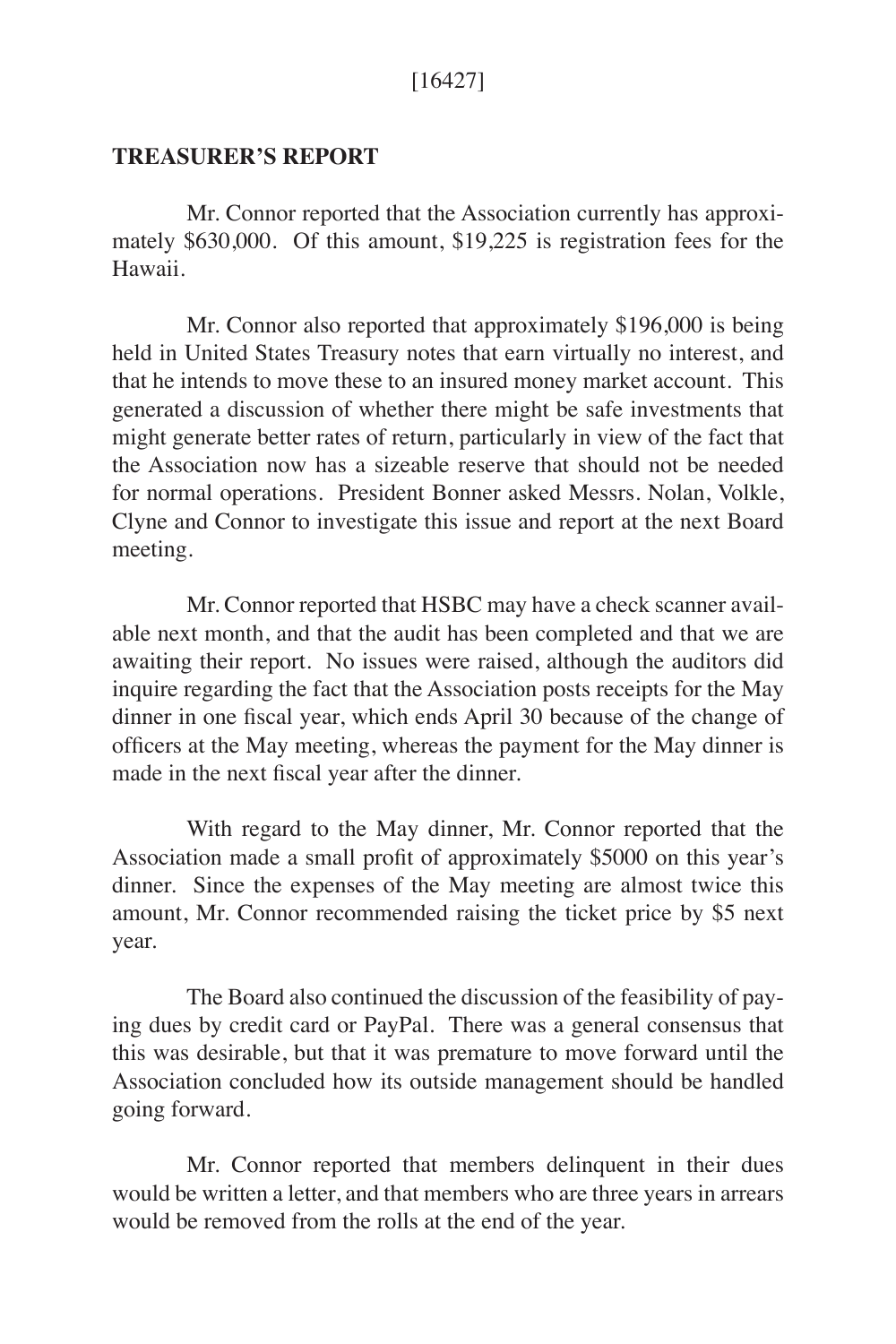On motion duly made and seconded, the Treasurer's report was approved.

## **MEMBERSHIP SECRETARY'S REPORT**

Mr. Farrell reported that the following applications for membership had been received:

Academic (1)

Professor John T. McDermott Loyola Law School Los Angeles

Associates (20)

Gavin R. Black, Providence, Rhode Island John D. Blaisdell, Newton, Massachusetts M. Andrew Boran , Norfolk Lawrence R. DeMarcay, III, New Orleans F. Robert Denig, New York Stephen W. Dummer, Gulf Port, Mississippi R. Michael Ethridge, Charleston Adelaida Ferchmin, New Orleans John Flym, Paris, France Trey R. Kelleter, Norfolk Christopher R. Koehler, Tampa Jeffrey R. Kuhns, Punta Gorda, Florida Timothy J. Nast, New York Timothy B. Parlin, Basking Ridge, New Jersey Svetlana Spivak, Seattle Christopher C. Storm, Boston Katherine Walker Sullivan, Charleston Alessandra Tebaldi , New York Kelley Leann Tiffany, Washington, D.C. Lisa Torron-Bautista, Orlando, Florida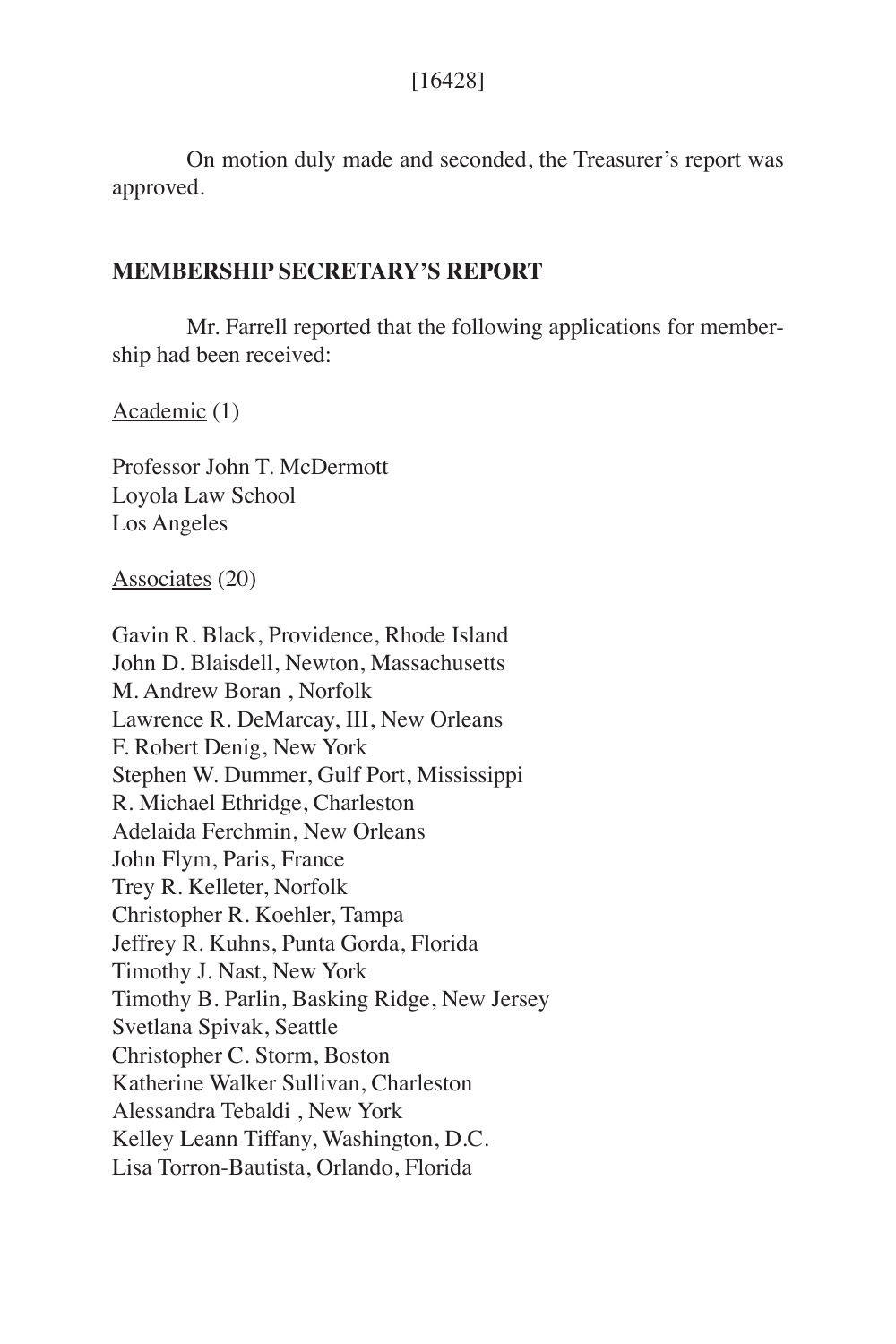# [16429]

Non- Lawyers (4)

Jon-Peter LaMore, Caledonia, Michigan Capt. Jorge Pecci, New York Bill Pinchak, Caledonia, Michigan Robert G. Tower, Jr., Caledonia, Michigan

Law Students (1)

Christian A. Packard, University of Florida

Mr. Farrell also regretfully reported that the following members had passed away since our New York meeting:

> David J. Kadyk, of Tampa, FL; Life Member: elected 1969 Henry S. Morgan, of Annapolis, MD; Proctor Member: elected 1979 Hon. Jamie Pieras, of San Juan, PR; Life Member: elected 1967 Prof. Wallace S. Reed, of Castine, ME; Academic Member: elected 1995 Francis W. Turner, of New York, NY; Associate Member: elected 2003

Mr. Farrell reported that the membership now stands at 2,967, down from 3,073 one year ago. This is the result of the purging of the rolls of members who owed three years dues.

Mr. Farrell reported that over the summer he has have sent out invitations to join the MLA to lawyers from the following groups: AMC subscribers who are not MLA members (nine); Golden Gates Ports Handbook (four); maritime lawyers in Massachusetts (five).

He also reported that George Nowell suggested that admiralty CLE programs such as Tulane, Houston, PAS, and SEALI should be fertile grounds for MLA recruitment. If we could get access to attendance lists for their last two sessions we could directly target non-MLA members with emails and/or letters inviting them to join, and requested that Board members affiliated with these organizations assist in obtaining these lists.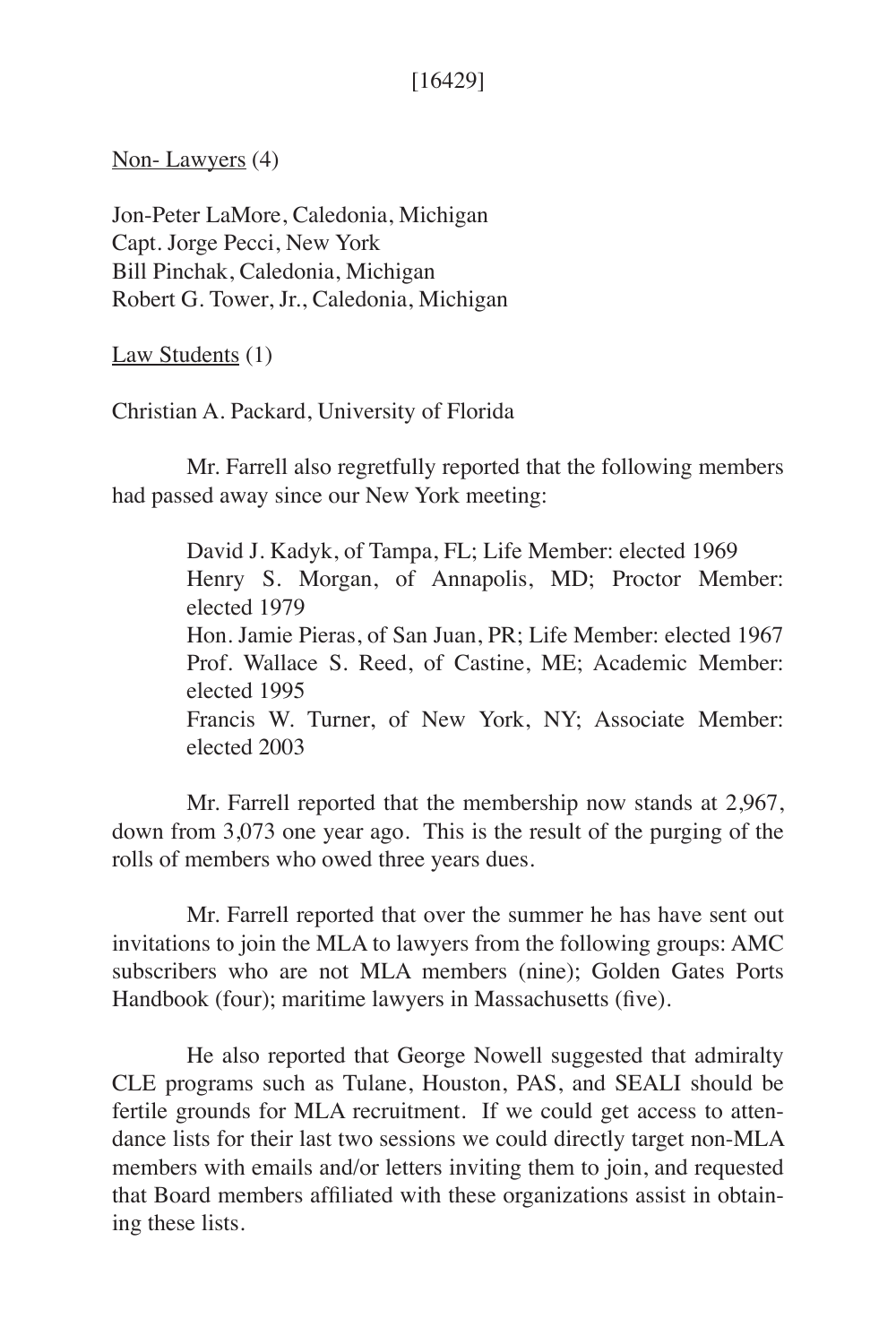President Bonner then requested a discussion of whether the current procedure for attaining Proctor status should be retained or altered. A majority of Associate members who are eligible for Proctor status never apply to become Proctors. It was pointed out that separate Proctor and Associate status had its origins in the early 1980's to counter the Florida Bar Association's move towards certifying maritime law as a specialty. After discussion, President Bonner asked the newest class of Board members to review the issue and report back at the next meeting of the Board.

## **SECOND VICE PRESIDENT'S REPORT**

Mr. Clyne presented the following amendment to Section 5 of the By-laws of the Association to clarify that only Standing Committee reports are entitled to consideration by the Association:

## **SECTION 5**

# **STANDING COMMITTEES**

# **501. RESPONSIBILITIES OF COMMITTEES**

All Standing Committees shall discharge their responsibilities in conformity with the Association's objectives

# **502. ELIGIBILITY TO SERVE ON STANDING COM-MITTEES**

All members of the Association in good standing, with the exception of Law Student members, may become members of the Standing Committees of the Association and vote in the proceedings of such Standing Committees. However, no member shall serve simultaneously on more than three Standing Committees in any capacity other than as representative of the Board of Directors, unless, in the President's sole opinion and discretion, there are exceptional circumstances. Membership on the Young Lawyers Committee shall not prevent a member from serving on three additional Standing Committees.

The right to vote on the business of any Standing Committee does not accrue until 90 days have elapsed from the date that the mem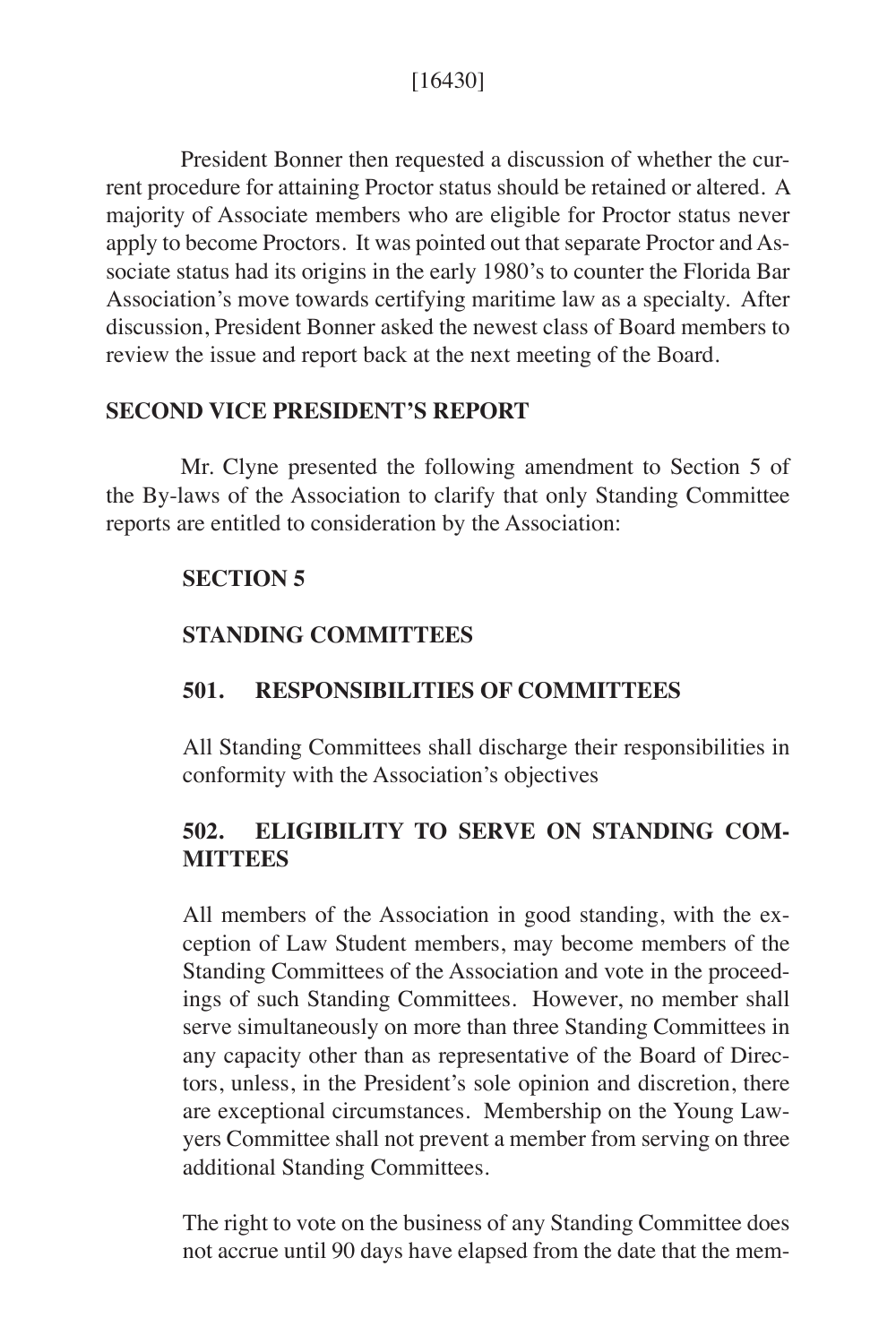ber joins such Standing Committee. Provided that the limitations pertaining to membership on three-Standing Committees and the time limitations pertaining to voting as stated in this By-Law are observed, Association members are free to join or withdraw from Standing Committees at will.

Only a Proctor member or a Non-Lawyer member shall be eligible to serve on the Board of Directors or as a Committee Chair or Vice-Chair of a Standing Committee, Special Board Liaison Committee or Special Committee unless, at the request of the President, the Board of Directors shall waive this requirement.

# **503. APPOINTMENT AND TERM OF OFFICE OF STANDING COMMITTEE CHAIRS**

No Standing Committee chair or Subcommittee chair, or other officer, shall serve as such for more than four consecutive years unless, in the President's sole opinion and discretion, there are exceptional circumstances that justify reappointment for an additional year.

# **504. CONSIDERATION OF STANDING COMMITTEE REPORTS**

Unanimous Standing Committee reports may be acted upon at any meeting of the members

In the event of a dissent, a majority report requesting action must be sent to the Secretary at least 45 days prior to the date of the meeting at which it is to be acted upon. Abstentions shall not be considered as dissents. A minority report must be submitted to the Secretary at least 30 days prior to the date of the meeting at which it is to be acted upon.

If not less than one-third of the members of a divided Standing Committee so request in writing, the President shall authorize proxy voting in accordance with Section 212 of these By-Laws.

The Secretary shall, at least 20 days prior to the date of the meeting at which such reports are to be acted upon, send copies of both reports, together with a notice of such action by the President, to each member of the Association.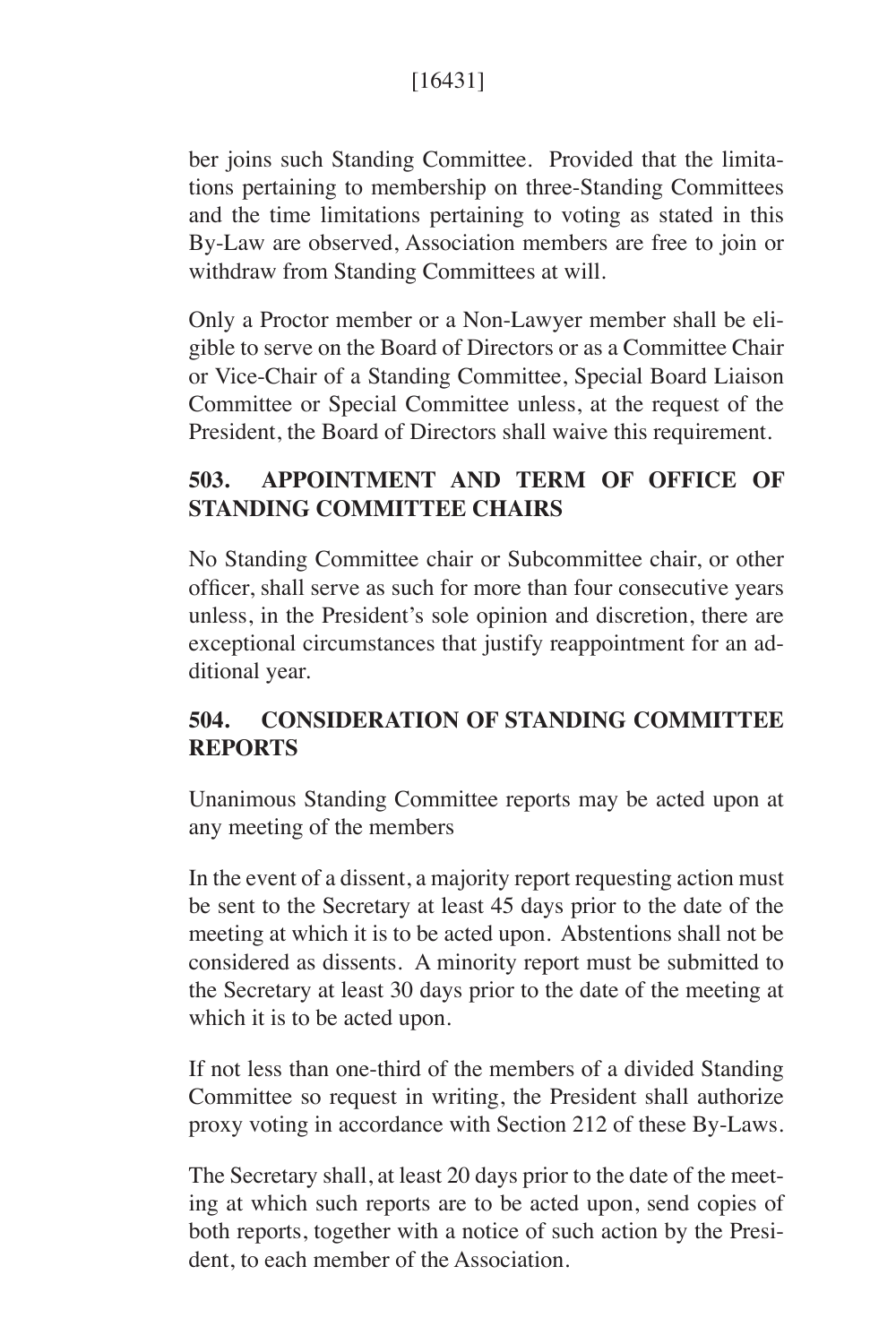The requirements of this By-Law or any part thereof may at any time be waived or suspended by action of the Board of Directors for good cause.

On motion duly made and seconded, the Board unanimously adopted this amendment to the bylaws.

## **DISCUSSION ITEMS**

## *Association administration*

The Board discussed how the administrative functions that are currently outsourced to Ms. Robin Becker should be handled in the event that Ms. Becker's services should become unavailable. There was general agreement that Ms. Becker is continuing to provide the support that the Association needs, but that steps need to be taken to ensure a smooth transition when and if that becomes necessary. Mr. Parrish agreed that he would visit with Ms. Becker in South Carolina and take steps to ensure that the Association would have access to physical records that she maintains there in the event of an emergency.

#### *Charges for e-mail blasts*

After discussion, the Board voted to continue in place the previously agreed prices for sending announcements of seminars, etc. to the members of the Association.

#### *Name and responsibilities of Website and Technology Committee*

The Board discussed the recommendation of the chair of the Website to change the name of the committee to the Technology Committee and to focus more on issues other than the Association website. No action was taken on this request.

#### *Uniformity Committee*

On motion duly made and seconded, the Board passed a resolution changing the Uniformity Committee from a Special Committee to a Standing Committee.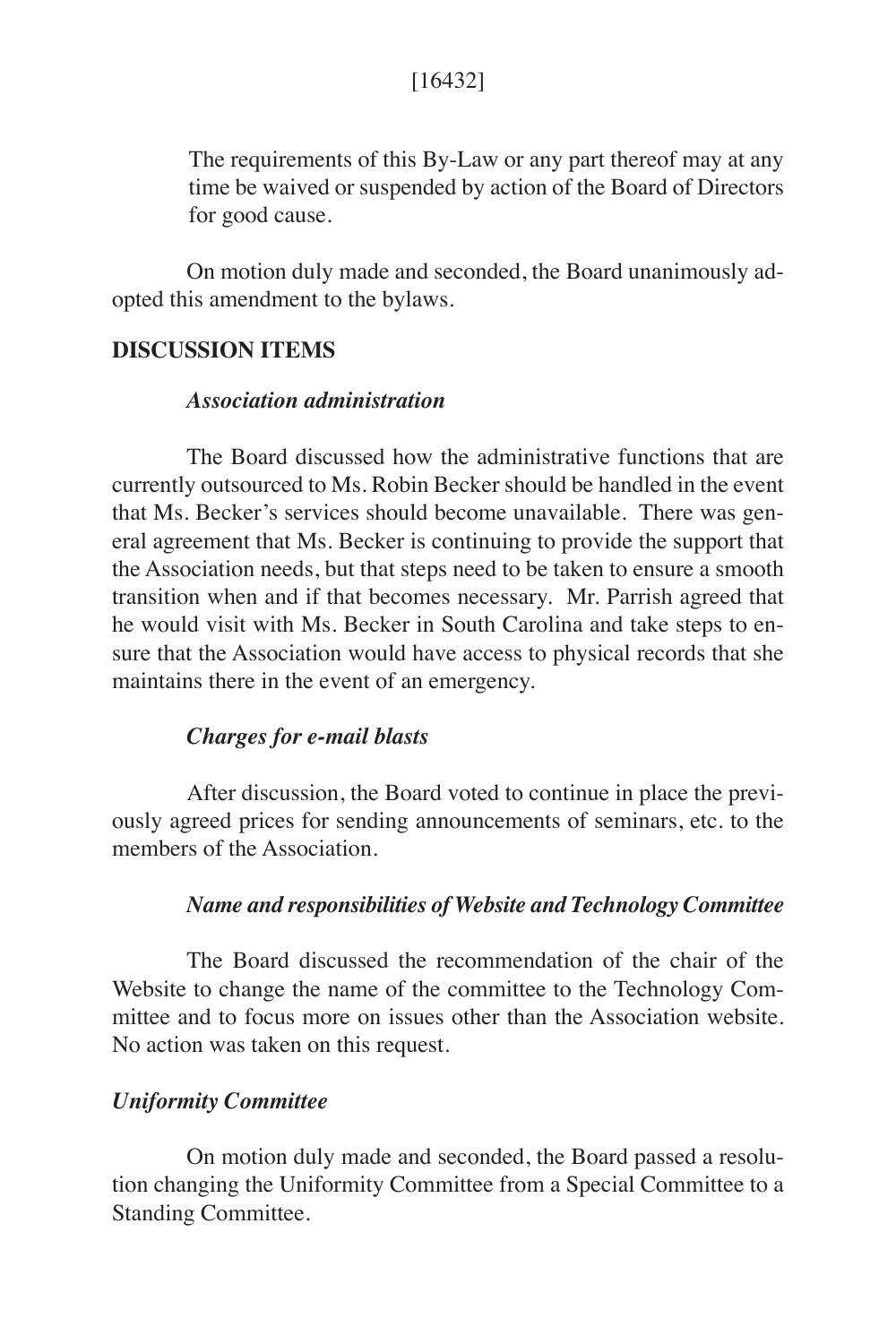# *Contents of Breaking News*

The Board discussed what items should be posted on the Breaking News page of the website. The Board agreed that the following items should be considered for inclusion: firm mergers, splitting up or dissolving; deaths of members; members receiving awards; changes of address or phone numbers; retirements; new partners; members becoming judges; books and law review articles authored by members; and speeches before industry groups. The Board agreed that purely personal matters such as marriages and births should not be considered for inclusion.

# *Open Houses at May meeting*

The Board discussed the open house that was held by a German law firm at the May meeting, and agreed that such receptions could be listed on the schedule of events so long as they were open to the entire membership.

## *Event Planner for Spring and Fall Meetings*

There was a discussion regarding the activities that are outsourced for the May meeting. Messrs. Clyne and Connor have been asked to review this and make recommendations for future meetings. Mr. Parrish reported that he is working with Jerry Janove to find a venue for a dinner dance in New York in the fall of 2012.

# *Amicus Brief Filing*

Two requests for amicus curiae briefs were voted on. In the first case, *Minton v. Exxon*, the Association was asked to file an amicus in support of a writ of certiorari to the Virginia Supreme Court in a case involving the Longshore and Harbor Workers Compensation Act. While a number of members of the Board expressed the view that the decision being appealed might be inconsistent with existing law, it was pointed out that the decision being appealed was merely a jury verdict rather than a reported decision, and thus had no precedential value. Accordingly, the Board did not believe that Association participation at this stage of the proceedings was appropriate.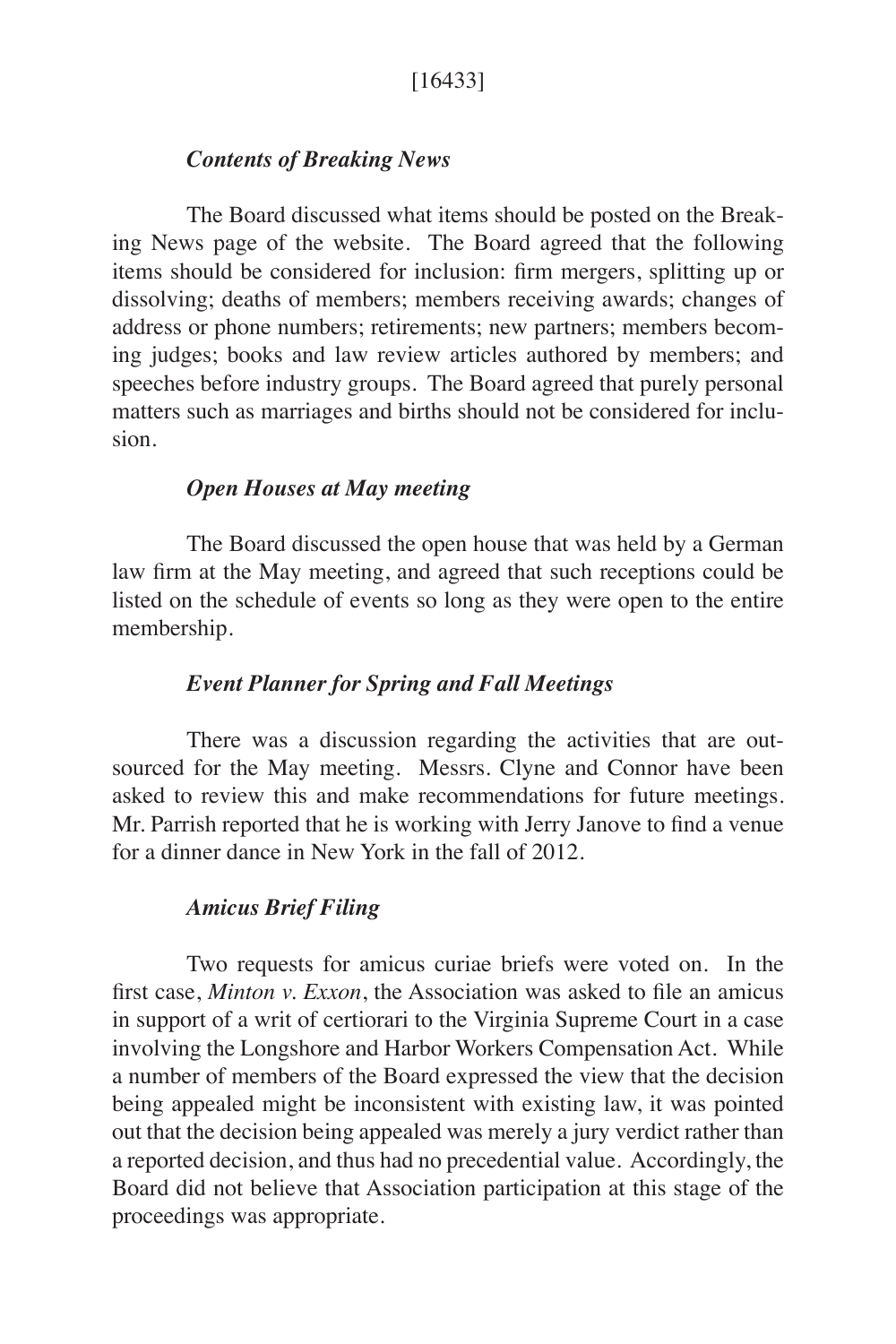## [16434]

The Association was also requested to file an amicus brief in *Cape Flattery v. Titan Maritime* in support of a request for an en banc rehearing in the United States Court of Appeals for the Ninth Circuit. The case involved the question of whether a clause in a salvage contract requiring arbitration of "any dispute arising under this Agreement" required arbitration of tort claims arising out of the salvage operations. In view of the fact that there was a split among the circuits that could not be resolved by a decision by the Ninth Circuit, the Board did not believe that Association participation at this stage of the proceedings was appropriate.

### *Maritime Law Subcommittee Report*

The Maritime Law Subcommittee of the Board made a presentation of the discussions that they have had regarding how the Association is fulfilling its core mission to work for improvement and uniformity of maritime law. Issues included the Association's participation in shaping the law by amicus curiae briefs, participation in the legislative process, education of judges, and serving as a forum where issues can be discussed.

## *New Board Member Orientation*

A number of Board members indicated the desire for a document that would provide guidance to new Board members regarding what is expected of them. This will be given further consideration to see if an appropriate document can be created.

#### **REPORTS**

#### *Rotterdam Rules status*

It was reported that the Rotterdam Rules are currently at the State Department. A transmittal package is being prepared to send to the Senate.

## *MARAD Forum members*

President Bonner announced that he has named Board members Volkle, Nolan, and Marwedel, and Robin C. Minturn, Marjorie F. Krumholz and H. Clayton Cook, Jr.to serve as the Association's representatives on the MARAD Forum.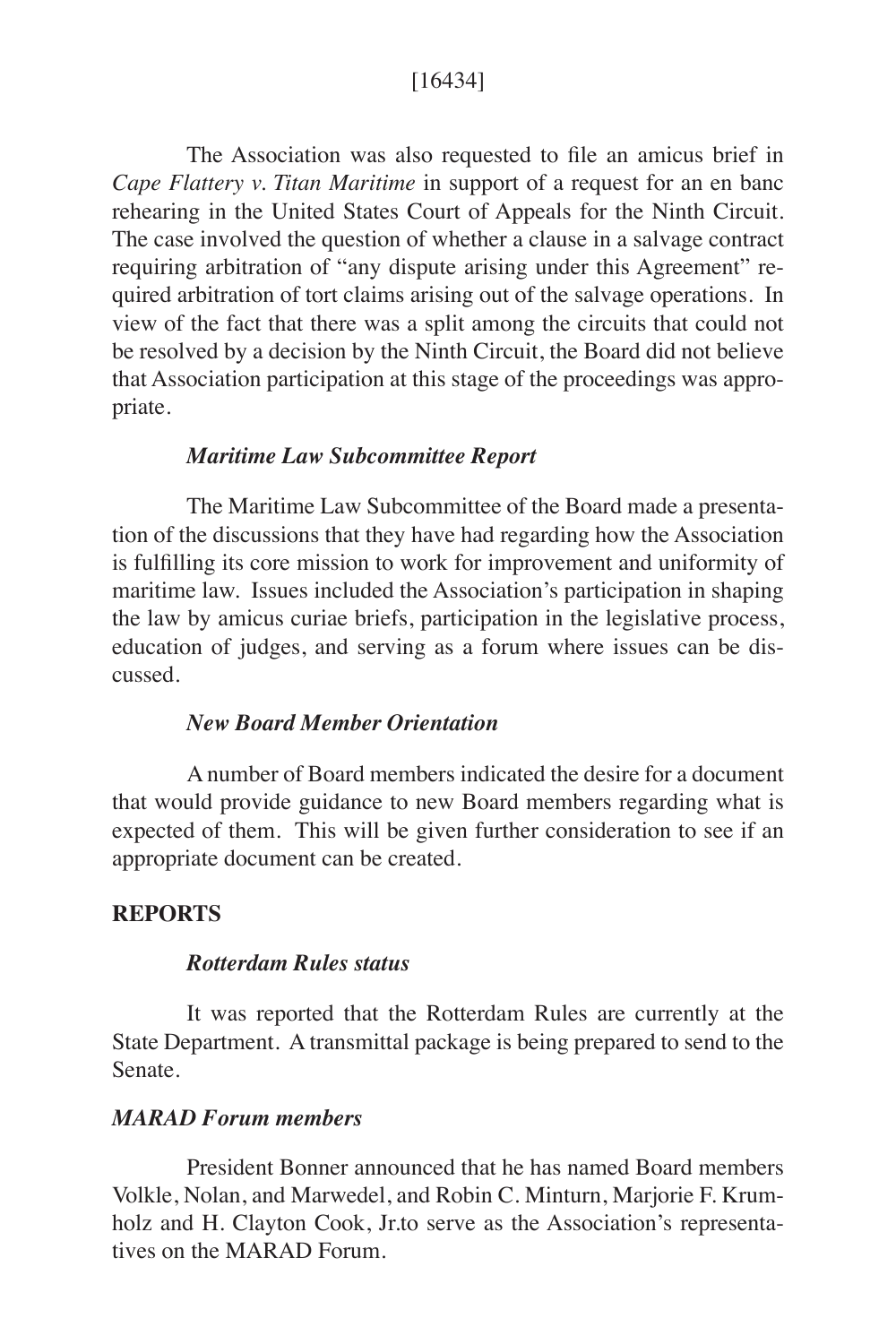# *UNCLOS status*

President Bonner reported that the State Department is hopeful that the United Nations Convention on the Law of the Sea will be presented to the Senate for ratification this fall. Doug Burnett is the Association's point person for monitoring developments in this regard.

# *American Marine Highways*

Mr. Farrell reported that he had attended a meeting of port authority officials, where the view was expressed that the widening of the Panama Canal is likely to overburden land-based transportation. Accordingly, there is some hope that the Marine Highways initiative may gain traction.

# *CMI Working Group on Recognition of Foreign Judicial Sales*

Mr. Nolan reported that problems have arisen in connection with judicial sales when there are difficulties in getting the flag state to deregister the vessel after the sale. The issue will be addressed at the CMI meeting in Beijing in 2012. Also, the Practice & Procedure and Marine Financing Committees will make a presentation on this issue in Hawaii.

# *OFAC*

Mr. Volkle reported that there is growing concern in the shipping community that as intelligence identifies the ringleaders of organizations involved in piracy in Somalia, there may be more risk for owners that ransom payments will violate the Executive Order forbidding payments to groups involved in terrorist activities. The Piracy Subcommittee of the Committee on Regulation of Vessel Operations, Safety and Navigation will be asked to look into this issue.

Respectfully submitted,

Harold K. Watson, Secretary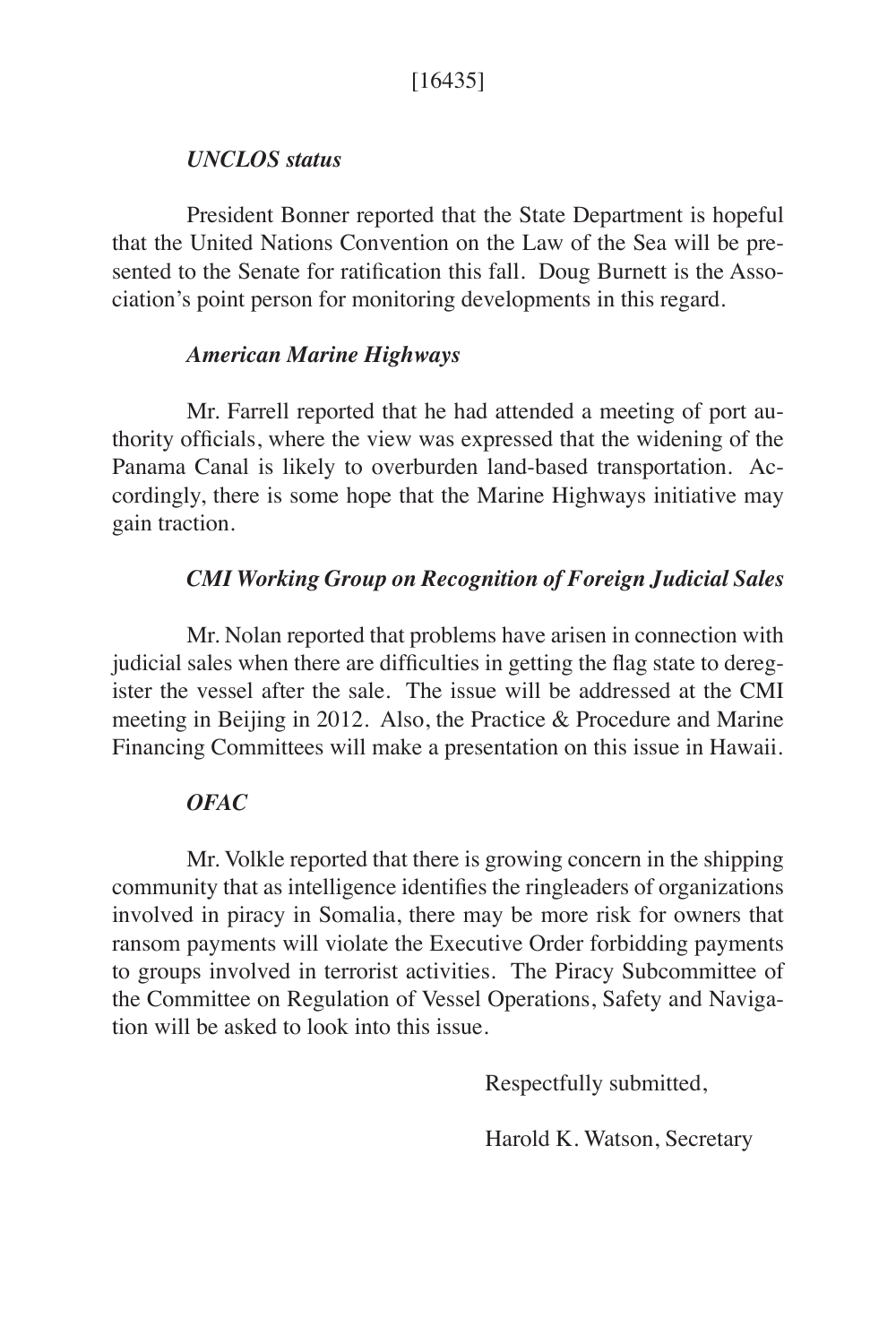# [16436]

# **MINUTES OF THE BOARD OF DIRECTORS MEETING OF THE MARITIME LAW ASSOCIATION OF THE UNITED STATES**

Held at the JW Marriott Ihilani Hotel Ko Olina, Oahu, Hawaii on Saturday, December 3, 2011 at 3:30 p.m.

The December 3, 2011 meeting was called to order by President Patrick J. Bonner at 3:30 p.m. In addition to President Bonner, the following individuals were also present:

> Robert B. Parrish, First Vice President Robert G. Clyne, Second Vice President Harold K. Watson, Secretary William Robert Connor, III, Treasurer David J. Farrell, Jr., Membership Secretary Warren J. Marwedel, Immediate Past President

The following directors were also present:

| Joshua S. Force       | Bradley A. Jackson      |
|-----------------------|-------------------------|
| James F. Moseley, Jr. | Arthur J. "Skip" Volkle |
| Dennis Minichello     | Thomas J. Muzyka        |
| Francis X. Nolan, III | George W. Nowell        |
| Susan Dorgan          | Robert B. Fisher, Jr.   |
| Alexander M. Giles    | Edward J. Powers        |

Also present at the invitation of the President were Raymond P. Hayden and Joanne Zawitoski.

## **SECRETARY'S REPORT**

On motion duly made and seconded, the minutes of the August 13, 2011 meeting of the Board of Directors were approved.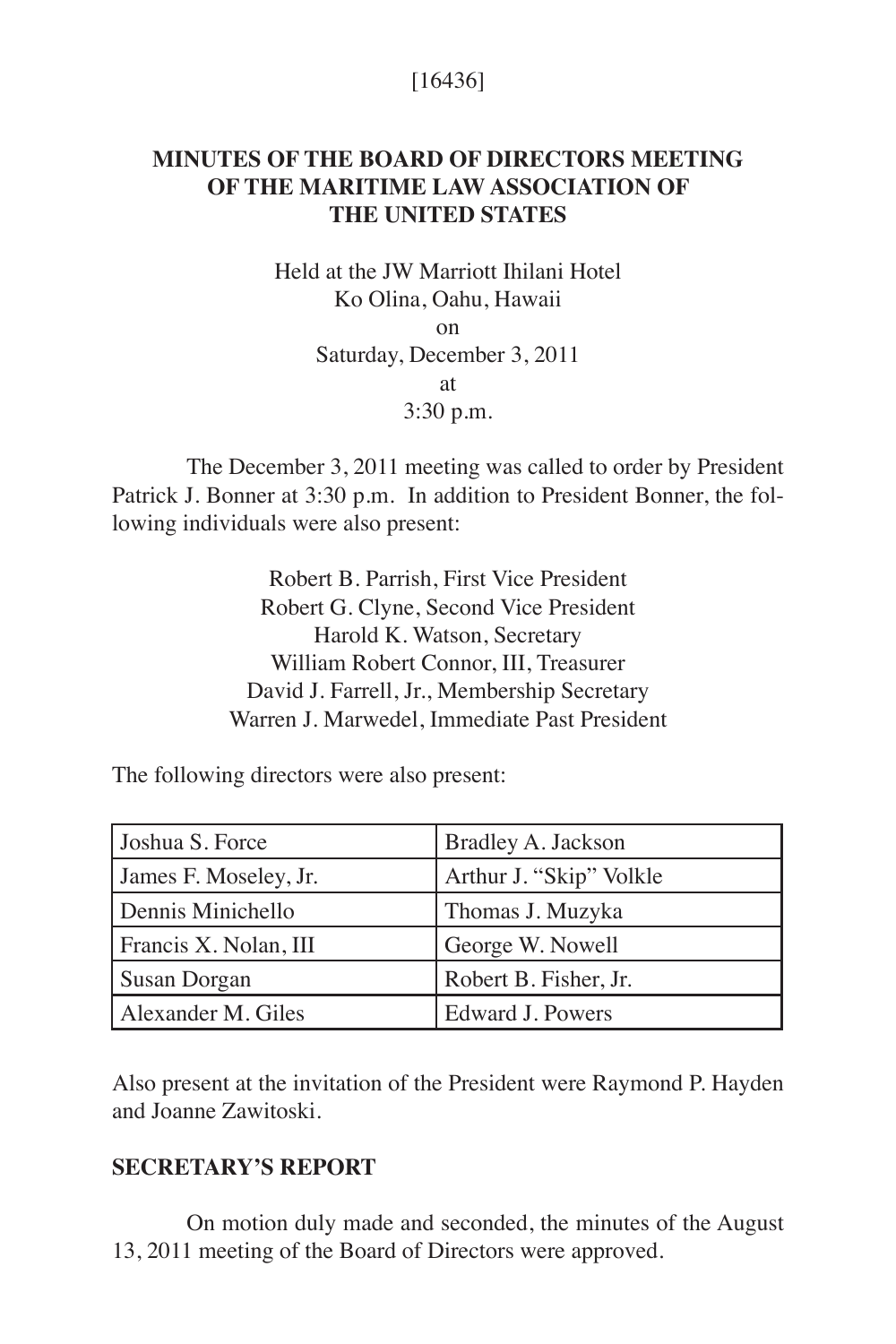## **TREASURER'S REPORT**

Mr. Connor reported that the Association currently has assets of \$597,337, of which approximately \$127,000 will be spent in connection with the Fall 2011 meeting. This represents an improvement over prior years as a result of improved dues collection and a reduction of administrative costs as a result of the transfer of administrative functions from PC Solutions to Robin Becker.

Mr. Connor also reported that the check scanner should be available by the beginning of 2012, and that the accountant who has been handling the Association account has moved to another firm. Mr. Connor will investigate whether moving the account to the new firm could effect savings in the amount paid for accounting services, and make a recommendation at the next meeting.

Delinquent dues amount to approximately \$60,000. Members who are three years in arrears will be informed that they will be dropped from membership, and members who are one or two years in arrears will be requested to become current.

The arrangements with Affinipay to allow members to pay dues by credit card should be complete by the time the next dues statement goes out in January 2012, and the Association will explore expanding the use of credit cards to pay for the May dinner. There will be a \$150 startup fee to establish the gateway for this service, a \$10 per month fee, and a charge of 2.19% per transaction for use of bank cards, and 2.8% for use of non-bank cards such as American Express. Mr. Connor recommended an across-the-board dues increase of \$5 to offset these costs.

On motion duly made and seconded, the Treasurer's Report, including the proposed dues increase, was approved.

#### **MEMBERSHIP SECRETARY'S REPORT**

Mr. Farrell reported that the following applications for membership had been received: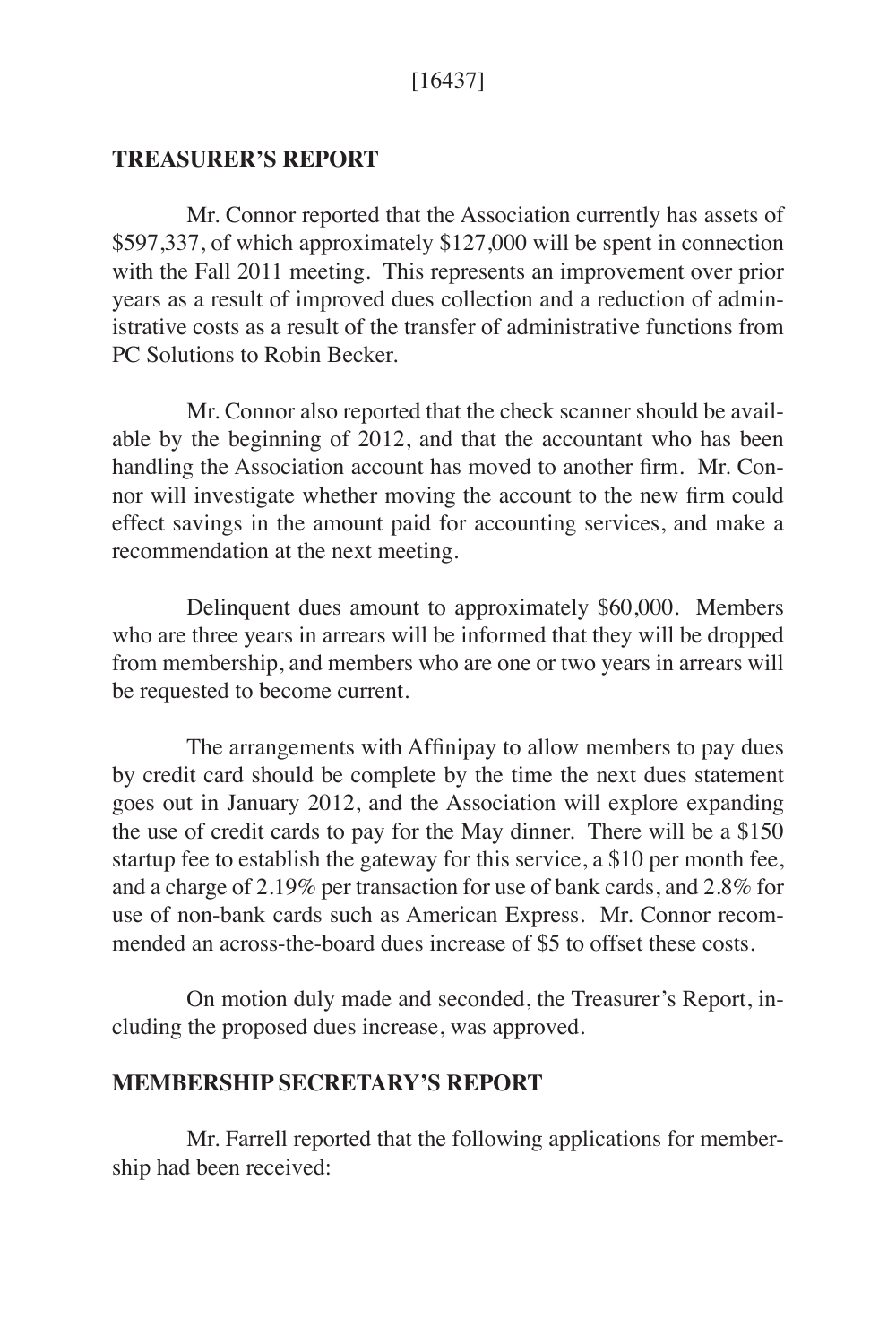# [16438]

# **Ex-Officio**

Rear Admiral Wendi B. Carpenter, President, SUNY Maritime College, Bronx, New York Rear Admiral Sandra Stosz, Superintendent, United States Coast Guard Academy, New London, Connecticut

# **Judicial**

Hon. Thomas A. Dickerson, White Plains, New York Academic

Michael A. Sevel, University of Miami School of Law, Coral Gables, Florida

# **Proctor**

W. Richmond Beevers, Washington, D.C. Franciso Carreira-Pitti, Panama, Republic of Panama Jason W. Gaarder, Baltimore Normand R. Lezy, Honolulu Samuel R. Mandelbaum, Tampa

# **Associate**

Theodore H. Adkinson, Long Beach John R.C. Bowen, Hilton Head Island, South Carolina Noe S. Hamra, Jersey City, New Jersey Adam D. Johnson, Dorchester, Massachusetts Jin Jeong Kim, Garden Grove, Californnia Pamela F. Lafreniere, New Bedford, Massachusetts Rebecca Lasoski, New York Guy Manchuk, Bellevue, Washington Kurt C. Odell, New Canaan, Connecticut Timothy F. Schweitzer, New York Jude Smith, Pittsburg, Pennsylvania Christina H. Sullivan, New York Jill S. Willhoft, New Orleans Nathan T. Williams, New York Justin M. Woodard, Charleston, South Carolina Paige Young, New Orleans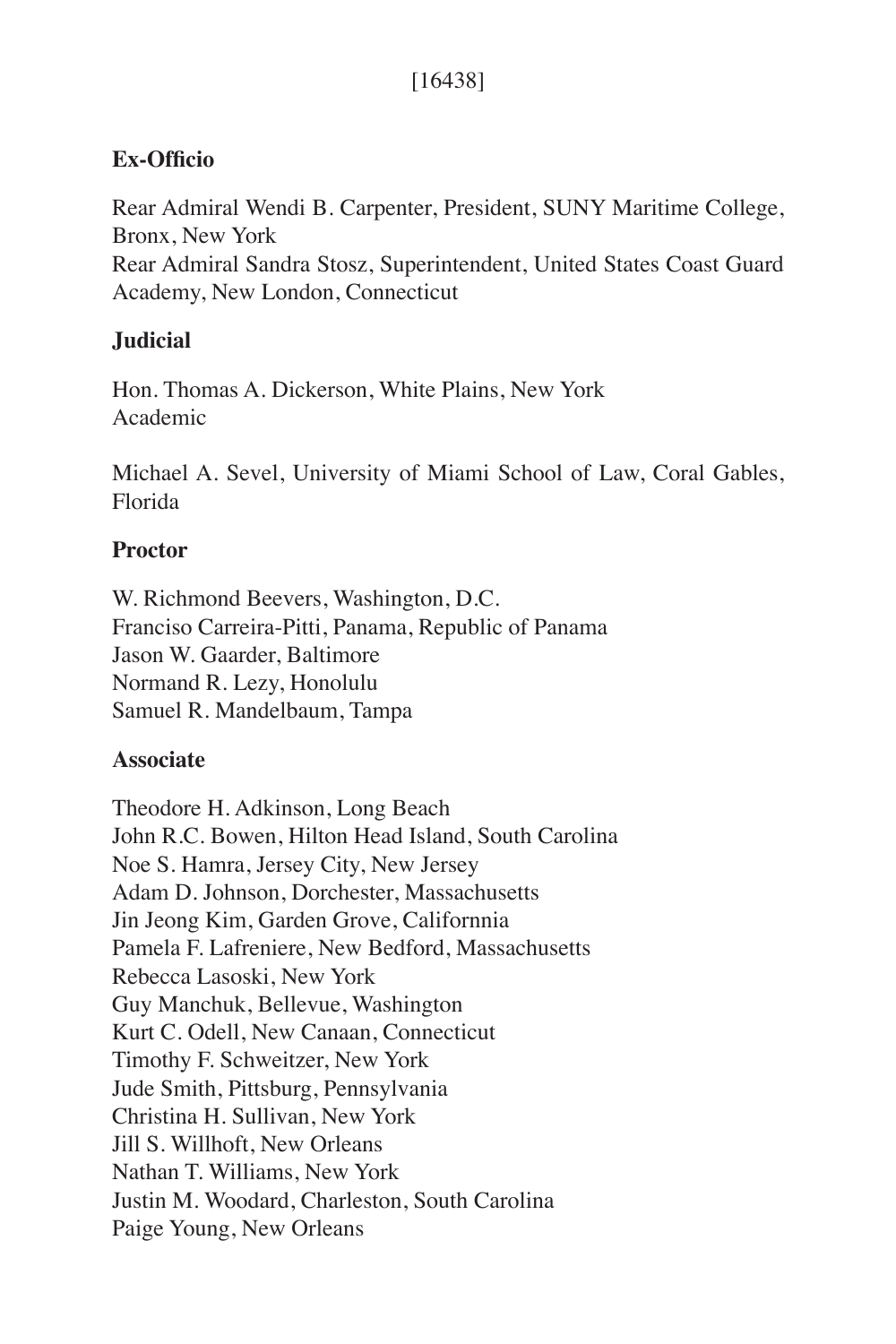# [16439]

# **Law Student**

Kevin P. Albertson, Tauro Law School, Floral Park, New York David Garfinkel, Columbia Law School, New York Randall B. Gleason, Suffolk Law School, Dedham, Massachusetts Julie Nociolo, New York Law School, Brooklyn, New York Kyle C. Smith, Roger Williams School of Law, Warren, Rhode Island Ryan F. Tennant, Charleston School of Law, Mt. Pleasant, South Carolina

On motion duly made and seconded, these applications for membership were approved.

Mr. Farrell also regretfully reported the deaths of the following members since the last meeting of the Board of Directors:

> Albert S. Commette of Port St. Lucie, Florida; Life Member: elected 1954 Gerard T. Gelpi, of Bay St. Louis, Mississippi; Life Member: elected 1962 David J. Kadyk of Tampa, Life Member: elected 1969 Arden J. Lea, of St. Thomas, Virgin Islands, Proctor: elected 1975 Charles E. Lugenbuhl of Covington, Louisiana, Life Member: elected 1956 Henry S. Morgan, Jr. of Annapolis, Proctor: elected 1979 Past President David R. Owen, David R., of Lutherville, Maryland; Life Member: elected 1952 Hon. Jamie Pieras of San Juan, Puerto Rico, Judicial Member: elected 1967 Prof. Wallace S. Reed of Castine, Maine, Academic Member: elected 1995 George W. Sullivan Summit, New Jersey; Life Member: elected 1953 Robert K. Tisdall of Milford, Connecticut; Life Member: elected 1970 Francis W. Turner of New York, Associate Member: elected 2003

With these changes, the current membership of the Association currently stands at 2,969, a figure that has remained relatively stable over the last several years.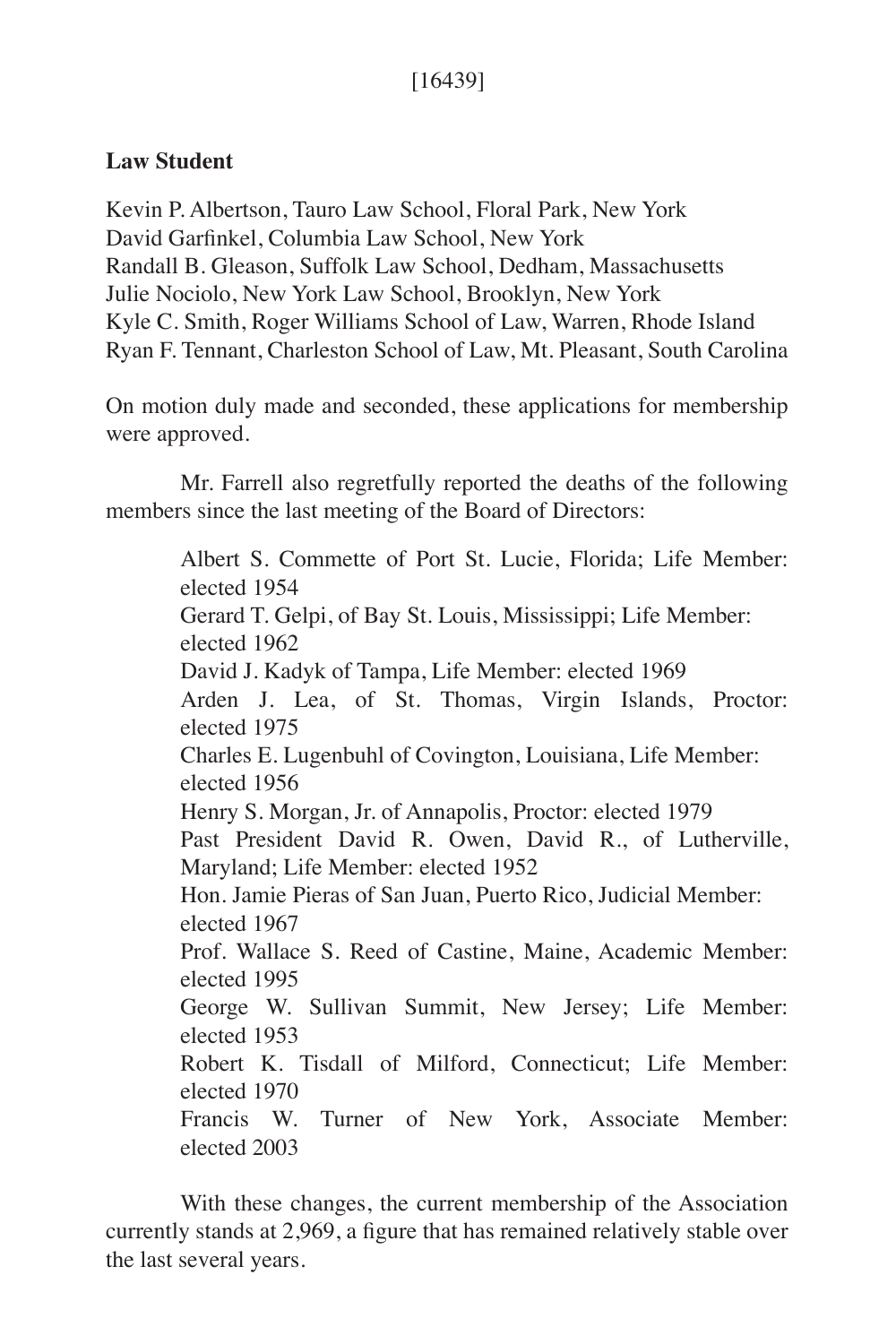## [16440]

Mr. Farrell also reported that approximately 400 persons attended the Pacific Admiralty Seminar or the Tulane Admiralty Law Institute that are not members of the Association. Mr. Farrell is going to contact these persons and invite them to join.

## **DISCUSSION ITEMS**

### *Association administration*

Mr. Parrish reported that he had met with Robin Becker at her home outside Charleston, South Carolina and reviewed her operation in great detail. He reported that he is very comfortable with the transition to her from PC Solutions. The Association has remote access to the electronic records that Ms. Becker maintains, and ICVM has offsite backup. He also reported that Ms. Becker is preparing a detailed outline of all of her activities so that someone could step in if she was incapacitated for some reason.

Mr. Marwedel reported on his review of companies that provide web support and planning support for associations and noted that many are relatively small family run businesses. He has identified three larger companies that provide this type of service. Further review of these companies will be on going.

The Association is currently paying Ms. Becker approximately \$60,000 a year for her services, which are provided as an independent contractor through a company that she owns. This is a savings of approximately \$30,000 over what the Association was paying PC Solutions. President Bonner reported that he wanted to increase Ms. Becker's responsibilities to include activities in connection with the Spring dinner and future city and resort meetings.

On motion duly made and seconded, the Board approved the continued use of Ms. Becker's services for the foreseeable future, and agreed to pay her a \$5000 bonus as a sign of the Association's appreciation for her excellent service. The Board also authorized the hiring of an outside consultant to review the Associatioin's software, website and administrative procedures, and make recommendations regarding possible improvements.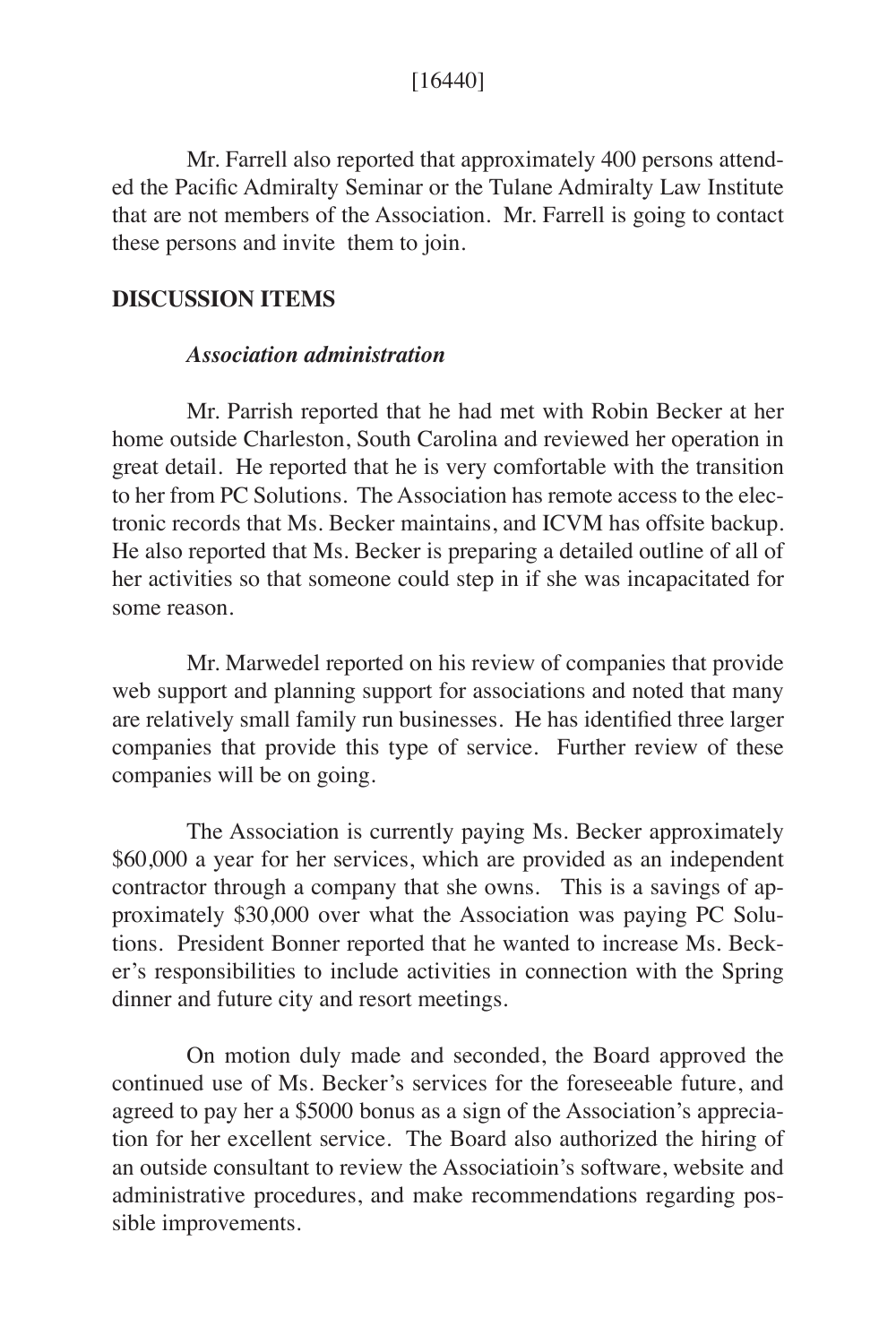## *Web page*

President Bonner reported on efforts that have been made to determine whether the membership is satisfied with the web page. He reported that complaints have generally been few. As noted above, a consultant will be asked to address possible improvements.

### *CMI—New York, Spring 2012*

The Board approved President Bonner's recommendation that the Association invite the CMI to hold a meeting in New York in the Spring of 2016.

#### *International Bar Association*

The Association has been asked to post the dates of meetings of the International Bar Association. While recognizing the importance to members of the MLA of having opportunities to meet and network with foreign lawyers, the consensus of the Board was that this could be better accomplished by increasing the attendance of foreign lawyers at MLA events, and that committee chairs should be asked to look for opportunities to invite foreign lawyers as speakers at MLA committee meetings.

## *Bankruptcy Committee*

President Bonner reported that he is forming a new Standing Committee on Maritime Bankruptcy, and that he has asked John Bradley to serve as chairman.

#### *Fall Meeting, New York 2012*

President Bonner and Mr. Clyne reported on the plans for the Fall 2012 meeting in New York. The Edison Ballroom on 47th St. and Seventh Ave. is being considered as a venue for the closing night dinner dance. The only potential drawback is that the room can only accommodate approximately 500 people. However, the attendance at the last dinner dance held at a Fall meeting in New York was approximately 500, and the Board was of the view that attendance would probably not exceed this. The dinner dance is being scheduled for November 9, 2012 so as not to conflict with the New York Marathon the week before. The Board approved this date.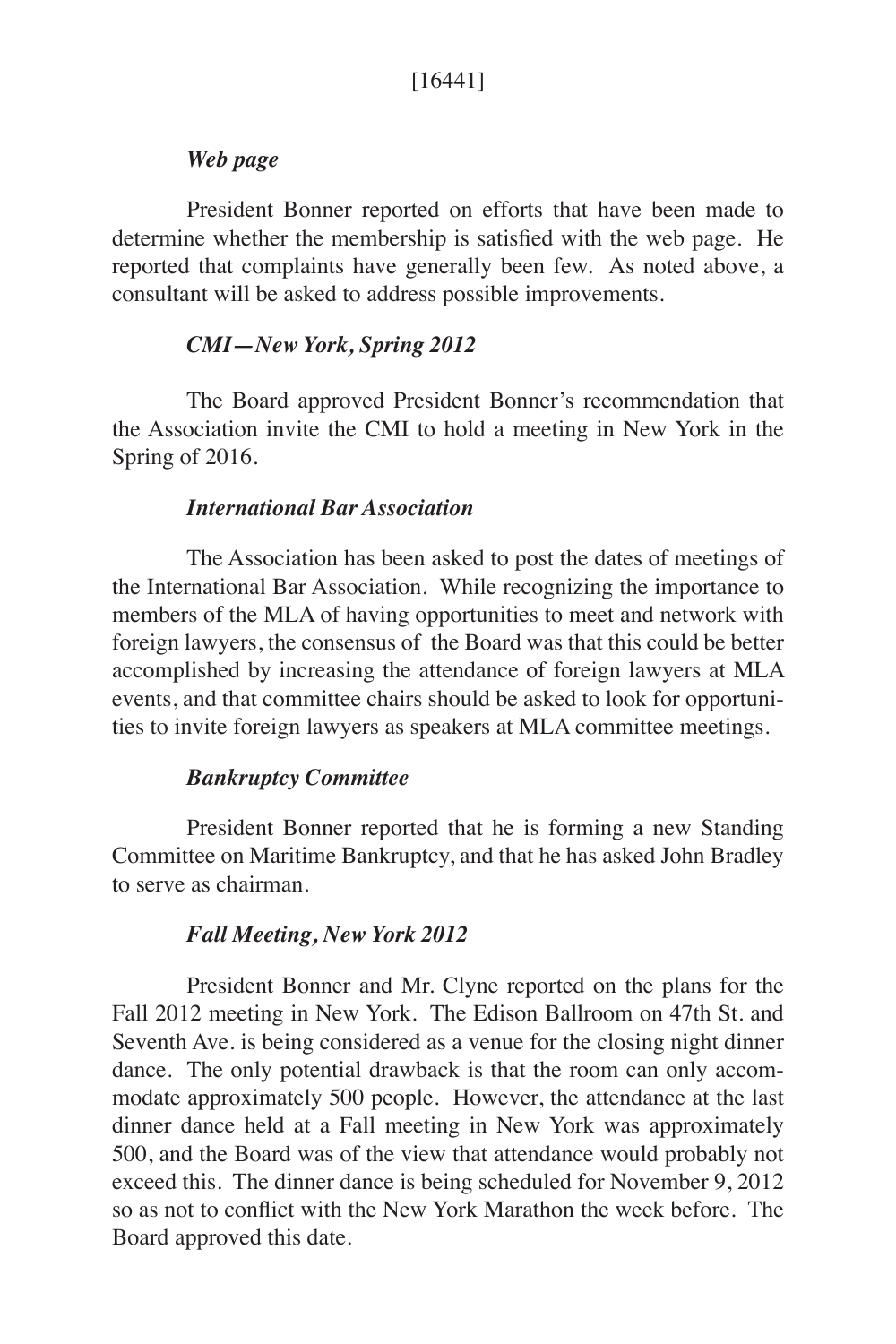# *Ship Finance Membership*

In an effort to increase membership of lawyers who do ship finance work, a seminar on this subject is being planned.

## **Board Subcommittee Reports**

## *Proctor Status*

Mr. Powers reported that the subcommittee had canvassed a sampling of the membership about the idea of eliminating the distinction between Proctor and Association membership. Younger members generally opposed elimination of an elevated class of membership, and former Board members did not believe that the failure of some Associate members to seek Proctor status presented a problem. Accordingly, the subcommittee recommended retaining the current distinction. On the other hand, the subcommittee did recommend having the Membership Secretary reminding eligible Associate members of their eligibility for Proctor status and sending these members applications, amending the by-laws to allow one of the Proctor members sponsoring an application of Proctor status to be a colleague of the applicant, and waiving the four year waiting period where appropriate. The subcommittee will preparer a document to be sent to eligible Associate members urging them to apply for Proctor status.

## *Membership Issues*

Mr. Muzyka reported that two factors that inhibit membership growth are the shrinking business base of maritime practice and the unwillingness of some firms to support membership financially. He recommended a survey of the membership to determine ways in which the Association can enhance the value of membership.

## **Reports**

## *UNCLOS status*

President Bonner reported that the Senate plans on scheduling hearings on ratification of UNCLOS in May 2012 after the Republican Party primaries are concluded. The Association has offered to provide testimony.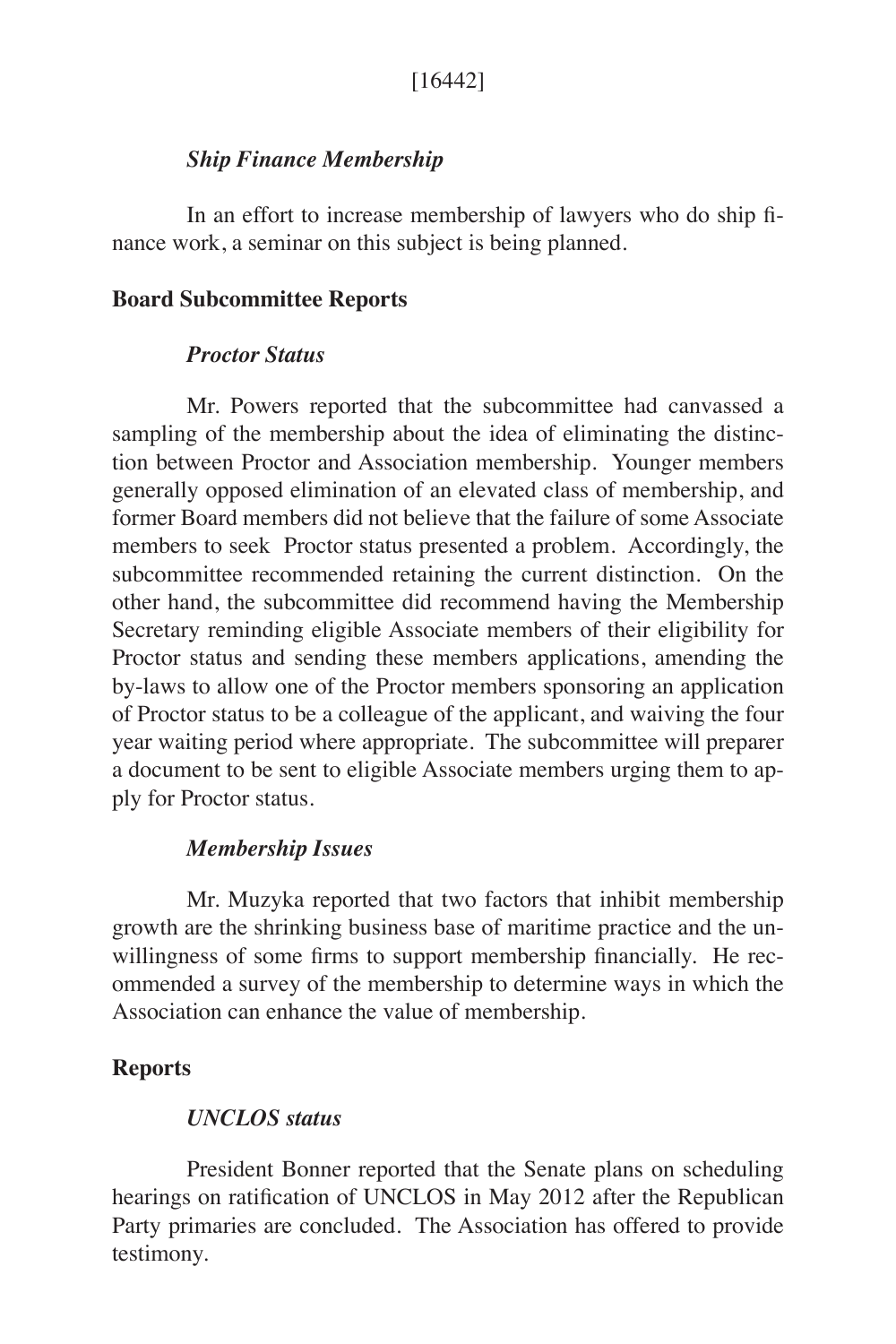# *American Marine Highways*

Mr. Farrell reported that he has coordinated with the Coastwise Coalition to write Congress in support of a repeal of the portion of the Harbor Maintenance Tax that inhibits coastwise shipping.

# *NAVSAC Membership*

President Bonner reported on changes the Coast Guard has made regarding this organization. Jeffrey S. Moller is the Association's official delegate, but the Coast Guard has asked that other Association members who serve on this organization also be appointed by the MLA.

# *BIMCO/NSA SALEFORM*

President Bonner reported that Keith Heard had been successful in his efforts to have BIMCO retain New York as one of the venues for arbitration under this form.

# *Salvage Convention*

Stuart Hetherington, Chair of the CMI International Working-Group on the Salvage Convention, has asked the Association to state its views on the proposed amendments to the Convention regarding environmental salvage. President Bonner stated that he intends to put this to a vote of the membership in May 2012.

# **Calendar**

The next meeting of the Board of Directors is scheduled for March 31, 2012 in Norfolk, Virginia. President Bonner asked Messrs. Parrish and Clyne to explore possible sites for future Board meetings.

There being no further business to come before the Board, the meeting was adjourned.

Respectfully submitted,

Harold K. Watson, Secretary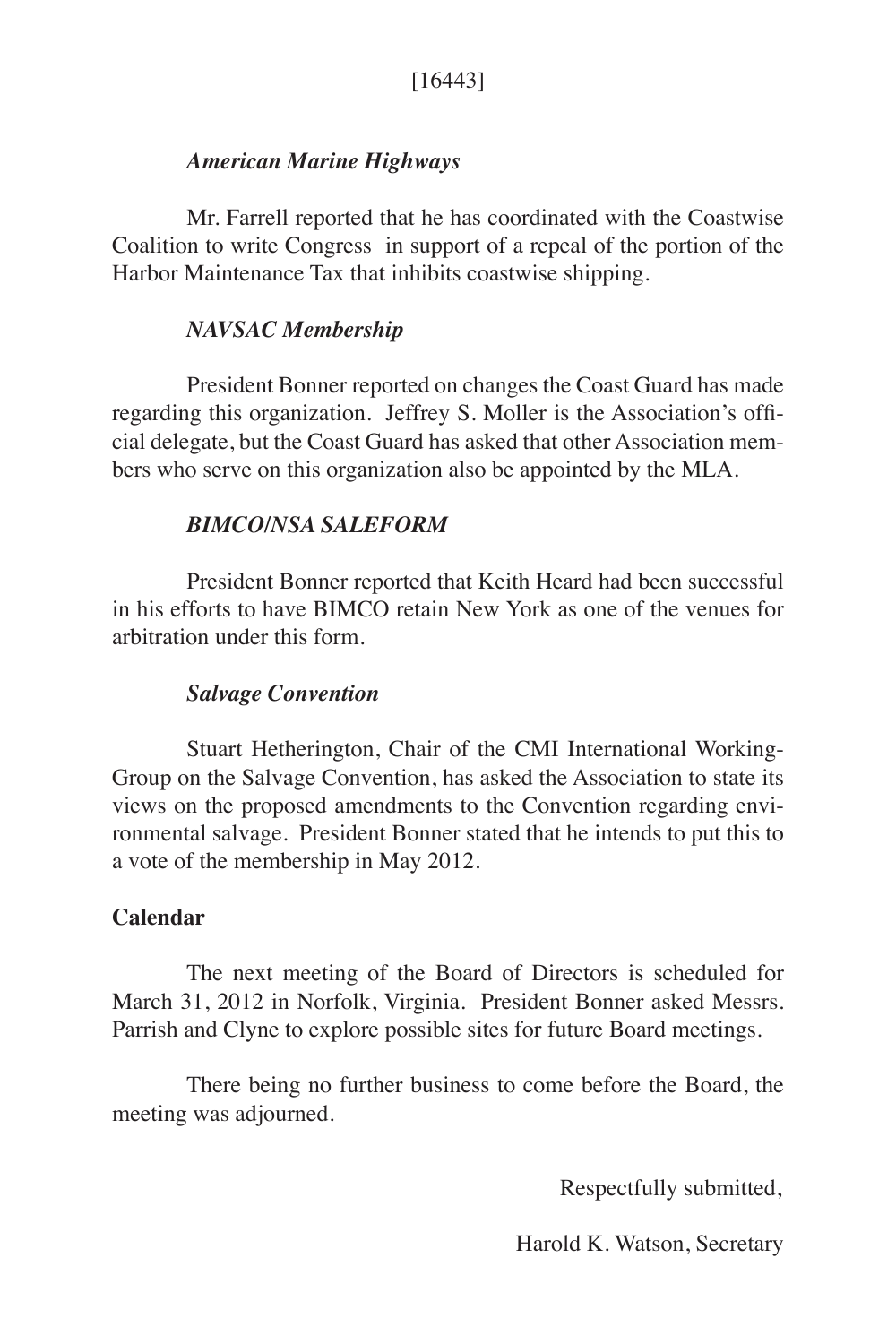## [16444]

## **Report of the Young Lawyers Committee**

Vol. 2011-2 (November 2011) **TQ** *"THEORETICALLY QUARTERLY"* **Young (and Young at Heart) Lawyers Committee The Maritime Law Association of the United States**

#### *Message from the Chair*

Aloha! I am pleased to be writing my first TQ as Chair of the Young Lawyers Committee. I am also quite pleased to be planning for the Fall MLA meeting in Oahu, Hawaii, which is coming up in two short weeks.

Coincidentally, as I prepared to write this newsletter I had a visit from past Chair, **Andy Tsukamoto**. Andy was the third Chair of this committee and the founder of "Theoretically Quarterly." I was always tickled by this title and appreciated that it gave me an "out" if I was unable to get my act together to finish the latest Volume. It also dawned on me that during my time in the YLC, the TQ has never been "Theoretically Quarterly," but instead has been "Literally Bi-Annually." Indeed we try to report to the troops before each Spring and Fall meeting, and Andy may have been one of the few to ever crank out four in one year. In any case, the TQ has a nice ring to it so I see no reason for a change!

Talking to Andy also got me thinking about other past committee Chairs. After a little digging, I discovered that the YLC took hold around 1989, and I am now the 12th Chair. Looking over the list, I am proud to be among this group that includes individuals I now consider to be good friends. Some have gone on to serve other leadership roles in the MLA, and all have continued on in successful careers in the maritime field. I can see that I have big shoes to fill, starting with **Alex Giles**, the outgoing Chair and a tough act to follow.

I'm happy to say, that I will not be alone. **Norman Stockman**  is now the Vice Chair and **Draughn Arbona** is our incoming Secretary. I speak for all of us when I say that we look forward to continuing the work of this strong group.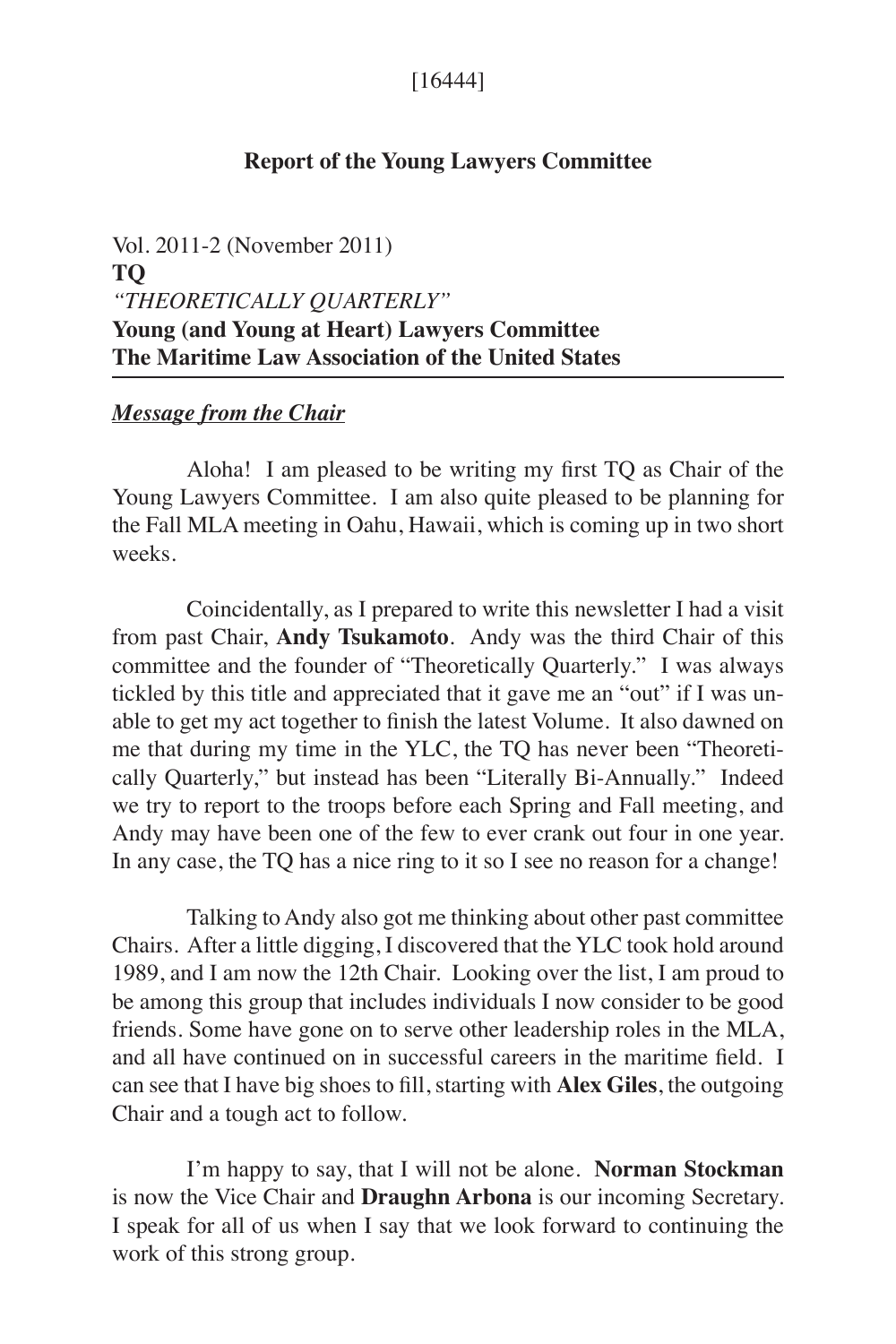## [16445]

The YLC serves many functions. We are a social group and certainly enjoy gathering to swap stories over cocktails. But more importantly, the YLC offers newer members of the MLA the opportunity to get involved. The main way that we do this is by assisting standing committees with projects that may arise, preparing of CLE materials or presentations, and even contributing to amicus briefs prepared on behalf of the MLA. I hope you will join Norman, Draughn, and me in carrying on the tradition and taking advantage of all that the YLC has to offer.

#### - Betsy Bundy

#### **YLC Fall Meeting in Oahu**

As you all know, the MLA Fall meeting is coming up the first week of December and is being held in Oahu, Hawaii. Early reports show that YLC members are taking advantage of the reduced registration fees as at least 12 attendees have registered as young lawyers. Additionally, several of our members and recent alumni will be presenting CLE at this upcoming meeting, including, yours truly, **Alex Giles, Norman Stockman, Pamela Schultz, Katherine Newman,** and **Larry Kahn.**  Thus, we are expecting a strong showing at the Fall meeting this year.

## **YLC Oahu Social Outing**

We will not be scheduling a formal committee meeting in Hawaii, but as usual, the YLC will host its usual "dutch-treat" social event while in Oahu. Special thanks goes out to **Jared A. Washkowitz** of the **O'Connor Playdon & Guben LLP** law firm for coordinating this event.

### **Committee Liaison Program**

I am pleased to report that our Committee Liaison Program is up and kicking. The purpose of the liaison program is to assign one YLC member to each of the MLA's standing committees to serve as a liaison. The obvious goal of this program is to increase the flow of communication between the standing committees and the YLC, which hopefully will lead to opportunities for our members in those standing committees as well as allowing for the mobilization of our membership to assist in projects being undertaken by the standing committees. Additionally, Liaisons will provide a brief status report at each YLC Spring meeting pertaining to the work of that particular standing committee.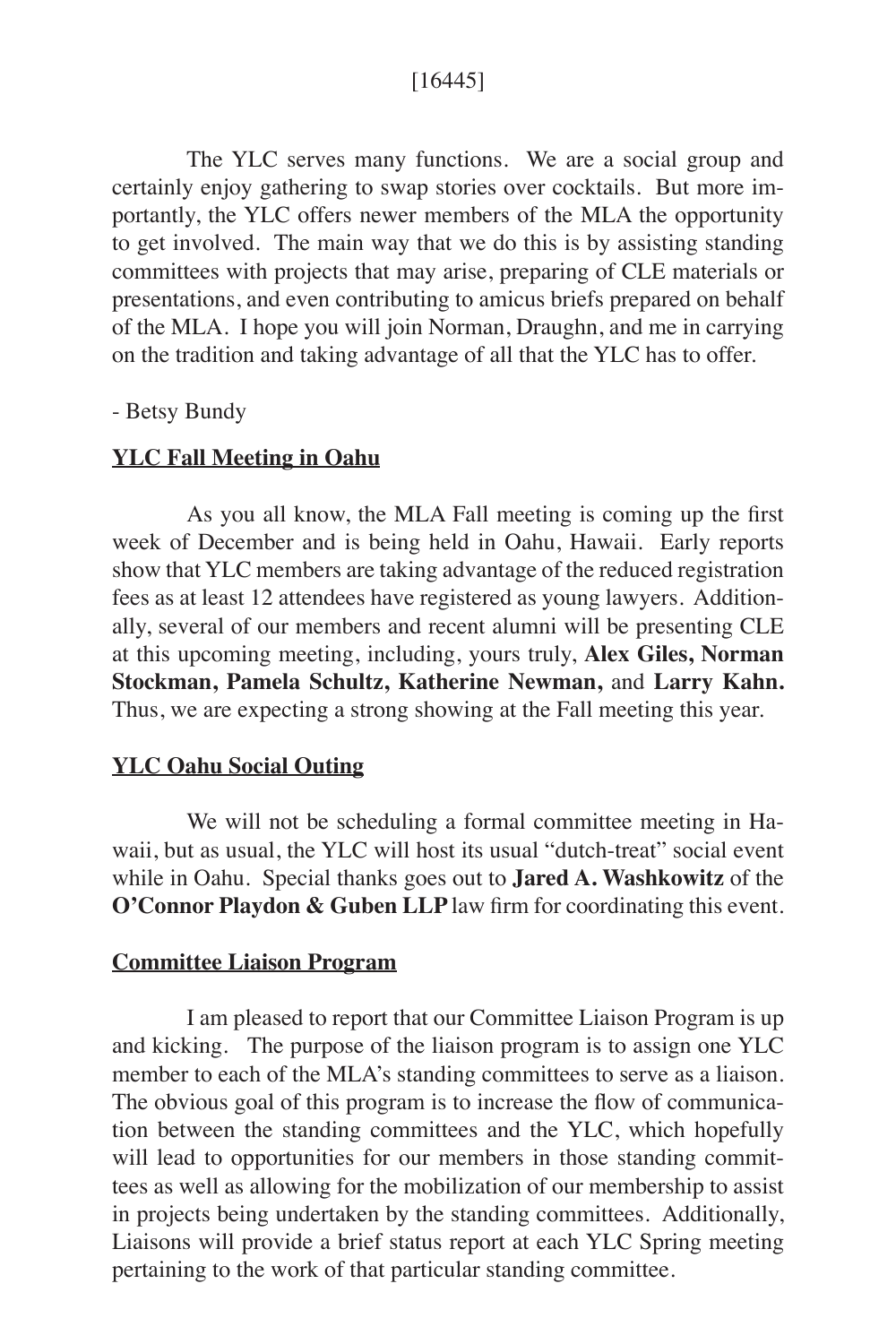A chart identifying the appointed Liaison volunteers is posted on our page of the MLA website for everyone's reference. Let this serve as a reminder to our Liaisons that this committee is ready to work. Spread the word to your respective committees and please call on us if we can be of service.

If you have any questions regarding the Committee Liaison Program or a request for volunteers, please contact **Betsy Bundy**.

# **Recently Completed Projects**

MLA Report Project – **David Nourse** and **Chet Hooper** requested the assistance of the Committee in preparing the current edition of the MLA Report. The work is now complete. We would like to thank **Asher Chancey, Art Severance,** and **Patrick Ward** for their assistance on this project.

# **Current Ongoing Projects**

MLA Resolutions Project - The Secretary of the MLA, **Hal Watson**, requested the assistance of the Committee for a project to research and compile all of the Resolutions passed by the Association since its formation in 1899. This project was spearheaded by former Chair **Alex Giles**  and has since been taken over by Vice Chair **Norman Stockman**. Our members have been tirelessly working to finalize this project, which is nearing completion. We would like to thank the following individuals for their contributions thus far: **Patrick Ward, Joseph Peck, Tara Voss,**  Patricia O'Neill, and Luis Raven. Fingers-crossed that by the spring this project will be complete.

# **New Projects**

Thanks to our YLC Liaison to the Committee on Marine Insurance and General Average, **Stephanie Espinoza**, work has begun on a project to analyze the definition of Ocean Marine Insurance in U.S. jurisprudence and regulation, and a proposal for a uniform definition. This project will be building on the initial research of **Graydon Staring**, former president of the MLA, and will hopefully provide a comprehensive analysis that can be used in practice. We would like to thank the following YLC members who have volunteered to assist with this project: **Jonathan Wright, Scott Sheffler, and Abby Nitka**.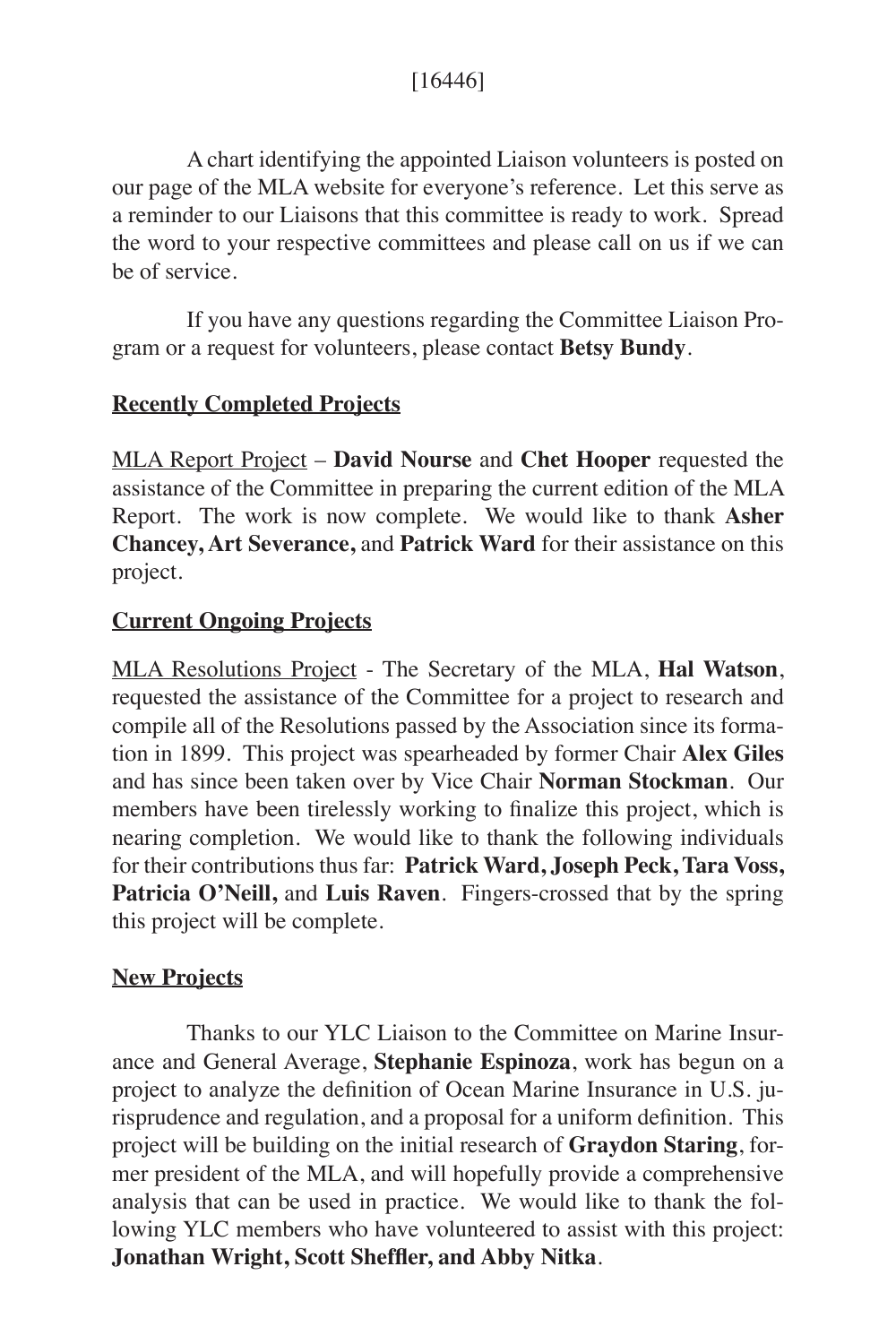# [16447]

## **Call for Projects**

To the standing committees: Please let us know how we can help with your projects. If you have projects in need of research or have writing opportunities that are well-suited for younger lawyers, please keep our committee in mind. Additionally, we can usually find a YLC member to assist with staffing your meeting (handling CLE paperwork, sign-in sheets, handouts, and assisting with presentation set up, etc.).

## **Publication Opportunities**

Do you have any war stories from your practice you wish to share with others? Do you think you have a sense of humor? Consider submitting your written piece for consideration for inclusion in the **Benedict's Quarterly Maritime Bulletin**. You may write to Managing Editor Joshua S. Force at jforce@shergarner.com.

## **Proctor Status**

Any Associate member of the MLA who has been a member of the MLA for four years or more is eligible to apply for Proctor status with the MLA. The advantages of Proctor status are numerous, not the least of which is that a member cannot serve as a committee chair, vicechair or director unless s/he is already a Proctor or Non-Lawyer member. Proctor applications may be obtained from the MLA Membership Secretary or may be downloaded from the MLA website (www.mlaus.org) in the "Membership Forms" section.

# **YLC Membership List on Website**

We would like to remind everyone of our recent efforts to clean up the Membership List that appears on the Young Lawyers page of the MLA website. In reviewing the list, which is generated by the selections made by each of you in your own profiles, it is apparent that some individuals who are currently identified as a "Voting" member of the Committee probably should be a "Listening" member instead, and there are other individuals where the opposite should be the case.